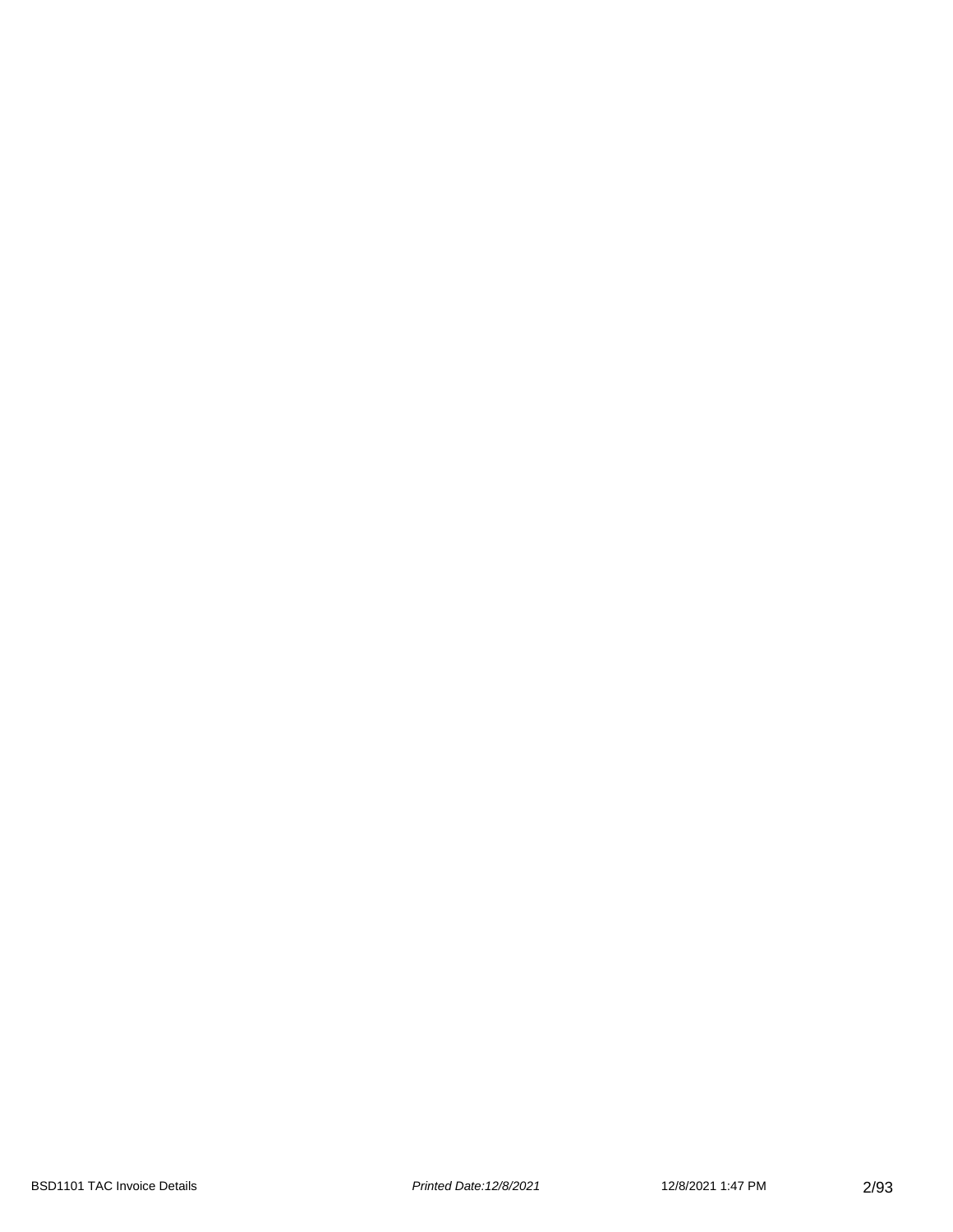

**County Baylor - 12**

| License<br>Primary<br>Type<br>(AIMS) | <b>Primary</b><br><b>Number</b><br>(AIMS) | License License<br>Type<br>(AIMS) | License<br><b>Number</b><br>(AIMS) | License<br><b>Number</b><br>(Legacy) | Validation<br>Number/<br>Local Ref Id/<br><b>Registry Number</b> | \$ State Feel | Charge | \$ Sur-1 \$ Late | \$5%<br><b>Feel County</b><br>Refund | \$ Total<br><b>Amount</b> |
|--------------------------------------|-------------------------------------------|-----------------------------------|------------------------------------|--------------------------------------|------------------------------------------------------------------|---------------|--------|------------------|--------------------------------------|---------------------------|
|                                      |                                           | <b>BF</b>                         | 100058949                          | BF568128                             | 458AljakNKjPVhT                                                  | 1.045.00      |        |                  | 55.00                                | 1,100.00                  |
|                                      |                                           |                                   | Total                              |                                      |                                                                  | 1.045.00      |        |                  | 55.00                                | 1,100.00                  |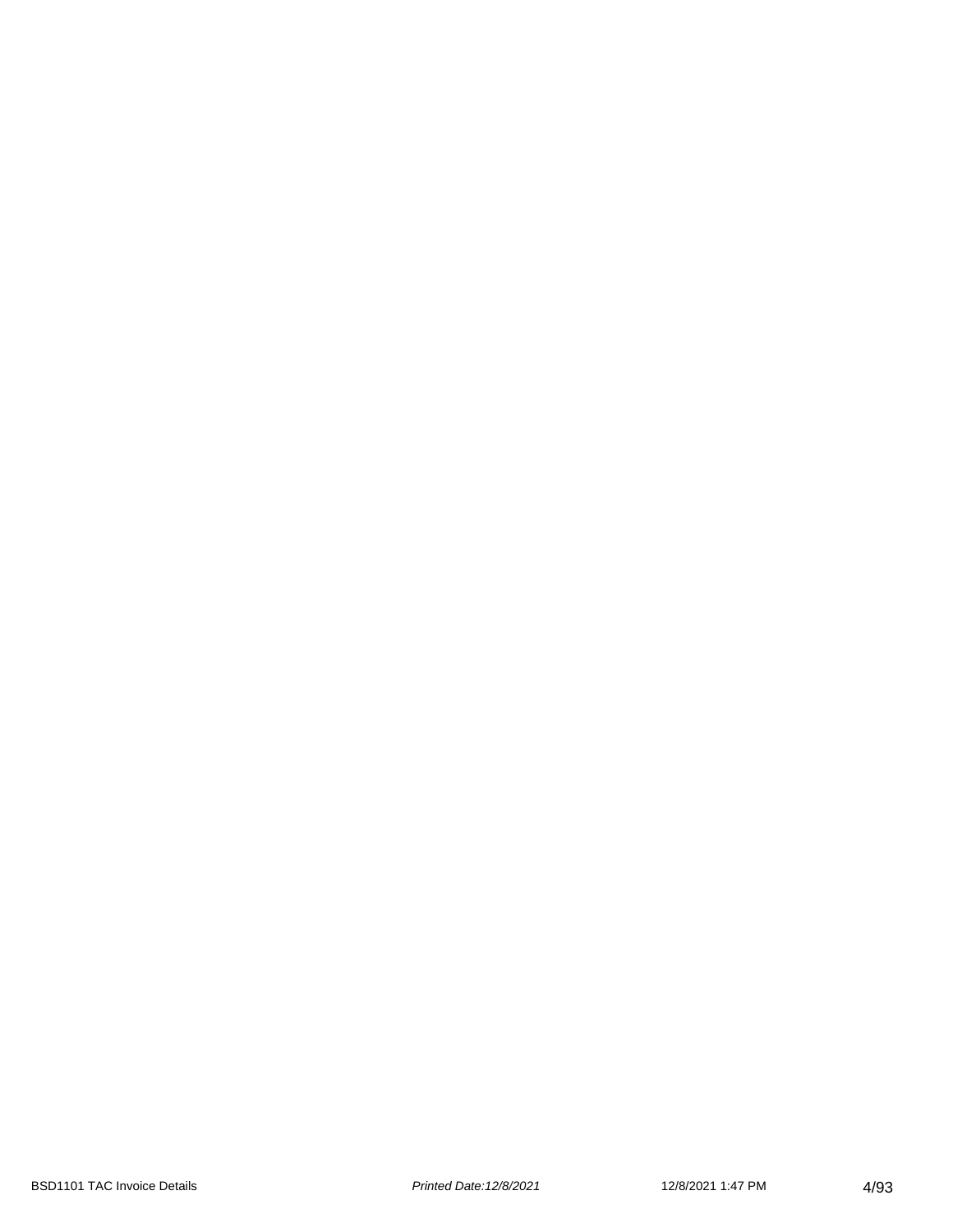

**County Bell - 14**

| License<br>Primary<br>Type<br>(AIMS) | <b>Primary</b><br><b>Number</b><br>(AIMS) | License   License  <br>Type<br>(AIMS) | Licensel<br><b>Numberl</b><br>(AIMS) | License<br><b>Number</b><br>(Legacy) | <b>Validation</b><br>Number/<br>Local Ref Id/<br><b>Registry Number</b> | \$ State Fee | Charge | \$ Sur-1 \$ Late | \$5%<br><b>Feel County</b><br>Refund | \$ Total<br><b>Amount</b> |
|--------------------------------------|-------------------------------------------|---------------------------------------|--------------------------------------|--------------------------------------|-------------------------------------------------------------------------|--------------|--------|------------------|--------------------------------------|---------------------------|
|                                      |                                           | <b>BE</b>                             | 100060626                            | BE291648                             | 458AIU6O0mMEEL                                                          | 1.045.00     |        |                  | 55.00                                | 1,100.00                  |
|                                      |                                           |                                       | Total                                |                                      |                                                                         | 1,045.00     |        |                  | 55.00                                | 1,100.00                  |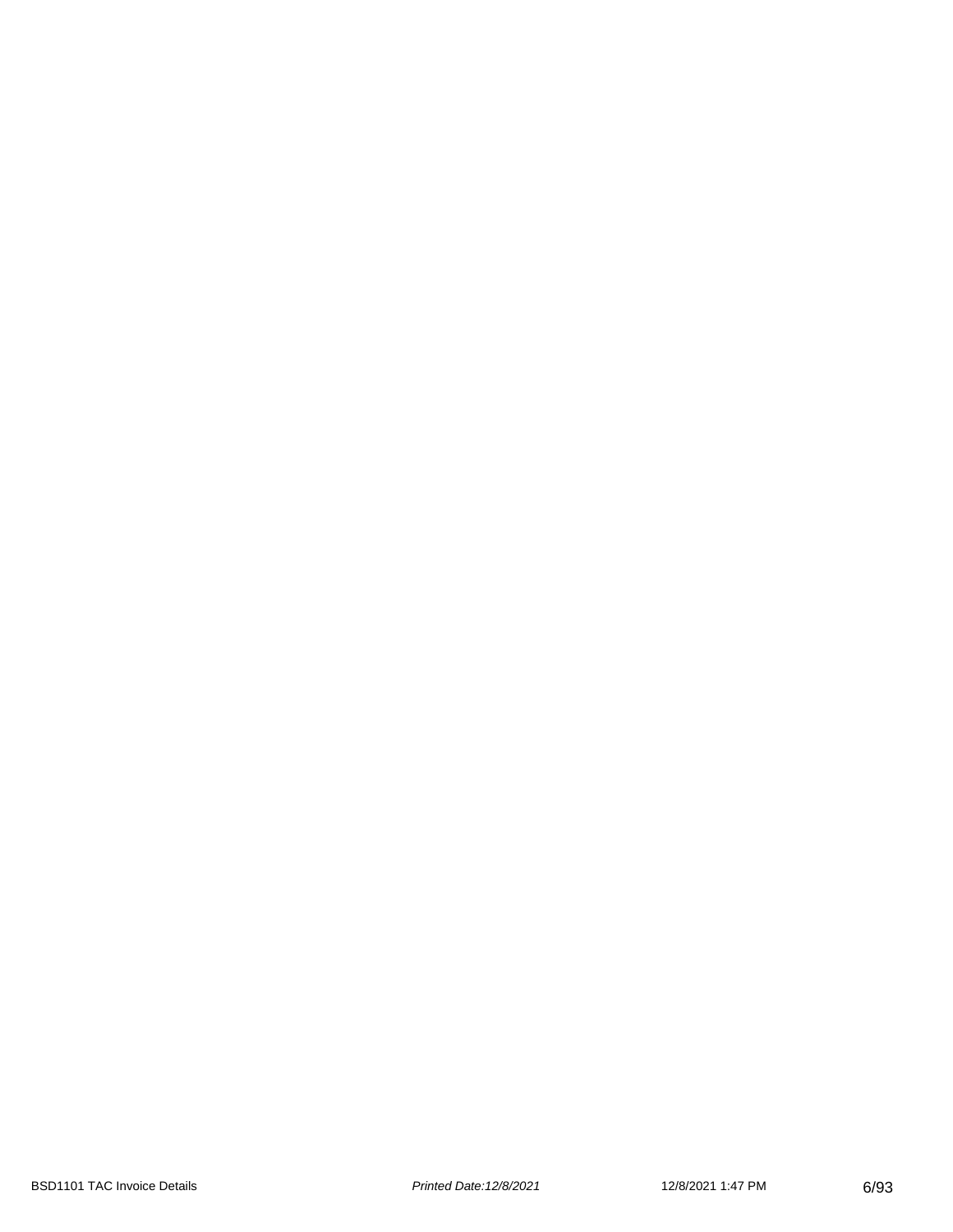

#### **TAC To Be Invoiced Details Applications Approved during November 2021 County Bexar - 15**

| License<br><b>Primary</b><br>Type<br>(AIMS) | <b>Primary</b><br><b>Number</b><br>(AIMS) | License License<br><b>Type</b><br>(AIMS) | License!<br><b>Number</b><br>(AIMS) | License<br><b>Number</b><br>(Legacy) | Validation<br>Number/<br>Local Ref Id/<br><b>Registry Number</b> | \$ State Fee | \$ Sur-<br><b>Charge!</b> | \$ Late<br>Feel | \$5%<br>County<br>Refund | \$ Total<br>Amount |
|---------------------------------------------|-------------------------------------------|------------------------------------------|-------------------------------------|--------------------------------------|------------------------------------------------------------------|--------------|---------------------------|-----------------|--------------------------|--------------------|
|                                             |                                           | <b>BB</b>                                | 106493232                           | BB1072400                            | 458AlcDW9DGSAo<br>м                                              | 3,325.00     |                           |                 | 175.00                   | 3,500.00           |
|                                             |                                           | <b>BE</b>                                | 200038114                           |                                      | 458AljowWI1EkSu                                                  | 1,045.00     |                           |                 | 55.00                    | 1,100.00           |
| <b>BG</b>                                   | 200035109                                 | <b>BP</b>                                | 200036966                           |                                      | 458AllcDWns4hCH                                                  | 1,045.00     |                           |                 | 55.00                    | 1,100.00           |
|                                             |                                           | <b>BE</b>                                | 100039692                           | BE202357                             | 458AILJD22R73ph                                                  | 1,045.00     |                           |                 | 55.00                    | 1,100.00           |
|                                             |                                           | <b>BE</b>                                | 100039687                           | BE320449                             | 458AInJqyNdWJnG                                                  | 1,045.00     |                           |                 | 55.00                    | 1,100.00           |
|                                             |                                           | <b>BE</b>                                | 200037249                           |                                      | 458AIrQMf8uDAUQ                                                  | 1,100.00     |                           |                 | 55.00                    | 1,155.00           |
|                                             |                                           | <b>BF</b>                                | 100067973                           | BF485394                             | 458Alsbc8IFPFGN                                                  | 1,045.00     |                           |                 | 55.00                    | 1,100.00           |
|                                             |                                           |                                          | <b>Total</b>                        |                                      |                                                                  | 9,650.00     |                           |                 | 505.00                   | 10,155.00          |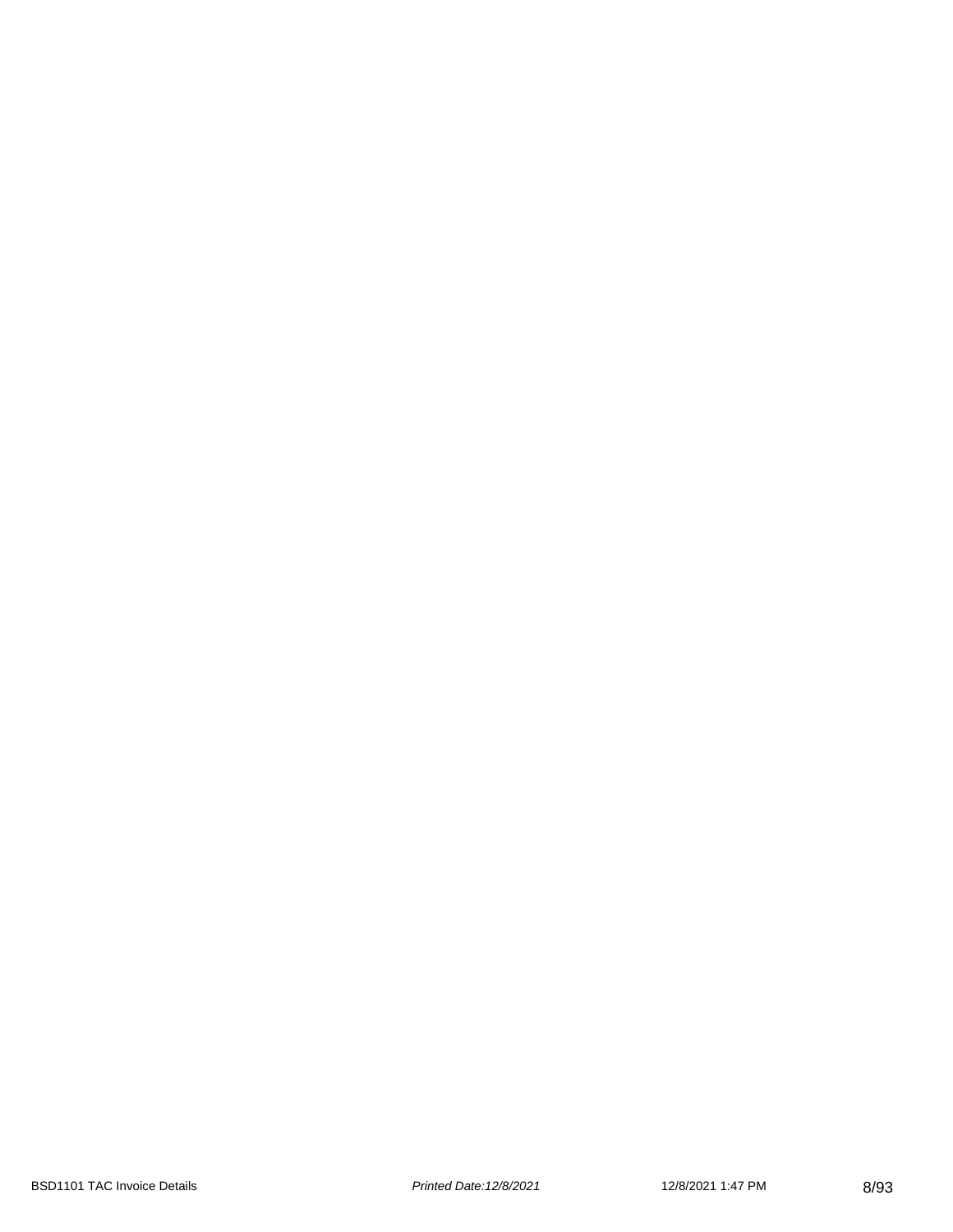

## **TAC To Be Invoiced Details Applications Approved during November 2021**

**County Blanco - 16**

| License<br>Primary<br>Type<br>(AIMS) | Primary'<br>Number<br>(AIMS) | Licensel License I<br>Type<br>(AIMS) | License!<br><b>Number</b><br>(AIMS) | License<br><b>Number</b><br>(Legacy) | Validation<br>Number/<br>Local Ref Id/<br><b>Registry Number</b> | \$ State Fee | Chargel | \$ Sur-   \$ Late<br>Feel | \$5%<br>County<br>Refund | \$Total<br><b>Amount</b> |
|--------------------------------------|------------------------------|--------------------------------------|-------------------------------------|--------------------------------------|------------------------------------------------------------------|--------------|---------|---------------------------|--------------------------|--------------------------|
|                                      |                              | <b>BW</b>                            |                                     | 106433206 BW1071804                  | 458AI2ALDehC8Vr                                                  | 2,850.00     |         |                           | 150.00                   | 3,000.00                 |
|                                      |                              | <b>BW</b>                            | 105342720                           | BW994744                             | 458AIHxYdIQTVw2                                                  | 2,850.00     |         |                           | 150.00                   | 3,000.00                 |
| <b>BW</b>                            | 105342720                    | <b>SD</b>                            | 150000763                           | BW994744                             | 458AIHxYdIQTVw2                                                  | 1,140.00     |         |                           | 60.00                    | 1,200.00                 |
|                                      |                              |                                      | Total                               |                                      |                                                                  | 6,840.00     |         |                           | 360.00                   | 7,200.00                 |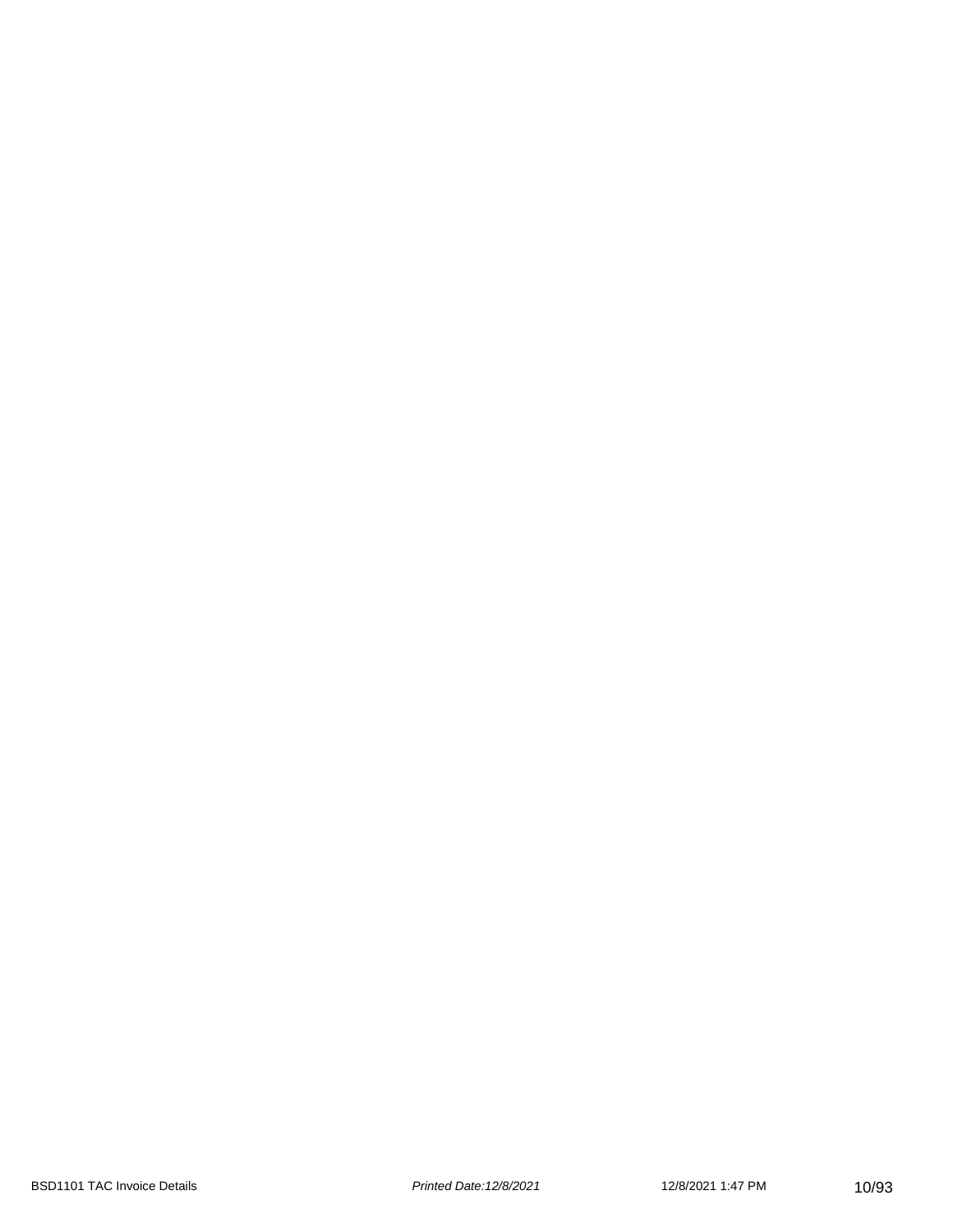

#### **TAC To Be Invoiced Details Applications Approved during November 2021 County Brazoria - 20**

| License<br>Primary<br><b>Type</b><br>(AIMS) | <b>Primary!</b><br>Number<br>(AIMS) | Licensel License<br><b>Type</b><br>(AIMS) | License<br><b>Number</b><br>(AIMS) | License<br><b>Number</b><br>(Legacy) | Validation<br>Number/<br>Local Ref Id/<br><b>Registry Number</b> | \$ State Fee | \$ Sur-I<br>Charge | \$ Late<br>Feel | \$5%<br>County<br><b>Refund</b> | \$ Total<br>Amount |
|---------------------------------------------|-------------------------------------|-------------------------------------------|------------------------------------|--------------------------------------|------------------------------------------------------------------|--------------|--------------------|-----------------|---------------------------------|--------------------|
|                                             |                                     | <b>BE</b>                                 | 102288352                          | BE736690                             | 458AI8r0ocsm6hD                                                  | 1,045.00     |                    |                 | 55.00                           | 1,100.00           |
|                                             |                                     | <b>BE</b>                                 | 100074963                          | BE301970                             | 458AI8ZnQsk3hu0                                                  | 1,045.00     |                    |                 | 55.00                           | 1,100.00           |
|                                             |                                     | <b>BE</b>                                 | 101824996                          | BE707637                             | 458AIAMBvw1UFWi                                                  | 1,045.00     |                    |                 | 55.00                           | 1,100.00           |
|                                             |                                     | <b>BE</b>                                 | 100054239                          | BE527293                             | 458AlfsI5JjNoQJ                                                  | 1,045.00     |                    |                 | 55.00                           | 1,100.00           |
|                                             |                                     | <b>BE</b>                                 | 102987141                          | BE790714                             | 458AlPGq1aqluDC                                                  | 1,045.00     |                    |                 | 55.00                           | 1,100.00           |
|                                             |                                     | <b>BE</b>                                 | 100004722                          | BE281692                             | 458AIQ20oug7QOk                                                  | 1,045.00     |                    |                 | 55.00                           | 1,100.00           |
|                                             |                                     | <b>BE</b>                                 | 100054163                          | BE312940                             | 458AIWVHagnKtal                                                  | 1,045.00     |                    |                 | 55.00                           | 1,100.00           |
|                                             |                                     | <b>BE</b>                                 | 100074897                          | BE566406                             | 458AIZ4ONgNVt61                                                  | 1,045.00     |                    |                 | 55.00                           | 1,100.00           |
|                                             |                                     |                                           | Total                              |                                      |                                                                  | 8,360.00     |                    |                 | 440.00                          | 8,800.00           |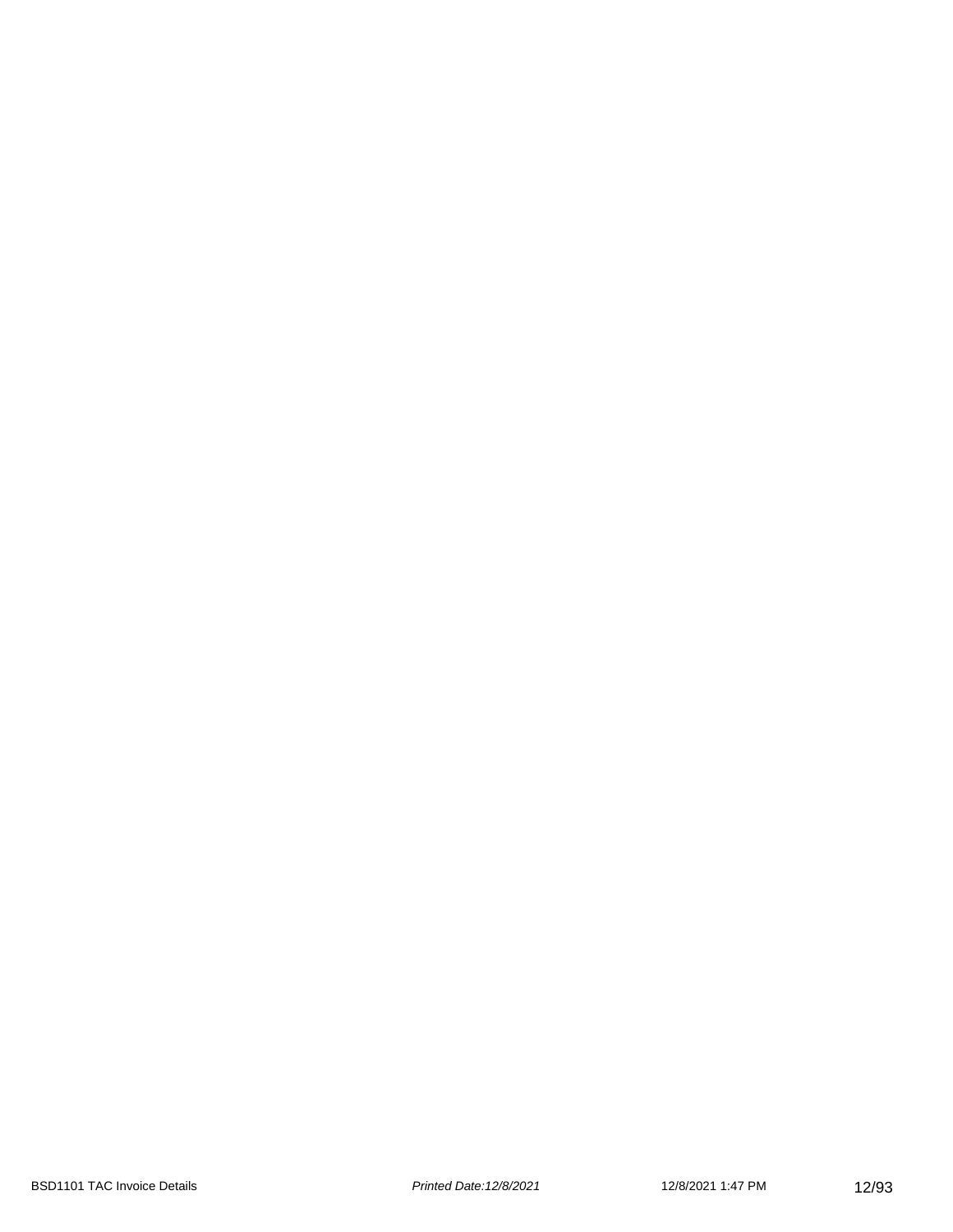

**County Cameron - 31**

| License<br>Primary<br>Type<br>(AIMS) | <b>Primary</b><br><b>Number</b><br>(AIMS) | Licensel License I<br>Type<br>(AIMS) | License<br><b>Number</b><br>(AIMS) | License<br><b>Number</b><br>(Legacy) | <b>Validation</b><br>Number/<br>Local Ref Id/<br><b>Registry Number</b> | \$ State Feel | Charge | \$ Sur-1 \$ Late | \$5%<br><b>Feel County</b><br>Refund | \$Total<br><b>Amount</b> |
|--------------------------------------|-------------------------------------------|--------------------------------------|------------------------------------|--------------------------------------|-------------------------------------------------------------------------|---------------|--------|------------------|--------------------------------------|--------------------------|
|                                      |                                           | <b>BF</b>                            | 101490857                          | BF676926                             | 458AI4GSm5gmE13                                                         | 1.045.00      |        |                  | 55.00                                | 1,100.00                 |
|                                      |                                           | <b>BF</b>                            | 100072644                          | BF116717                             | 458Alb9QeIBPMQh                                                         | 1.045.00      |        |                  | 55.00                                | 1,100.00                 |
|                                      |                                           |                                      | Total                              |                                      |                                                                         | 2,090.00      |        |                  | 110.00                               | 2,200.00                 |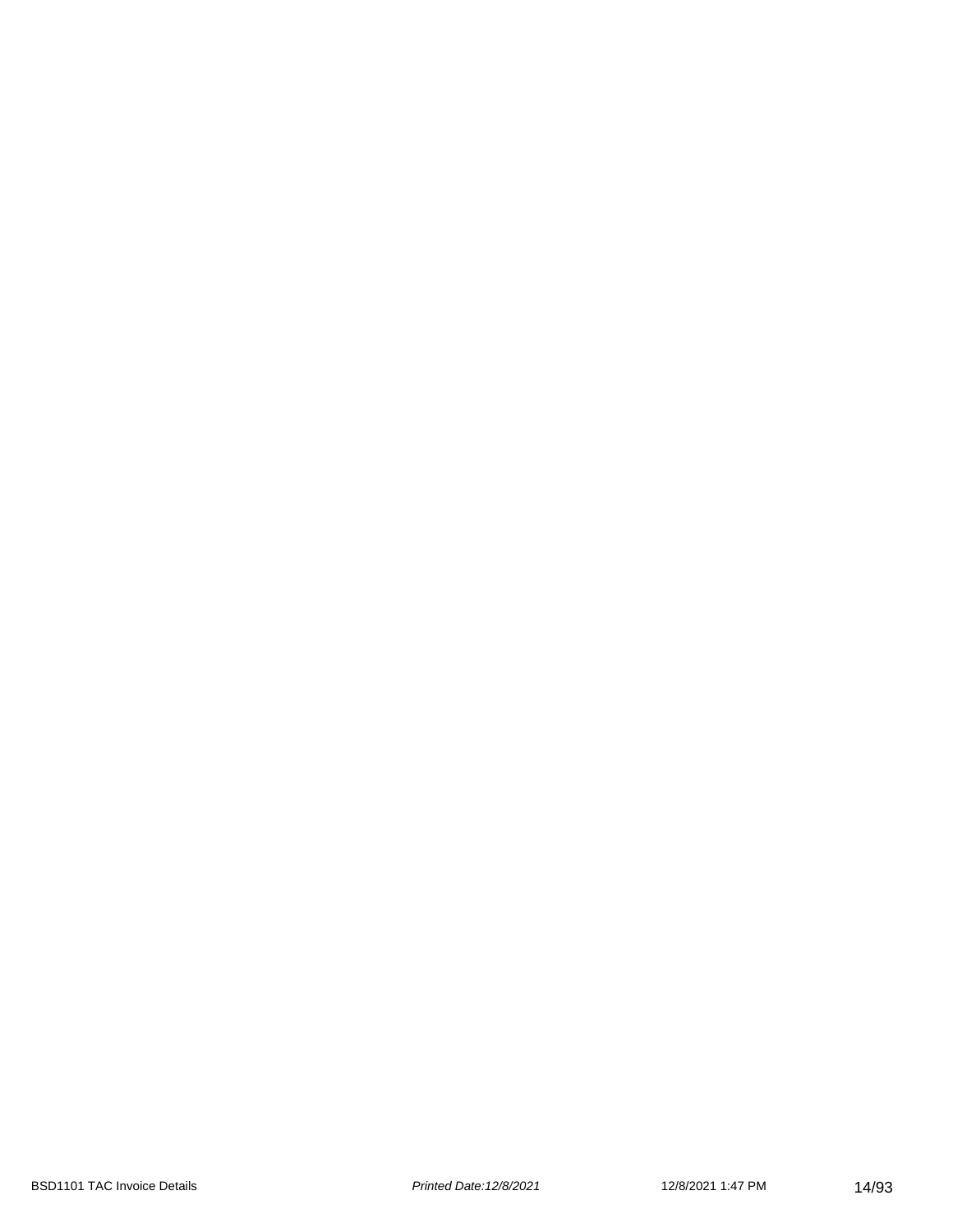

## **TAC To Be Invoiced Details Applications Approved during November 2021**

**County Comal - 46**

| License<br>Primary<br>Type<br>(AIMS) | <b>Primary</b><br><b>Number</b><br>(AIMS) | Licensel License I<br>Type<br>(AIMS) | License!<br><b>Number</b><br>(AIMS) | License<br><b>Number</b><br>(Legacy) | <b>Validation</b><br>Number/<br>Local Ref Id/<br><b>Registry Number</b> | \$ State Fee | Chargel | \$ Sur-1 \$ Late<br>Feel | \$5%<br>County<br>Refund | \$Total<br>Amount |
|--------------------------------------|-------------------------------------------|--------------------------------------|-------------------------------------|--------------------------------------|-------------------------------------------------------------------------|--------------|---------|--------------------------|--------------------------|-------------------|
| <b>BG</b>                            | 200034677                                 | <b>BP</b>                            | 200034707                           |                                      | 458AlaKS6bUyLip                                                         | 1,100.00     |         |                          | 55.00                    | 1,155.00          |
| <b>BG</b>                            | 105470679                                 | <b>BP</b>                            | 150000473                           | BG999937                             | 458AlmgHb1EQXEi                                                         | 1.045.00     |         |                          | 55.00                    | 1,100.00          |
|                                      |                                           | <b>BE</b>                            | 106344067                           | BE1069998                            | 458AIMlo2WXeQUv                                                         | 1.045.00     |         |                          | 55.00                    | 1,100.00          |
|                                      |                                           |                                      | Total                               |                                      |                                                                         | 3,190.00     |         |                          | 165.00                   | 3,355.00          |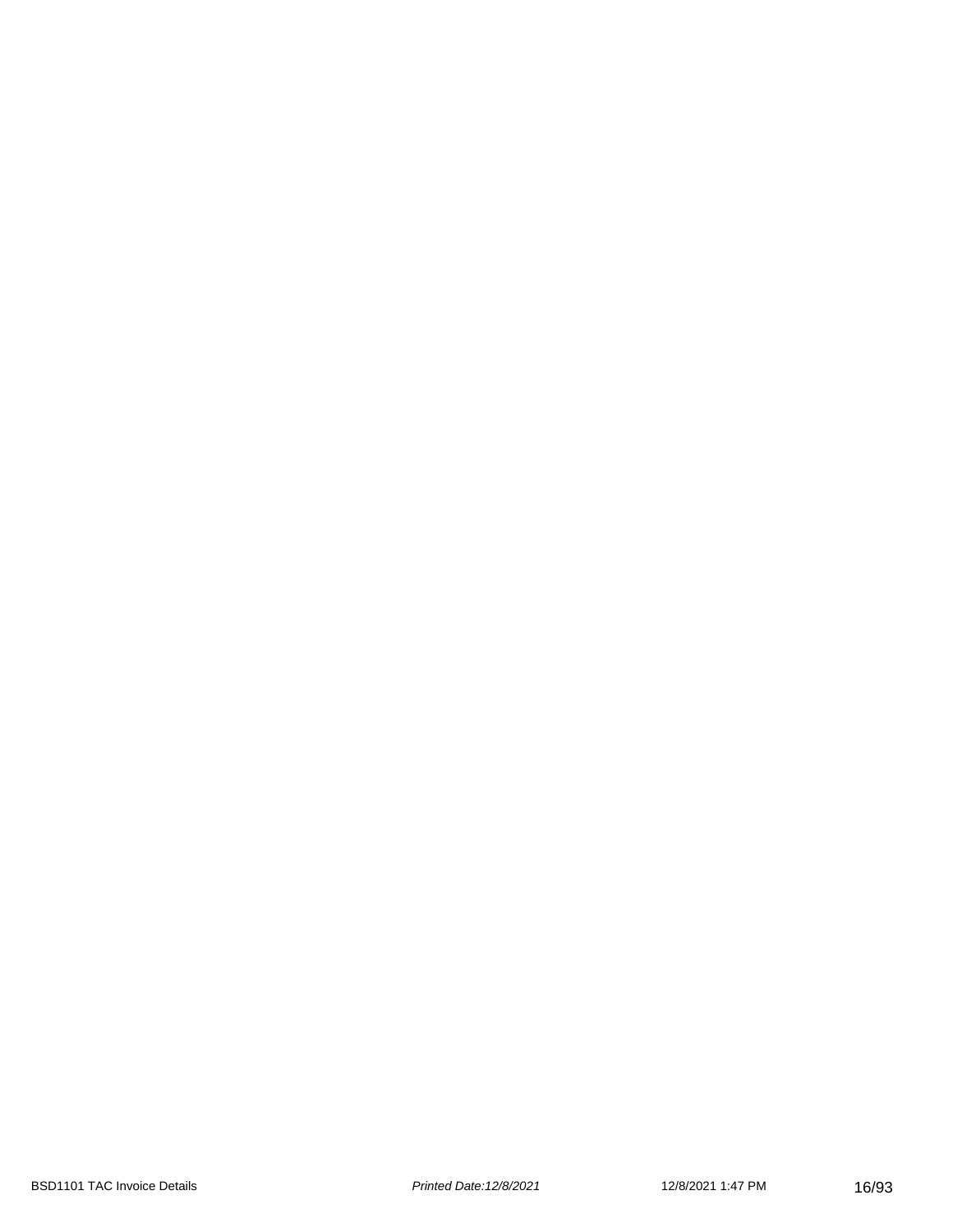

#### **TAC To Be Invoiced Details Applications Approved during November 2021 County Dallas - 57**

| License<br><b>Primary</b><br>Type<br>(AIMS) | <b>Primary</b><br><b>Number</b><br>(AIMS) | Licensel License<br>Type<br>(AIMS) | License <sup>®</sup><br><b>Number</b><br>(AIMS) | License<br><b>Number</b><br>(Legacy) | Validation<br>Number/<br>Local Ref Id/<br><b>Registry Number</b> | \$ State Fee | Chargel | \$ Sur-   \$ Late<br>Feel | \$5%<br>County<br><b>Refund</b> | \$ Total<br>Amount |
|---------------------------------------------|-------------------------------------------|------------------------------------|-------------------------------------------------|--------------------------------------|------------------------------------------------------------------|--------------|---------|---------------------------|---------------------------------|--------------------|
| <b>MB</b>                                   | 105481314                                 | <b>BP</b>                          | 150000474                                       | MB999790                             | 458AI164rScsll5                                                  | 1.045.00     |         |                           | 55.00                           | 1,100.00           |
|                                             |                                           | <b>BW</b>                          |                                                 | 106590043 BW1079037                  | 458AI5ib0nOxHya                                                  | 2.850.00     |         |                           | 150.00                          | 3.000.00           |
| <b>BW</b>                                   | 106590043                                 | <b>SD</b>                          |                                                 | 150001209 BW1079037                  | 458Al5ib0nOxHya                                                  | 1.140.00     |         |                           | 60.00                           | 1,200.00           |
| <b>BG</b>                                   | 200040531                                 | <b>BP</b>                          | 200040594                                       |                                      | 458AlgUWaNSPbGu                                                  | 1,045.00     |         |                           | 55.00                           | 1,100.00           |
|                                             |                                           | <b>BE</b>                          | 100033934                                       | BE312230                             | 458Alstwetn9aBe                                                  | 1.045.00     |         |                           | 55.00                           | 1,100.00           |
|                                             |                                           |                                    | <b>Total</b>                                    |                                      |                                                                  | 7,125.00     |         |                           | 375.00                          | 7,500.00           |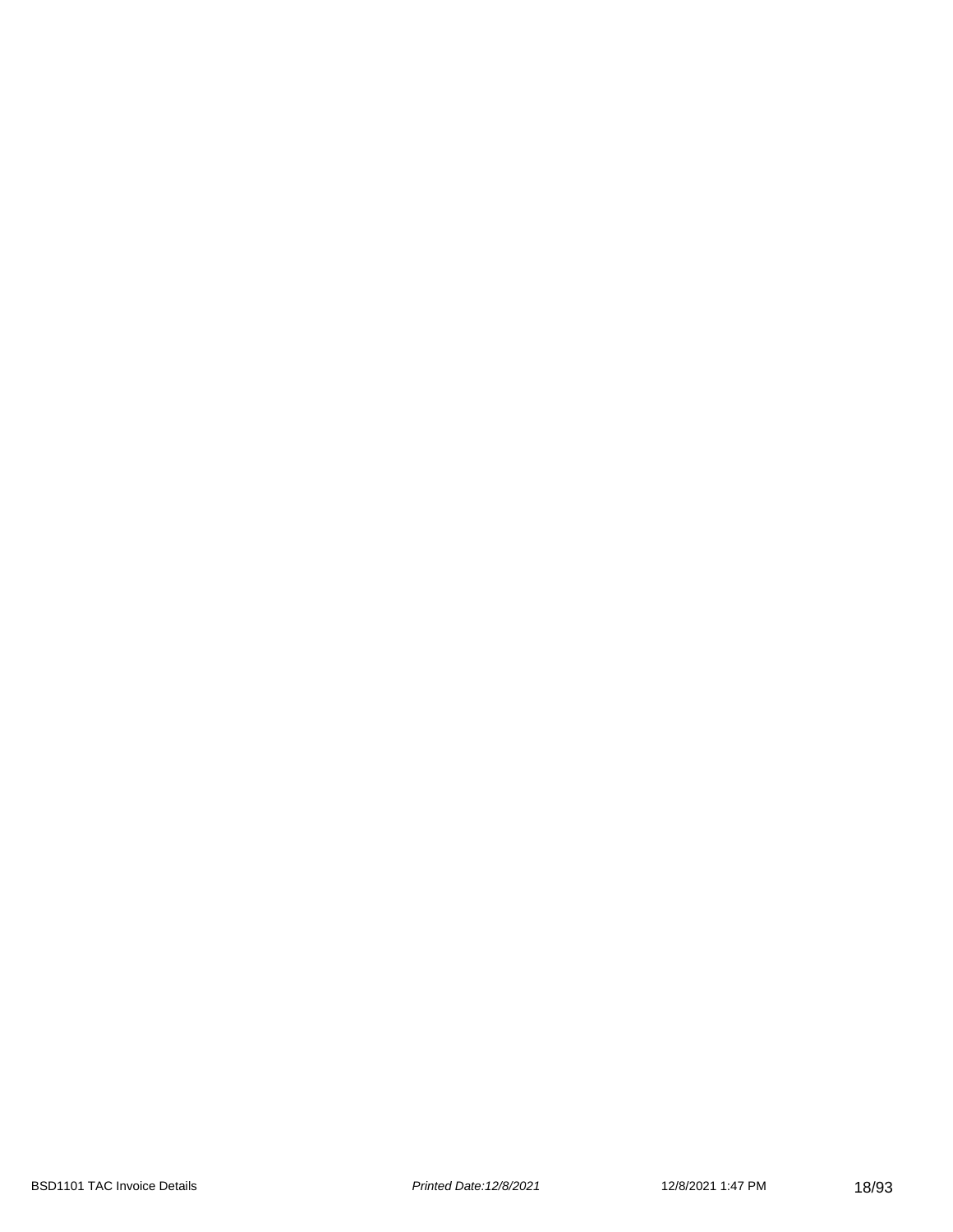

#### **TAC To Be Invoiced Details Applications Approved during November 2021 County Denton - 61**

| License<br>Primary<br>Type<br>(AIMS) | <b>Primary</b><br>Number<br>(AIMS) | Licensel License I<br>Type<br>(AIMS) | License<br><b>Number</b><br>(AIMS) | License<br><b>Number</b><br>(Legacy) | Validation<br>Number/<br>Local Ref Id/<br><b>Registry Number</b> | \$ State Fee | Chargel | \$ Sur-   \$ Late<br>Feel | \$5%<br>County<br>Refundl | \$ Total<br><b>Amount</b> |
|--------------------------------------|------------------------------------|--------------------------------------|------------------------------------|--------------------------------------|------------------------------------------------------------------|--------------|---------|---------------------------|---------------------------|---------------------------|
|                                      |                                    | <b>BE</b>                            | 102907331                          | BE786447                             | 458AI7mnMiK0ryg                                                  | 1.045.00     |         |                           | 55.00                     | 1,100.00                  |
|                                      |                                    | <b>BB</b>                            | 106494699                          | BB1073285                            | 458AI9Nus15zmU3                                                  | 3,325.00     |         |                           | 175.00                    | 3,500.00                  |
| <b>MB</b>                            | 106415124                          | <b>BP</b>                            |                                    | 150000184 MB1071329                  | 458AII2QrEcNioE                                                  | 1.045.00     |         |                           | 55.00                     | 1,100.00                  |
|                                      |                                    |                                      | Total                              |                                      |                                                                  | 5,415.00     |         |                           | 285.00                    | 5,700.00                  |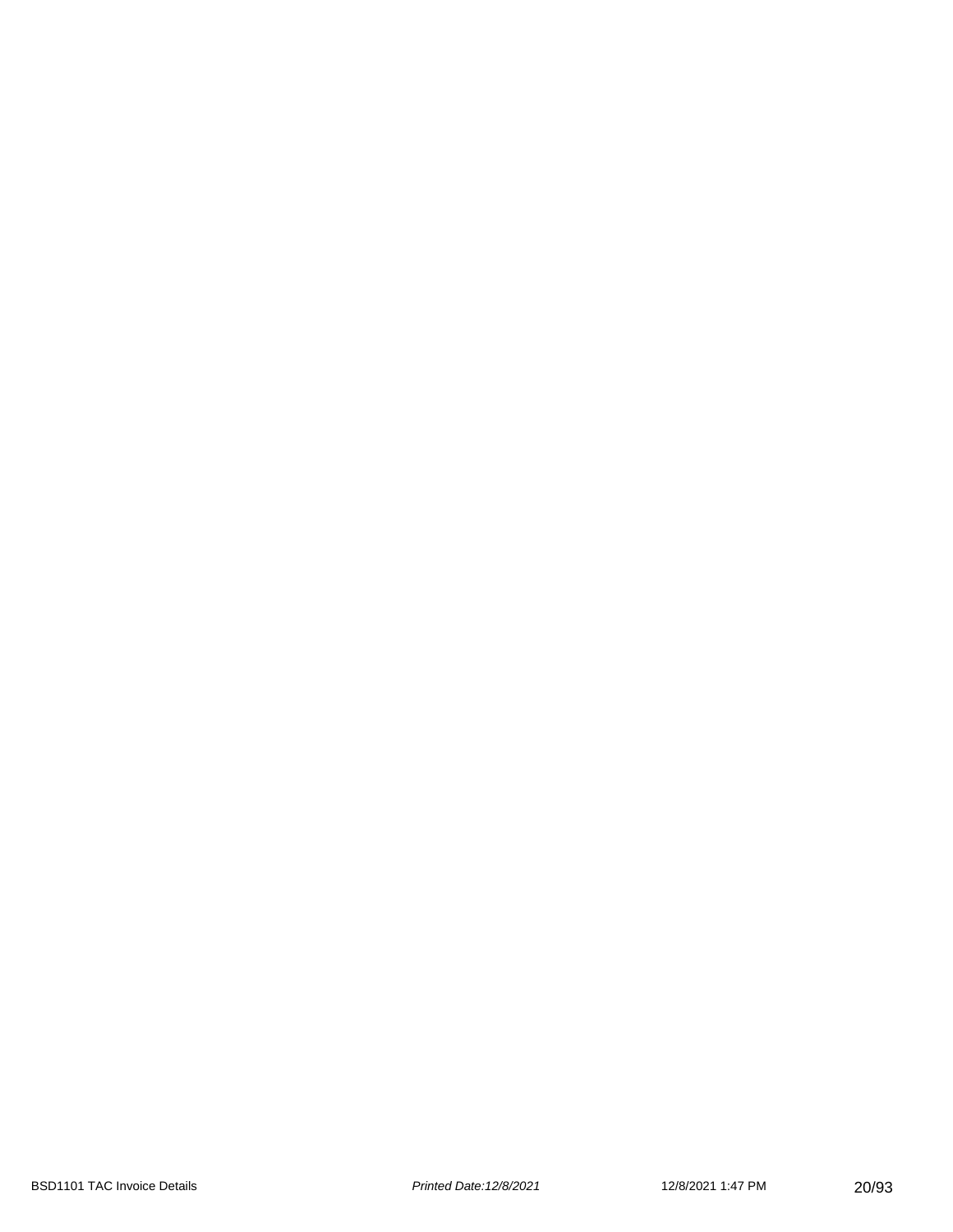

**County Duval - 66**

| License<br>Primary<br>Type<br>(AIMS) | <b>Primary</b><br>Number<br>(AIMS) | Licensel License I<br>Type<br>(AIMS) | License<br><b>Numberl</b><br>(AIMS) | License<br><b>Number</b><br>(Legacy) | <b>Validation</b><br>Number/<br>Local Ref Id/<br><b>Registry Number</b> | \$ State Feel | Charge | \$ Sur-1 \$ Late | \$5%<br><b>Feel County</b><br>Refund | \$ Total<br>Amount |
|--------------------------------------|------------------------------------|--------------------------------------|-------------------------------------|--------------------------------------|-------------------------------------------------------------------------|---------------|--------|------------------|--------------------------------------|--------------------|
|                                      |                                    | <b>BE</b>                            | 104515437                           | BE922834                             | 458AIRXs6ISiffu                                                         | 1.045.00      |        |                  | 55.00                                | 1,100.00           |
|                                      |                                    |                                      | Total                               |                                      |                                                                         | 1.045.00      |        |                  | 55.00                                | 1,100.00           |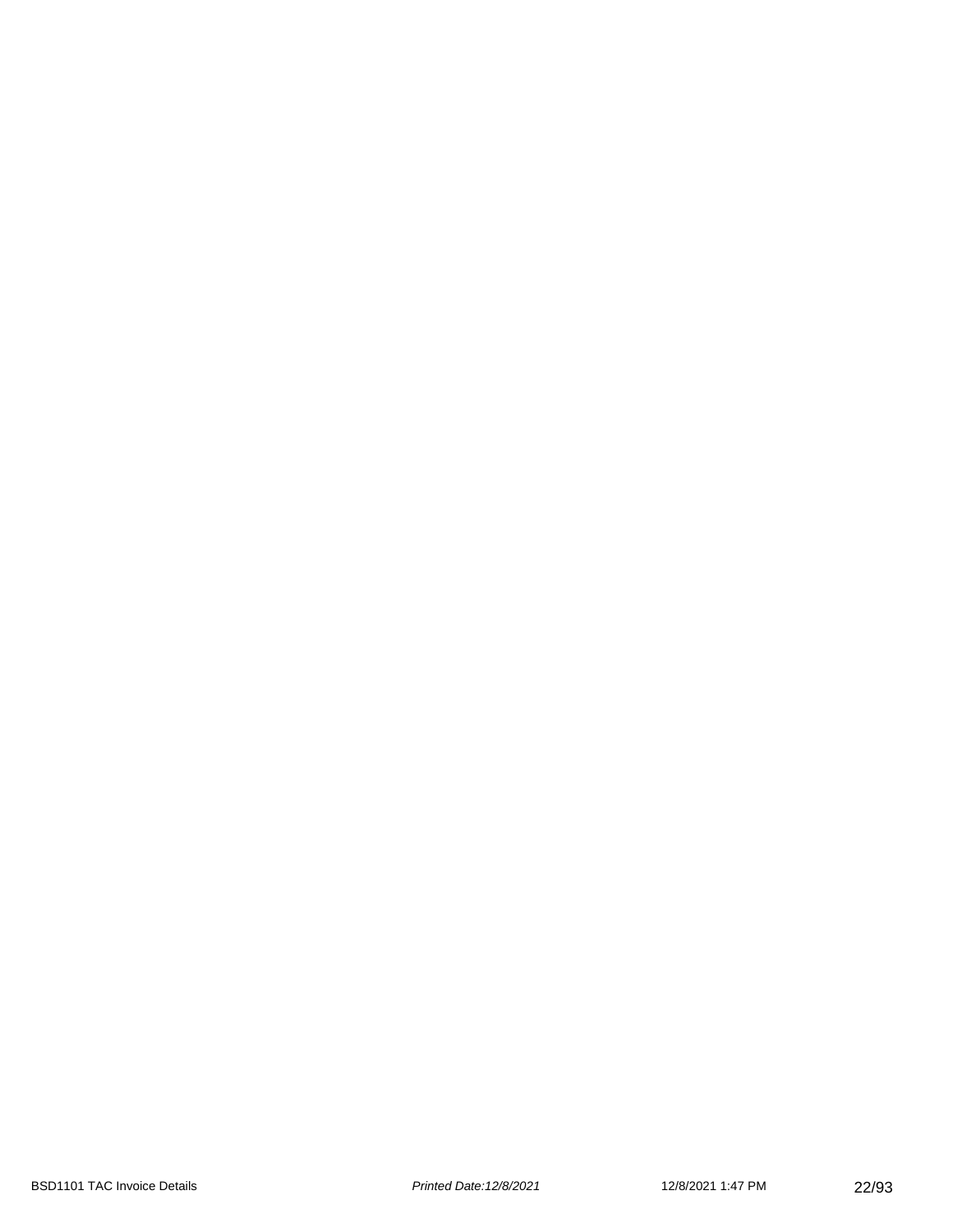

**County Edwards - 69**

| License<br>Primary<br>Type<br>(AIMS) | <b>Primary</b><br>Number<br>(AIMS) | License   License  <br>Type<br>(AIMS) | Licensel<br><b>Number</b><br>(AIMS) | License<br><b>Number</b><br>(Legacy) | <b>Validation</b><br>Number/<br>Local Ref Id/<br><b>Registry Number</b> | \$ State Feel | Charge | \$ Sur-1 \$ Late | \$5%<br><b>Feel County</b><br>Refund | \$ Total<br><b>Amount</b> |
|--------------------------------------|------------------------------------|---------------------------------------|-------------------------------------|--------------------------------------|-------------------------------------------------------------------------|---------------|--------|------------------|--------------------------------------|---------------------------|
|                                      |                                    | <b>BF</b>                             | 100096201                           | BF461624                             | 458AlaMGhRMuZea                                                         | 1.045.00      |        |                  | 55.00                                | 1,100.00                  |
|                                      |                                    |                                       | Total                               |                                      |                                                                         | 1.045.00      |        |                  | 55.00                                | 1,100.00                  |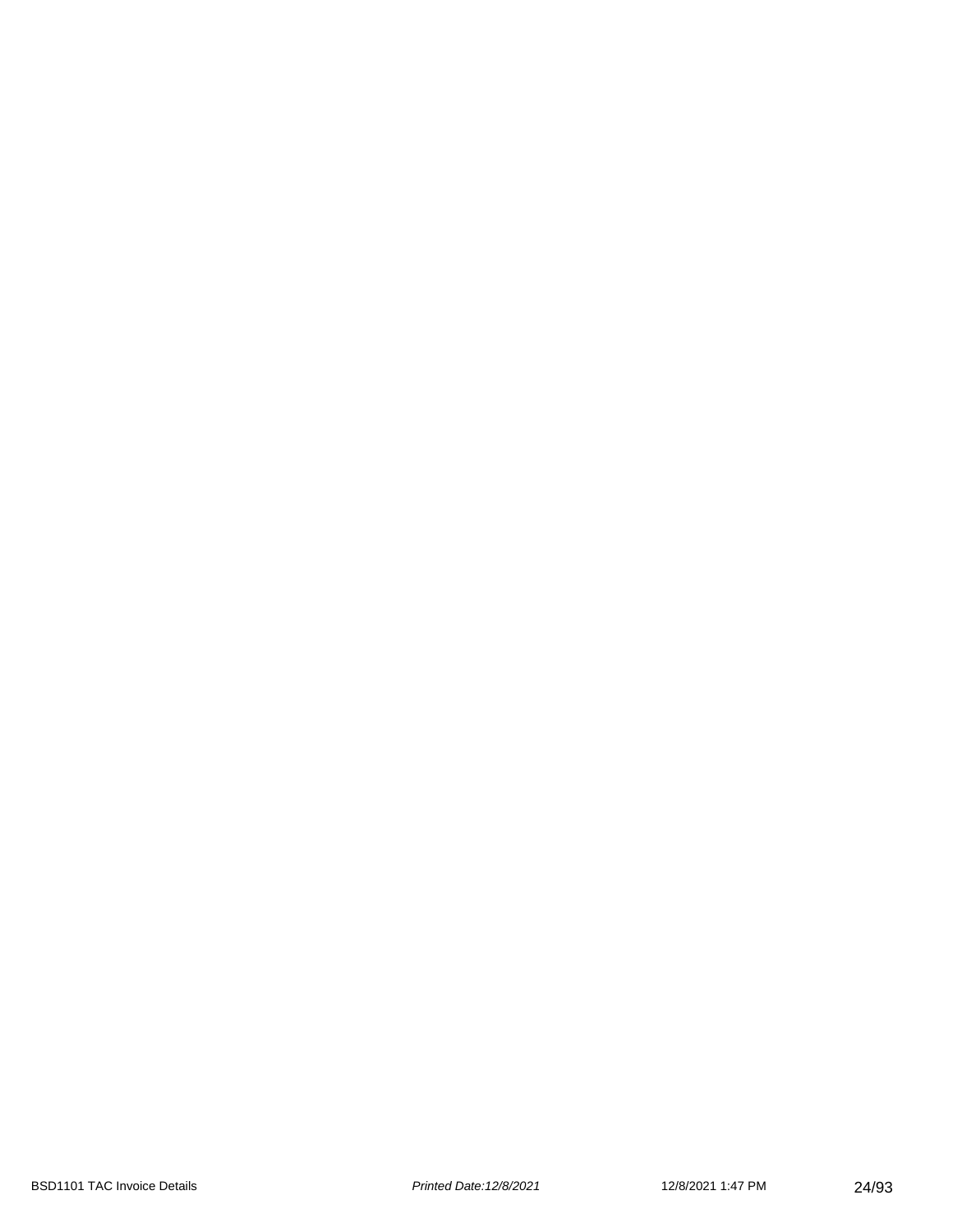

## **TAC To Be Invoiced Details Applications Approved during November 2021**

**County El Paso - 71**

| License<br>Primary<br>Type<br>(AIMS) | <b>Primary</b><br><b>Number</b><br>(AIMS) | License License<br>Type<br>(AIMS) | License<br><b>Number</b><br>(AIMS) | License<br><b>Number</b><br>(Legacy) | Validation<br>Number/<br>Local Ref Id/<br><b>Registry Number</b> | \$ State Fee | <b>Charge</b> | \$ Sur-   \$ Late<br>Feel | \$5%<br>County<br>Refund | \$ Total<br>Amount |
|--------------------------------------|-------------------------------------------|-----------------------------------|------------------------------------|--------------------------------------|------------------------------------------------------------------|--------------|---------------|---------------------------|--------------------------|--------------------|
|                                      |                                           | <b>BE</b>                         | 100029321                          | BE458709                             | 458AldHAohah0yf                                                  | 1.100.00     |               |                           | 55.00                    | 1,155.00           |
| <b>BG</b>                            | 105477094                                 | <b>BP</b>                         | 150000044                          | BG999401                             | 458AIT4tmUkcxQb                                                  | 1.045.00     |               |                           | 55.00                    | 1,100.00           |
|                                      |                                           | <b>BE</b>                         | 100023025                          | BE303455                             | 458AlylctUpw6NF                                                  | 1,045.00     |               |                           | 55.00                    | 1,100.00           |
|                                      |                                           | <b>BE</b>                         | 100040030                          | BE159354                             | 458AIZGVECh6LoO                                                  | 1.100.00     |               |                           | 55.00                    | 1,155.00           |
| Total                                |                                           |                                   |                                    |                                      |                                                                  |              |               |                           | 220.00                   | 4,510.00           |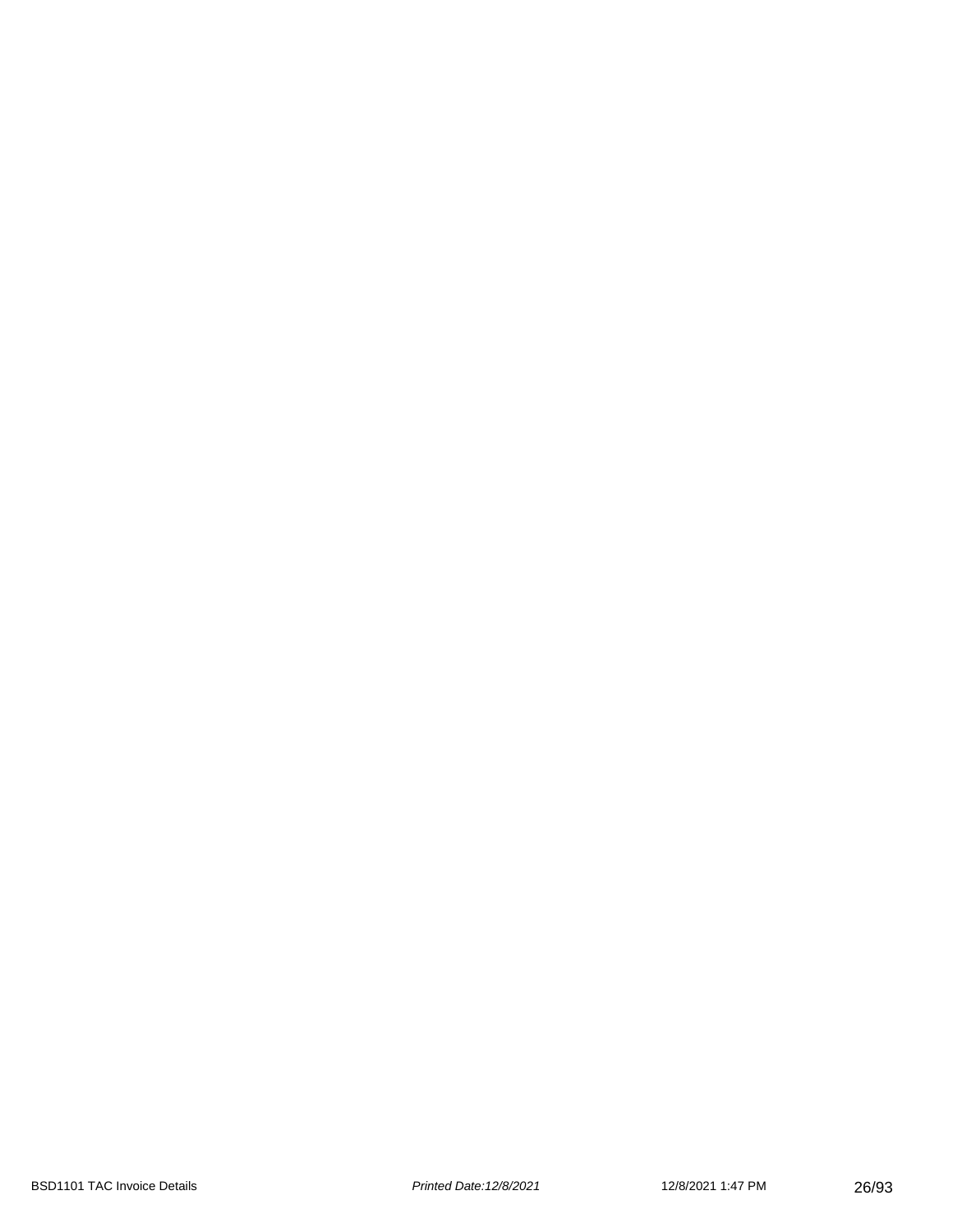

**County Ellis - 70**

| License<br>Primary<br>Type<br>(AIMS) | <b>Primary</b><br><b>Number</b><br>(AIMS) | License   License  <br>Type<br>(AIMS) | License<br><b>Number</b><br>(AIMS) | License<br><b>Number</b><br>(Legacy) | <b>Validation</b><br>Number/<br>Local Ref Id/<br><b>Registry Number</b> | \$ State Feel | Charge | \$ Sur-1 \$ Late | \$5%<br><b>Feel County</b><br>Refund | \$ Total<br><b>Amount</b> |
|--------------------------------------|-------------------------------------------|---------------------------------------|------------------------------------|--------------------------------------|-------------------------------------------------------------------------|---------------|--------|------------------|--------------------------------------|---------------------------|
|                                      |                                           | BE                                    | 200038657                          |                                      | 458AlzChVBwQHCF                                                         | 1.045.00      |        |                  | 55.00                                | 1,100.00                  |
| Total                                |                                           |                                       |                                    |                                      |                                                                         | 1.045.00      |        |                  | 55.00                                | 1,100.00                  |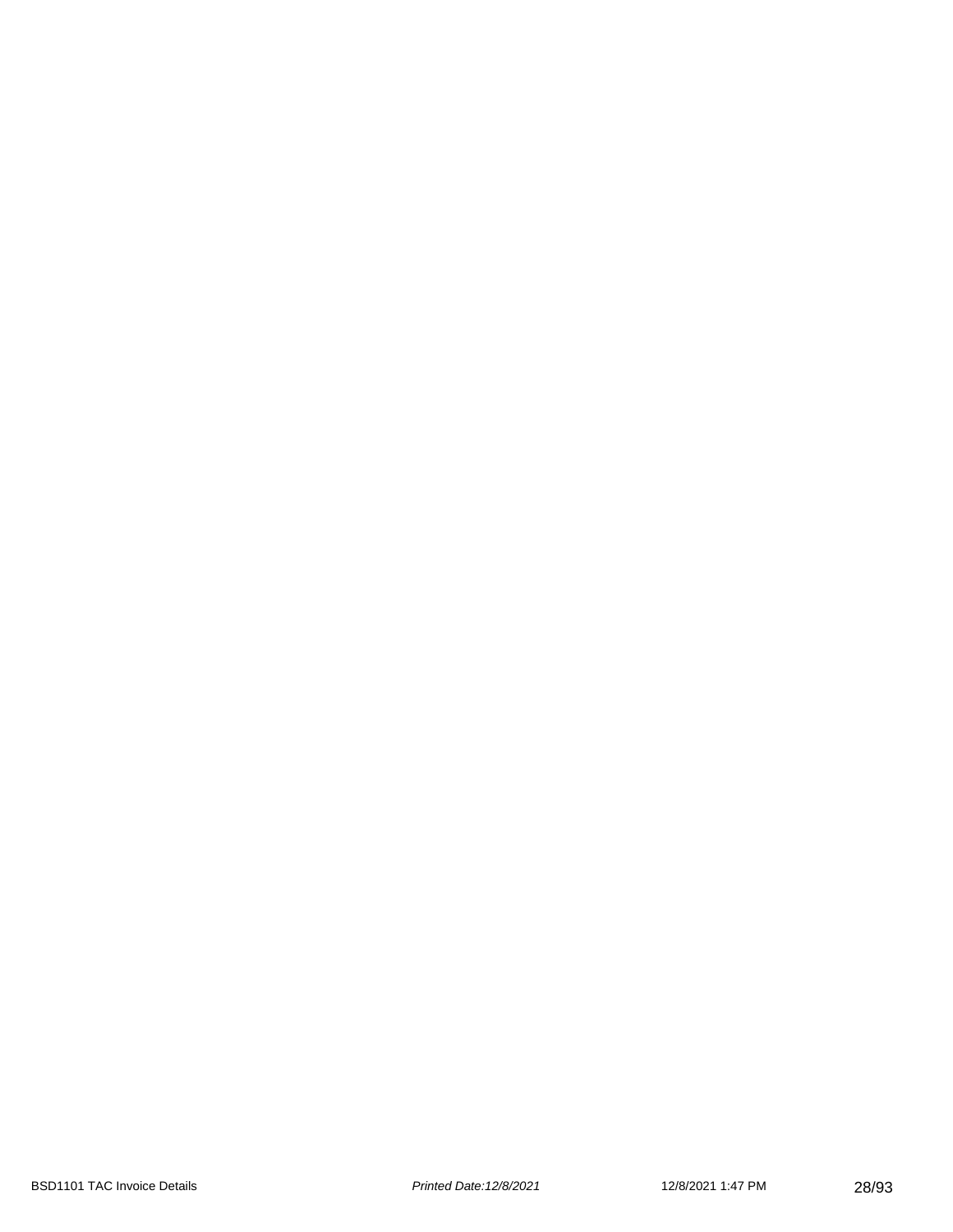

**County Fort Bend - 79**

| License<br>Primary<br>Type<br>(AIMS) | <b>Primary</b><br>Number<br>(AIMS) | License   License  <br>Type<br>(AIMS) | License<br><b>Number</b><br>(AIMS) | License<br><b>Number</b><br>(Legacy) | <b>Validation</b><br>Number/<br>Local Ref Id/<br><b>Registry Number</b> | \$ State Feel | Charge | \$ Sur-1 \$ Late | \$5%<br><b>Feel County</b><br>Refund | \$ Total<br><b>Amount</b> |
|--------------------------------------|------------------------------------|---------------------------------------|------------------------------------|--------------------------------------|-------------------------------------------------------------------------|---------------|--------|------------------|--------------------------------------|---------------------------|
|                                      |                                    | <b>BB</b>                             | 200041686                          |                                      | 458Alpyg40nmLes                                                         | 3,325.00      |        |                  | 175.00                               | 3,500.00                  |
| Total                                |                                    |                                       |                                    |                                      |                                                                         | 3.325.00      |        |                  | 175.00                               | 3,500.00                  |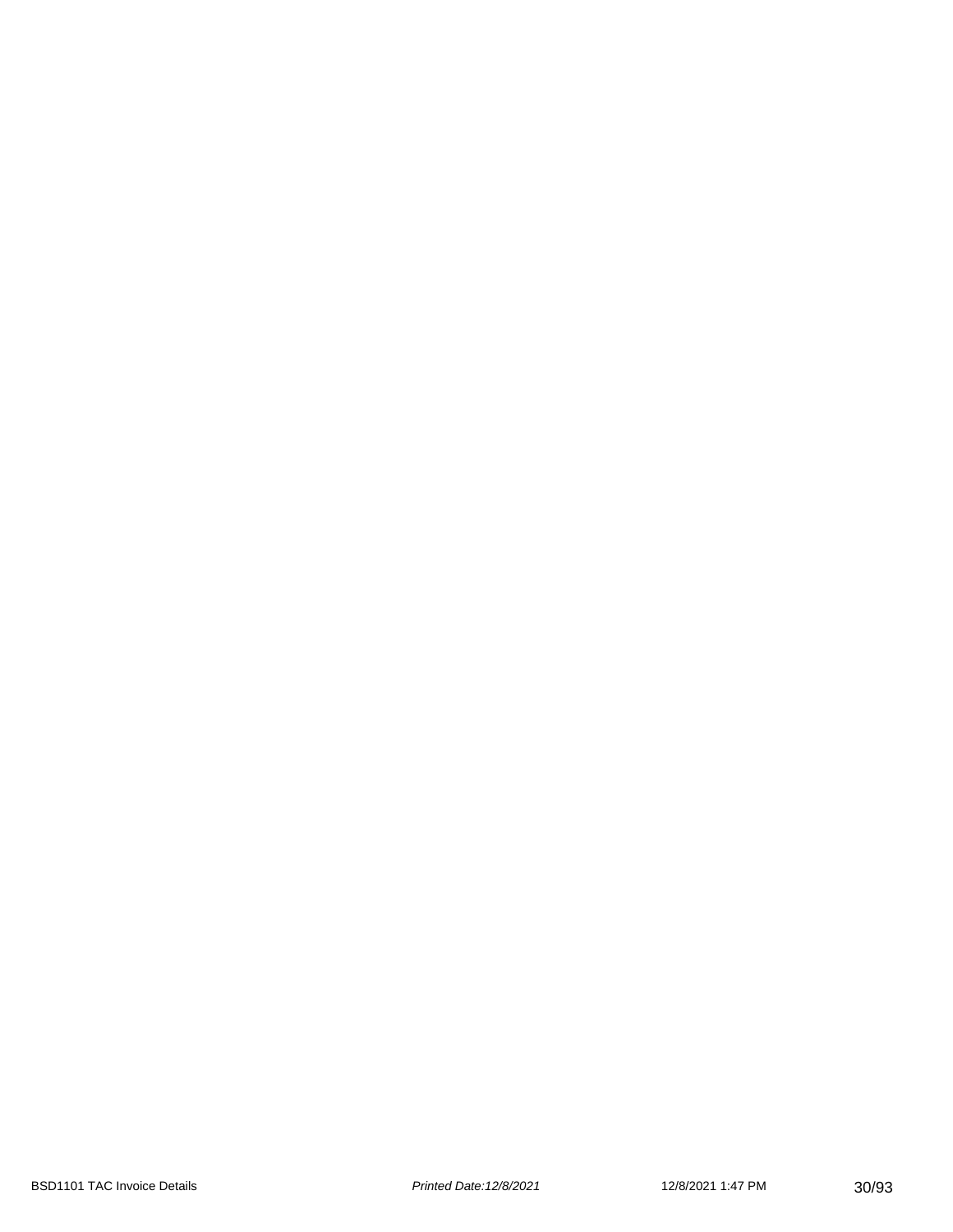

**County Frio - 82**

| License<br>Primary<br>Type<br>(AIMS) | <b>Primary</b><br>Number<br>(AIMS) | License   License  <br>Type<br>(AIMS) | Licensel<br><b>Number</b><br>(AIMS) | License<br><b>Number</b><br>(Legacy) | <b>Validation</b><br>Number/<br>Local Ref Id/<br><b>Registry Number</b> | \$ State Feel | Charge | \$ Sur-1 \$ Late | \$5%<br><b>Feel County</b><br>Refund | \$ Total<br><b>Amount</b> |
|--------------------------------------|------------------------------------|---------------------------------------|-------------------------------------|--------------------------------------|-------------------------------------------------------------------------|---------------|--------|------------------|--------------------------------------|---------------------------|
|                                      |                                    | <b>BE</b>                             | 102956497                           | BE787099                             | 458AIX6n7pCFmQ7                                                         | 1.045.00      |        |                  | 55.00                                | 1,100.00                  |
| Total                                |                                    |                                       |                                     |                                      |                                                                         | 1.045.00      |        |                  | 55.00                                | 1,100.00                  |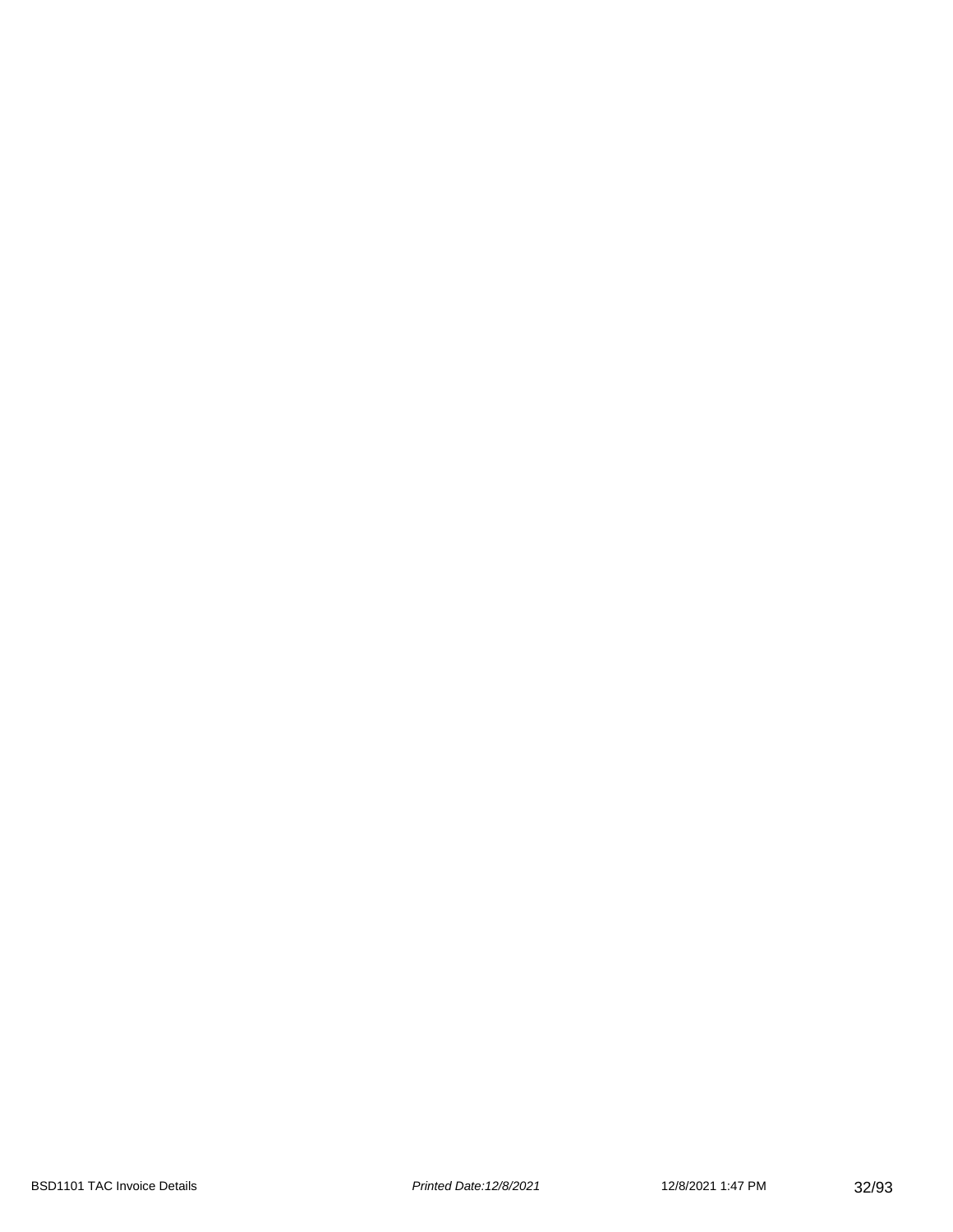

**County Galveston - 84**

| License<br>Primary<br>Type<br>(AIMS) | <b>Primary</b><br><b>Number</b><br>(AIMS) | License   License  <br>Type<br>(AIMS) | License<br><b>Number</b><br>(AIMS) | License<br><b>Number</b><br>(Legacy) | <b>Validation</b><br>Number/<br>Local Ref Id/<br><b>Registry Number</b> | \$ State Feel | Charge | \$ Sur-1 \$ Late | \$5%<br><b>Feel County</b><br>Refund | \$ Total<br>Amount |
|--------------------------------------|-------------------------------------------|---------------------------------------|------------------------------------|--------------------------------------|-------------------------------------------------------------------------|---------------|--------|------------------|--------------------------------------|--------------------|
|                                      |                                           | <b>BF</b>                             | 100006691                          | BF214387                             | 458AlZxDaQGT6jQ                                                         | 1.045.00      |        |                  | 55.00                                | 1,100.00           |
| Total                                |                                           |                                       |                                    |                                      |                                                                         | 1.045.00      |        |                  | 55.00                                | 1,100.00           |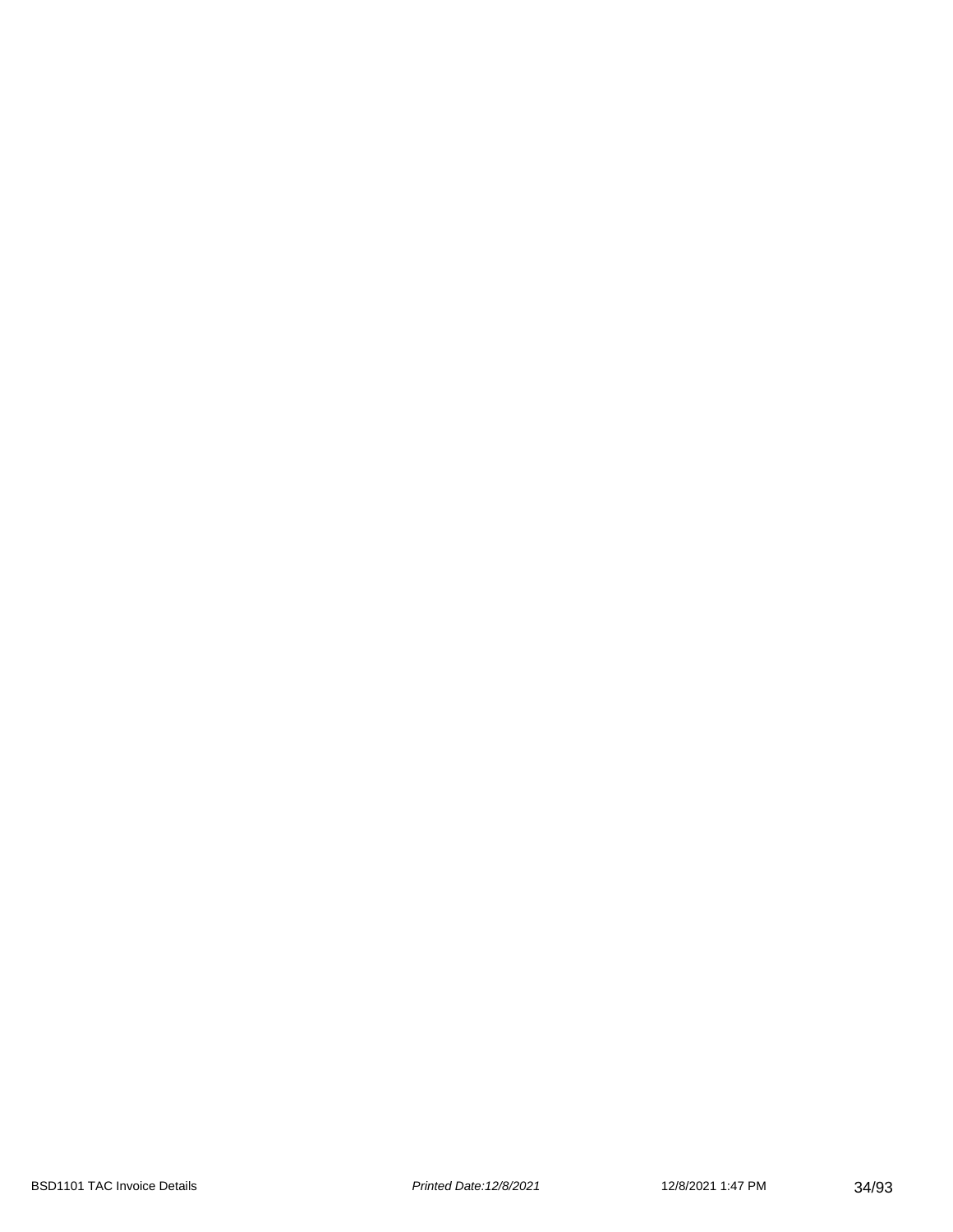

**County Guadalupe - 94**

| License<br>Primary<br>Type<br>(AIMS) | <b>Primary</b><br><b>Number</b><br>(AIMS) | License   License  <br>Type<br>(AIMS) | License<br><b>Number</b><br>(AIMS) | License<br><b>Number</b><br>(Legacy) | <b>Validation</b><br>Number/<br>Local Ref Id/<br><b>Registry Number</b> | \$ State Feel | Charge | \$ Sur-1 \$ Late | \$5%<br><b>Feel County</b><br>Refund | \$ Total<br><b>Amount</b> |
|--------------------------------------|-------------------------------------------|---------------------------------------|------------------------------------|--------------------------------------|-------------------------------------------------------------------------|---------------|--------|------------------|--------------------------------------|---------------------------|
|                                      |                                           | <b>BE</b>                             | 100072774                          | BE24642                              | 458AI0d8uduV1Ps                                                         | 1.045.00      |        |                  | 55.00                                | 1,100.00                  |
| Total                                |                                           |                                       |                                    |                                      |                                                                         | 1.045.00      |        |                  | 55.00                                | 1,100.00                  |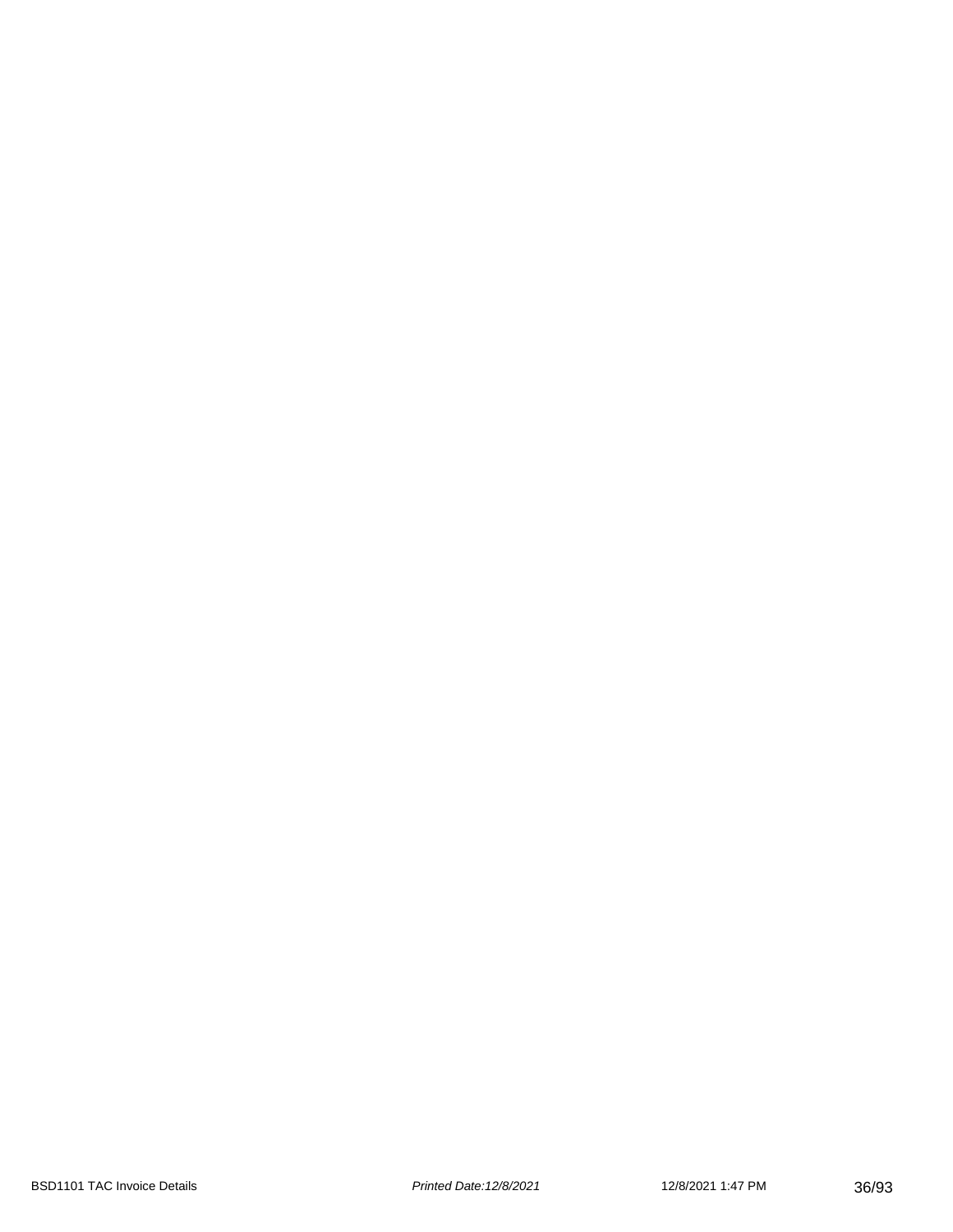

## **TAC To Be Invoiced Details Applications Approved during November 2021**

**County Harris - 101**

| License<br>Primary<br>Type<br>(AIMS) | <b>Primary</b><br><b>Number</b><br>(AIMS) | <b>License   License</b><br><b>Type</b><br>(AIMS) | License<br><b>Number</b><br>(AIMS) | License<br><b>Number</b><br>(Legacy) | Validation<br>Number/<br>Local Ref Id/<br><b>Registry Number</b> | \$ State Fee | \$ Sur-I<br>Charge | \$ Late<br>Feel | \$5%<br>County<br><b>Refund</b> | \$ Total<br>Amount |
|--------------------------------------|-------------------------------------------|---------------------------------------------------|------------------------------------|--------------------------------------|------------------------------------------------------------------|--------------|--------------------|-----------------|---------------------------------|--------------------|
|                                      |                                           | <b>BW</b>                                         | 104527036                          | BW926177                             | 458AI13RjUaNh6w                                                  | 2,850.00     |                    |                 | 150.00                          | 3,000.00           |
| <b>BG</b>                            | 105505635                                 | <b>BP</b>                                         | 150035034                          | BG1001733                            | 458AI1gPYWrcGy5                                                  | 1,045.00     |                    |                 | 55.00                           | 1,100.00           |
|                                      |                                           | <b>BE</b>                                         | 100059987                          | BE289360                             | 458AI9Cg5OMPXsM                                                  | 1,045.00     |                    |                 | 55.00                           | 1,100.00           |
|                                      |                                           | <b>BF</b>                                         | 200036398                          |                                      | 458AIG9BGJia0Fm                                                  | 1,100.00     |                    |                 | 55.00                           | 1,155.00           |
|                                      |                                           | <b>BE</b>                                         | 100045292                          | BE403945                             | 458AILuZtFSQKxL                                                  | 1,045.00     |                    |                 | 55.00                           | 1,100.00           |
|                                      |                                           | <b>BB</b>                                         | 105442053                          | BB999382                             | 458AIQ95CU4dMJ0                                                  | 3,325.00     |                    |                 | 175.00                          | 3,500.00           |
|                                      |                                           | <b>BB</b>                                         | 106462828                          | BB1070764                            | 458AltbFmkKDaOz                                                  | 3,325.00     |                    |                 | 175.00                          | 3,500.00           |
| <b>BG</b>                            | 106401591                                 | <b>BP</b>                                         | 150000183                          | BG1069931                            | 458AlupbXpXBxz2                                                  | 1,045.00     |                    |                 | 55.00                           | 1,100.00           |
|                                      |                                           | <b>BE</b>                                         | 101117495                          | BE611565                             | 458Alxf9gJrY2UB                                                  | 1,045.00     |                    |                 | 55.00                           | 1,100.00           |
|                                      |                                           | BE                                                | 100055679                          | BE404323                             | 458AIYFJKRUsTow                                                  | 1,045.00     |                    |                 | 55.00                           | 1,100.00           |
|                                      |                                           |                                                   | <b>Total</b>                       |                                      |                                                                  | 16,870.00    |                    |                 | 885.00                          | 17,755.00          |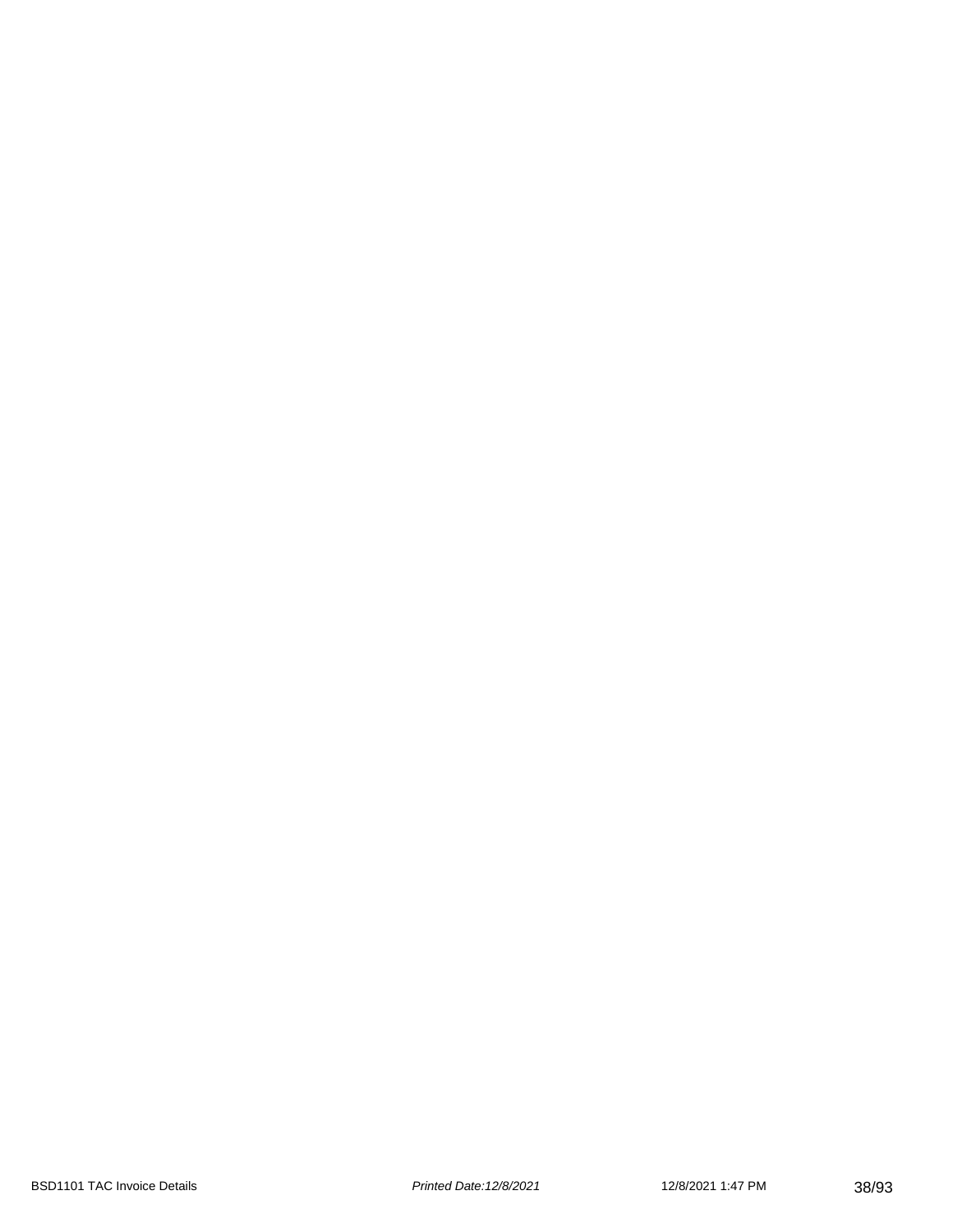

#### **TAC To Be Invoiced Details Applications Approved during November 2021 County Hidalgo - 108**

| License<br>Primary<br>Type<br>(AIMS) | <b>Primary</b><br>Number <sup>'</sup><br>(AIMS) | License License<br>Type<br>(AIMS) | License!<br><b>Number</b><br>(AIMS) | License<br><b>Number</b><br>(Legacy) | <b>Validation</b><br>Number/<br>Local Ref Id/<br><b>Registry Number</b> | \$ State Fee | <b>Chargel</b> | \$ Sur-   \$ Late<br>Feel | \$5%<br>County<br>Refund | \$ Total<br>Amount |
|--------------------------------------|-------------------------------------------------|-----------------------------------|-------------------------------------|--------------------------------------|-------------------------------------------------------------------------|--------------|----------------|---------------------------|--------------------------|--------------------|
|                                      |                                                 | BF                                | 200035869                           |                                      | 458AI3ZxVQbOLBT                                                         | 1.100.00     |                |                           | 55.00                    | 1,155.00           |
|                                      |                                                 | <b>BE</b>                         | 100119908                           | BE145012                             | 458Al7xgc1PuZQs                                                         | 1.045.00     |                |                           | 55.00                    | 1,100.00           |
|                                      |                                                 | <b>BE</b>                         | 100041671                           | BE484327                             | 458AlsO9ir1lecN                                                         | 1.045.00     |                |                           | 55.00                    | 1,100.00           |
|                                      |                                                 | <b>BE</b>                         | 102290239                           | BE735409                             | 458AIXjnSBAYmo4                                                         | 1.045.00     |                |                           | 55.00                    | 1,100.00           |
|                                      |                                                 |                                   | Total                               |                                      |                                                                         | 4.235.00     |                |                           | 220.00                   | 4,455.00           |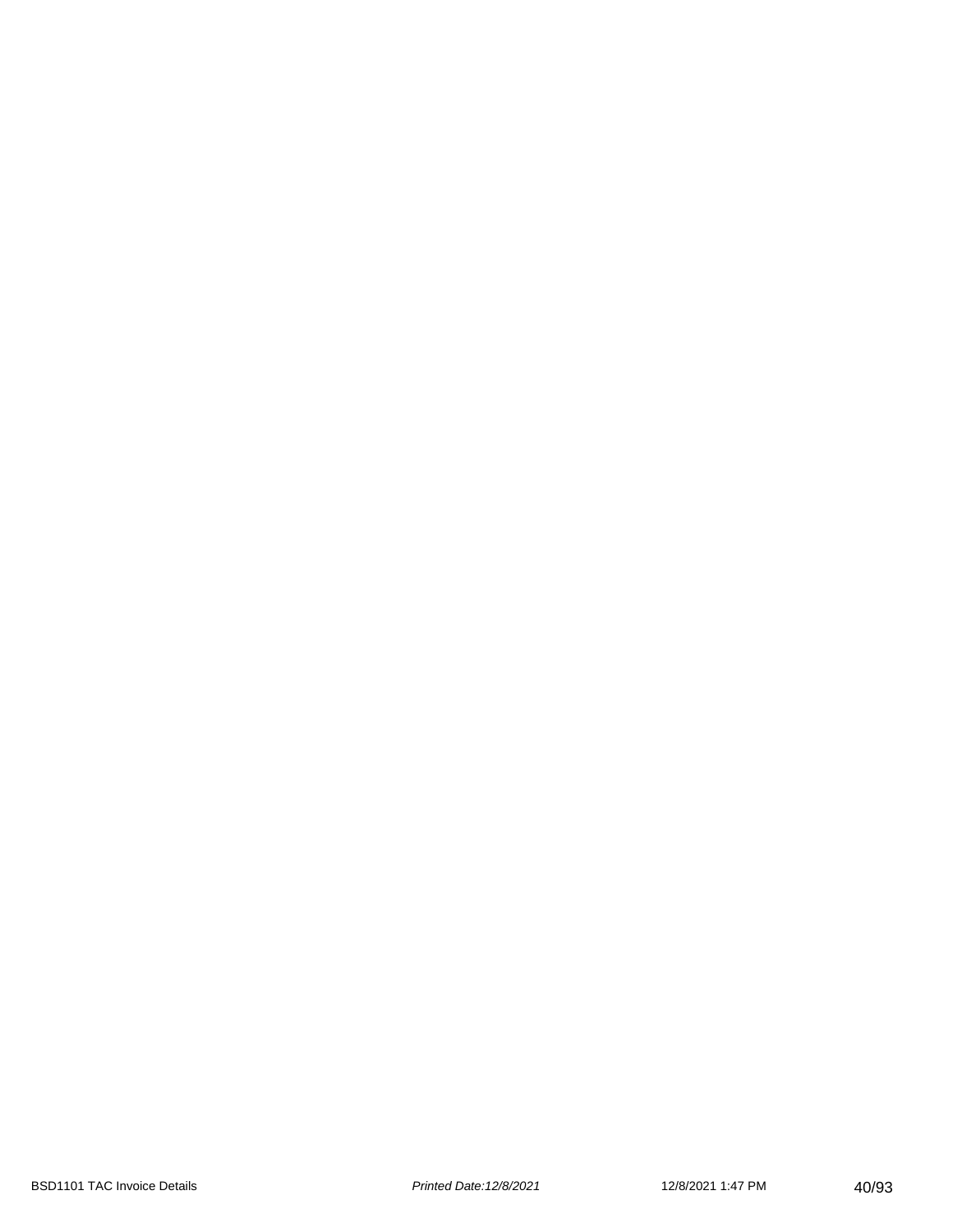

**County Houston - 113**

| License<br>Primary<br>Type<br>(AIMS) | <b>Primary</b><br><b>Number</b><br>(AIMS) | License   License  <br>Type<br>(AIMS) | License<br><b>Number</b><br>(AIMS) | License<br><b>Number</b><br>(Legacy) | <b>Validation</b><br>Number/<br>Local Ref Id/<br><b>Registry Number</b> | \$ State Feel | Charge | \$ Sur-1 \$ Late | \$5%<br><b>Feel County</b><br>Refund | \$ Total<br>Amount |
|--------------------------------------|-------------------------------------------|---------------------------------------|------------------------------------|--------------------------------------|-------------------------------------------------------------------------|---------------|--------|------------------|--------------------------------------|--------------------|
|                                      |                                           | <b>BE</b>                             | 200034777                          |                                      | 458Alaq2DD0AEHZ                                                         | 1.100.00      |        |                  | 55.00                                | 1,155.00           |
|                                      |                                           |                                       | Total                              |                                      |                                                                         | 1,100.00      |        |                  | 55.00                                | 1,155.00           |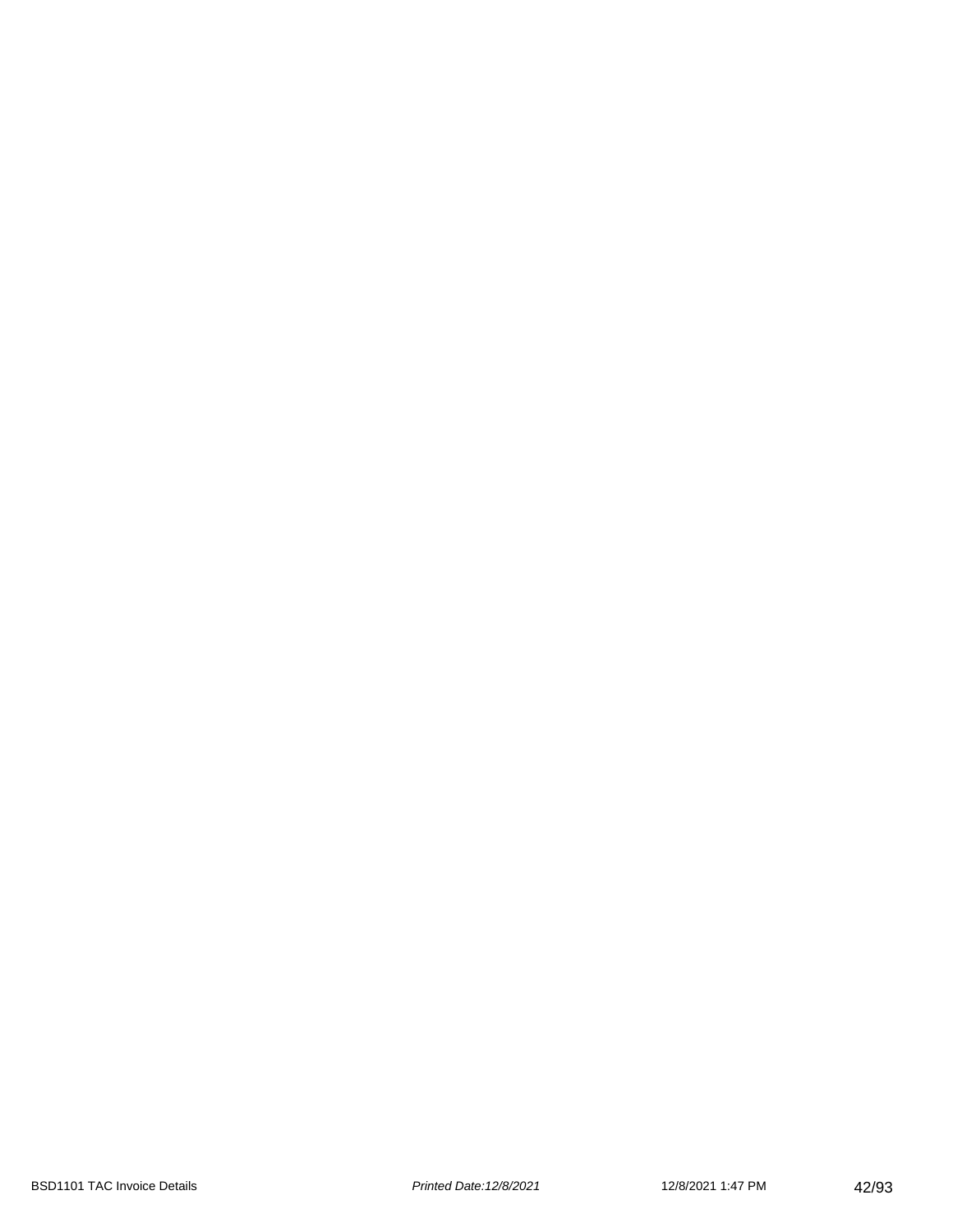

**County Irion - 118**

| License<br>Primary<br>Type<br>(AIMS) | <b>Primary</b><br><b>Number</b><br>(AIMS) | <b>License   License</b><br>Type<br>(AIMS) | License<br><b>Number</b><br>(AIMS) | License<br><b>Number</b><br>(Legacy) | <b>Validation</b><br>Number/<br>Local Ref Id/<br><b>Registry Number</b> | \$ State Feel | Charge | \$ Sur-1 \$ Late | \$5%<br><b>Feel County</b><br>Refund | \$ Total<br><b>Amount</b> |
|--------------------------------------|-------------------------------------------|--------------------------------------------|------------------------------------|--------------------------------------|-------------------------------------------------------------------------|---------------|--------|------------------|--------------------------------------|---------------------------|
|                                      |                                           | <b>BF</b>                                  | 103768290                          | BF857327                             | 458AIMc3wXw0OQX                                                         | 1.045.00      |        |                  | 55.00                                | 1,100.00                  |
|                                      |                                           |                                            | Total                              |                                      |                                                                         | 1.045.00      |        |                  | 55.00                                | 1,100.00                  |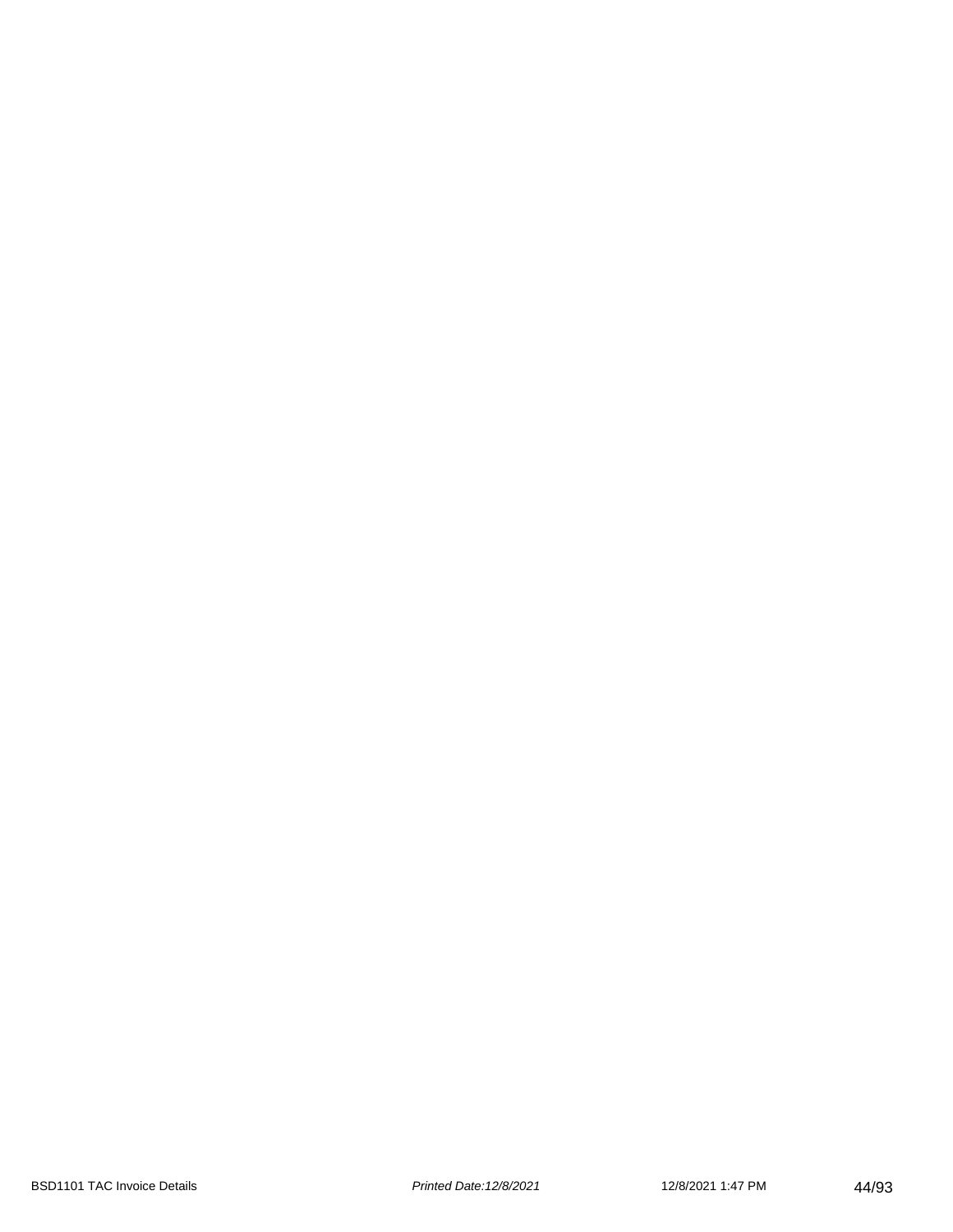

**County Jeff Davis - 122**

| License<br>Primary<br>Type<br>(AIMS) | <b>Primary</b><br><b>Number</b><br>(AIMS) | License   License  <br>Type<br>(AIMS) | License<br><b>Number</b><br>(AIMS) | License<br><b>Number</b><br>(Legacy) | <b>Validation</b><br>Number/<br>Local Ref Id/<br><b>Registry Number</b> | \$ State Fee | Charge | \$ Sur-1 \$ Late | \$5%<br><b>Feel County</b><br>Refund | \$ Total<br><b>Amount</b> |
|--------------------------------------|-------------------------------------------|---------------------------------------|------------------------------------|--------------------------------------|-------------------------------------------------------------------------|--------------|--------|------------------|--------------------------------------|---------------------------|
|                                      |                                           | <b>BF</b>                             | 200040007                          |                                      | 458AIBbzkD63cmr                                                         | 1.045.00     |        |                  | 55.00                                | 1,100.00                  |
|                                      |                                           |                                       | Total                              |                                      |                                                                         | 1.045.00     |        |                  | 55.00                                | 1,100.00                  |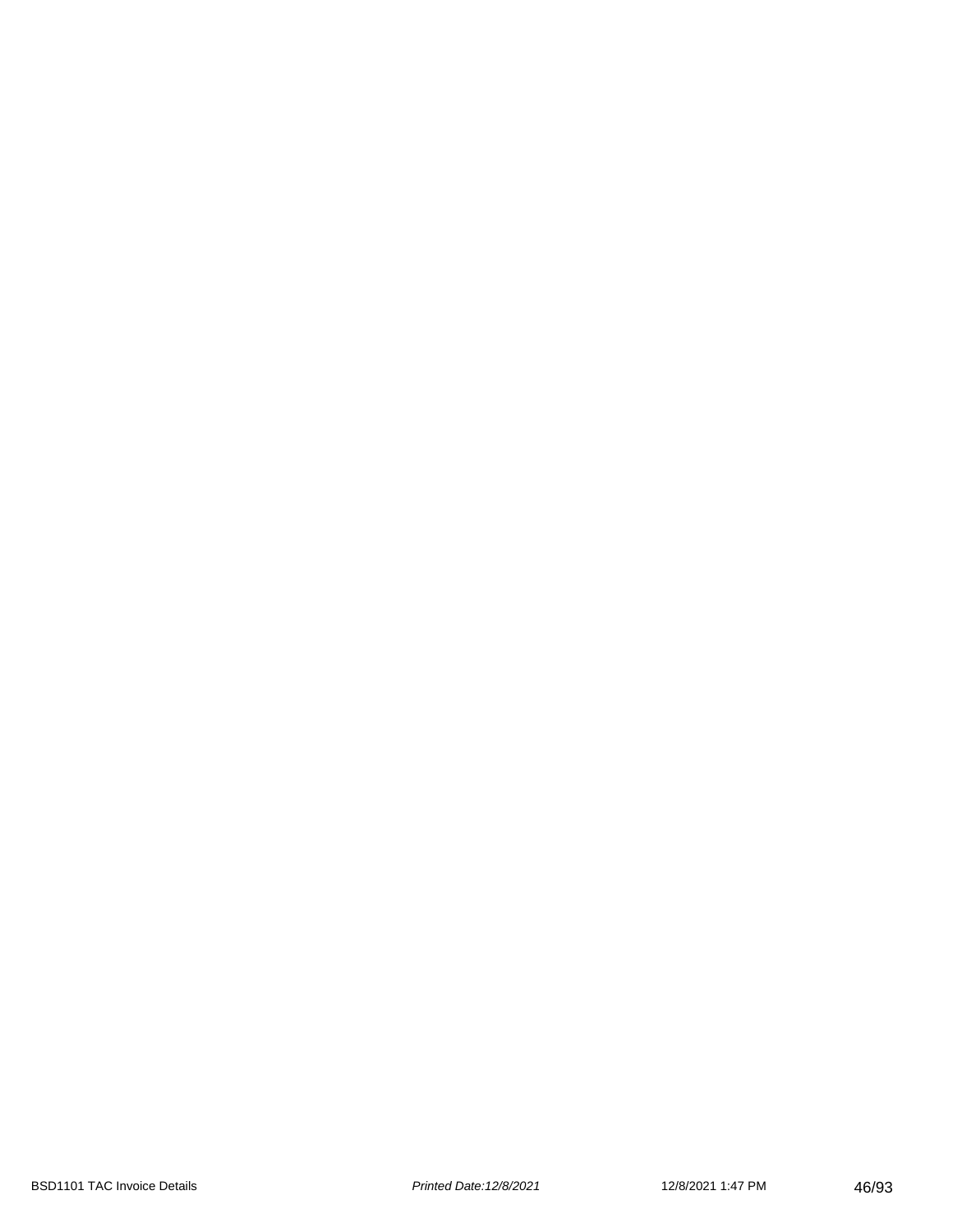

## **TAC To Be Invoiced Details Applications Approved during November 2021**

**County Jim Wells - 125**

| License<br><b>Primary</b><br>Type<br>(AIMS) | <b>Primary</b><br><b>Number</b><br>(AIMS) | Licensel License I<br>Type<br>(AIMS) | License<br>Number<br>(AIMS) | License<br><b>Number</b><br>(Legacy) | <b>Validation</b><br>Number/<br>Local Ref Id/<br><b>Registry Number</b> | \$ State Fee | <b>Charge</b> | \$ Sur-   \$ Late<br>Feel | \$5%<br>County<br>Refund | \$Total<br>Amount |
|---------------------------------------------|-------------------------------------------|--------------------------------------|-----------------------------|--------------------------------------|-------------------------------------------------------------------------|--------------|---------------|---------------------------|--------------------------|-------------------|
|                                             |                                           | <b>BE</b>                            | 100105844                   | BE442983                             | 458AIB75cNmjegM                                                         | 1,045.00     |               |                           | 55.00                    | 1,100.00          |
|                                             |                                           | <b>BF</b>                            | 105543386                   | BF1001670                            | 458AIH9H62Fz97T                                                         | 1.045.00     |               |                           | 55.00                    | 1,100.00          |
|                                             |                                           | <b>BF</b>                            | 100108442                   | BF161797                             | 458AIL6HntIENYK                                                         | 1.045.00     |               |                           | 55.00                    | 1,100.00          |
|                                             |                                           |                                      | Total                       |                                      |                                                                         | 3,135.00     |               |                           | 165.00                   | 3,300.00          |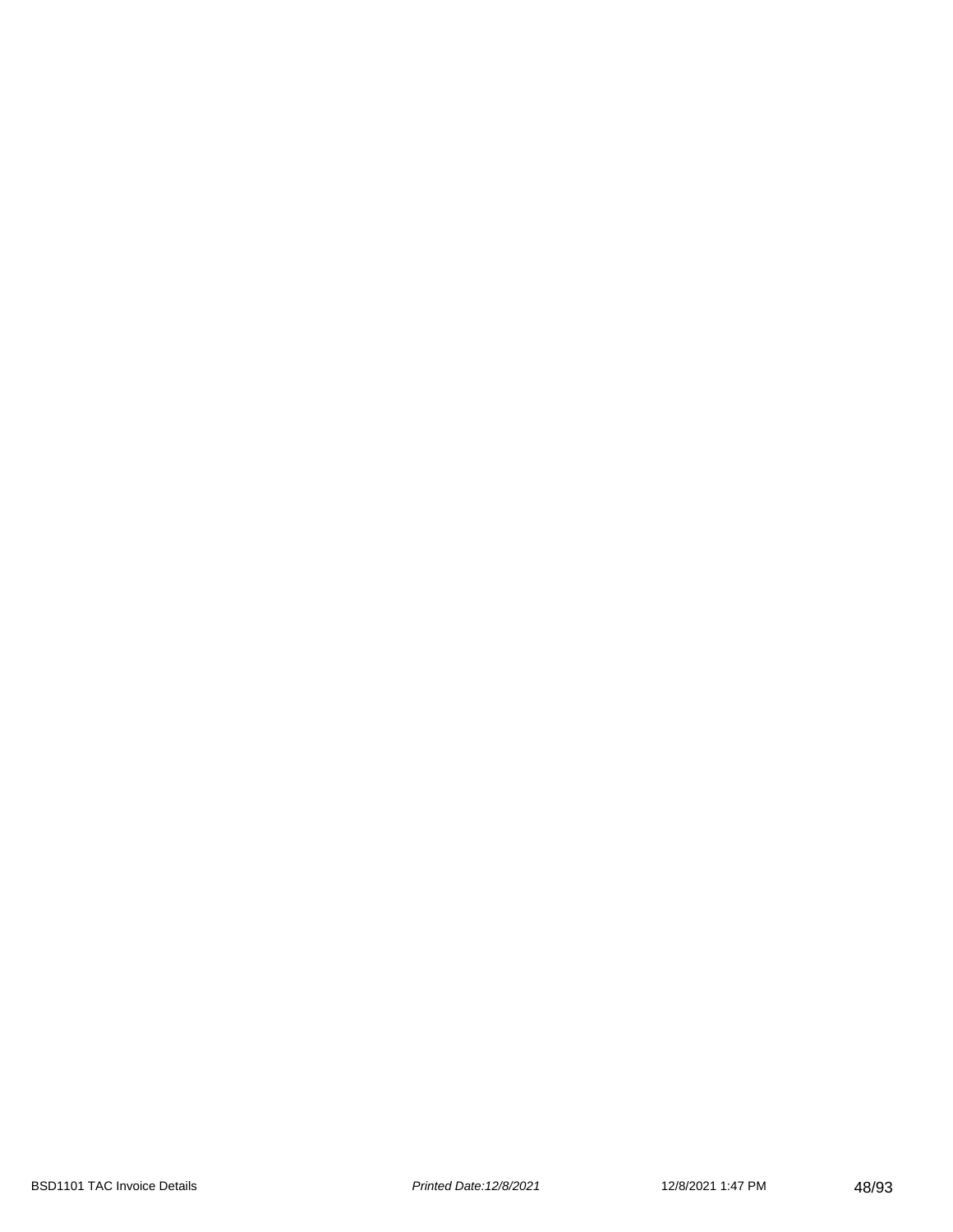

**County Kendall - 130**

| License<br>Primary<br>Type<br>(AIMS) | <b>Primary</b><br>Number<br>(AIMS) | License   License  <br>Type<br>(AIMS) | License<br><b>Number</b><br>(AIMS) | License<br><b>Number</b><br>(Legacy) | <b>Validation</b><br>Number/<br>Local Ref Id/<br><b>Registry Number</b> | \$ State Feel | Charge | \$ Sur-1 \$ Late | \$5%<br><b>Feel County</b><br>Refund | \$ Total<br><b>Amount</b> |
|--------------------------------------|------------------------------------|---------------------------------------|------------------------------------|--------------------------------------|-------------------------------------------------------------------------|---------------|--------|------------------|--------------------------------------|---------------------------|
| <b>BG</b>                            | 200041832                          | <b>BP</b>                             | 200042025                          |                                      | 458AldWrRDYHz2a                                                         | 1.045.00      |        |                  | 55.00                                | 1,100.00                  |
|                                      |                                    |                                       | Total                              |                                      |                                                                         | 1.045.00      |        |                  | 55.00                                | 1,100.00                  |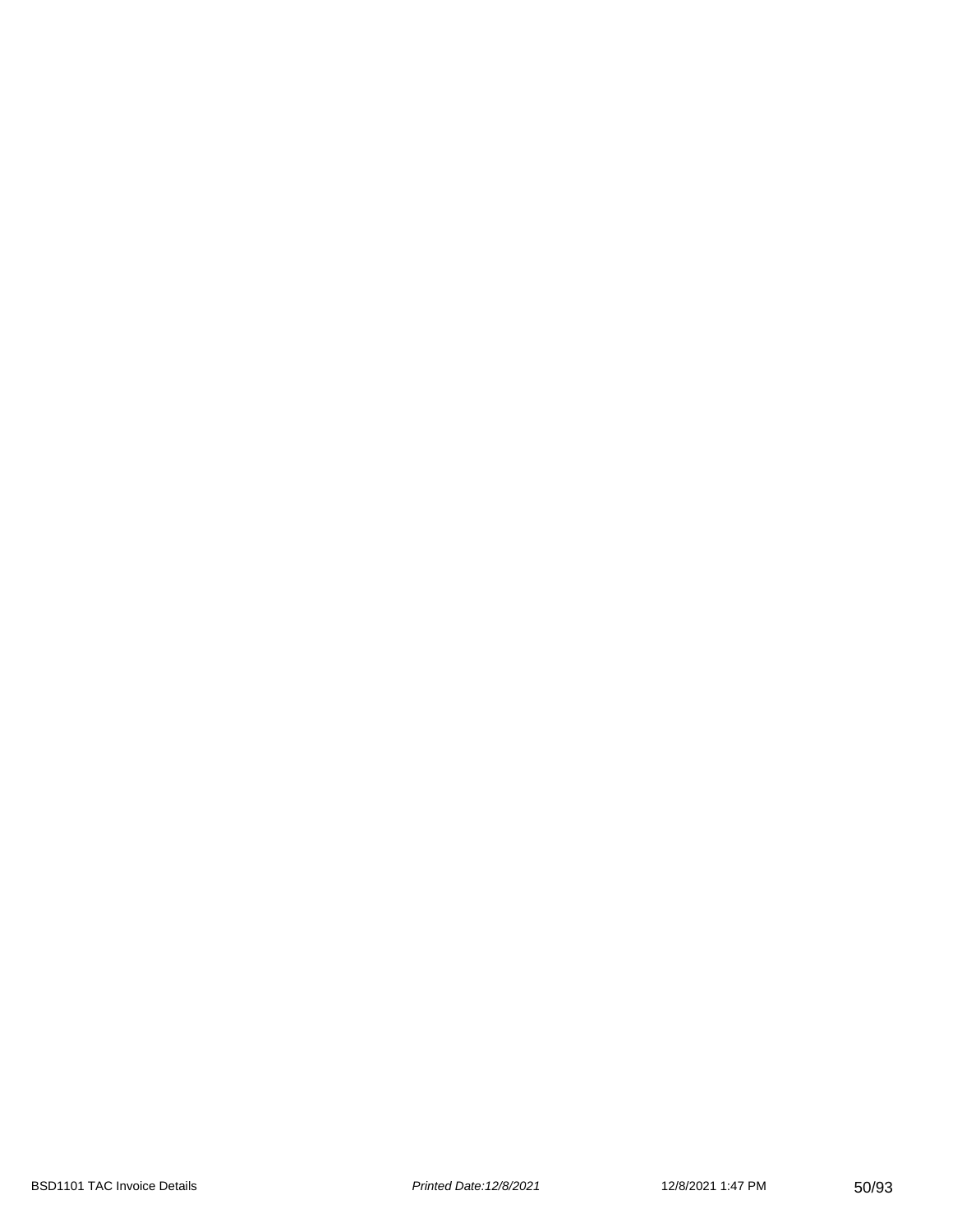

**County Kimble - 134**

| License<br>Primary<br>Type<br>(AIMS) | <b>Primary</b><br><b>Number</b><br>(AIMS) | License   License  <br>Type<br>(AIMS) | License<br><b>Number</b><br>(AIMS) | License<br><b>Number</b><br>(Legacy) | <b>Validation</b><br>Number/<br>Local Ref Id/<br><b>Registry Number</b> | \$ State Feel | Charge | \$ Sur-1 \$ Late | \$5%<br><b>Feel County</b><br>Refund | \$ Total<br><b>Amount</b> |
|--------------------------------------|-------------------------------------------|---------------------------------------|------------------------------------|--------------------------------------|-------------------------------------------------------------------------|---------------|--------|------------------|--------------------------------------|---------------------------|
|                                      |                                           | <b>BE</b>                             | 104509085                          | BE922325                             | 458AI8K7VwOoax7                                                         | 1.045.00      |        |                  | 55.00                                | 1,100.00                  |
|                                      |                                           |                                       | Total                              |                                      |                                                                         | 1.045.00      |        |                  | 55.00                                | 1,100.00                  |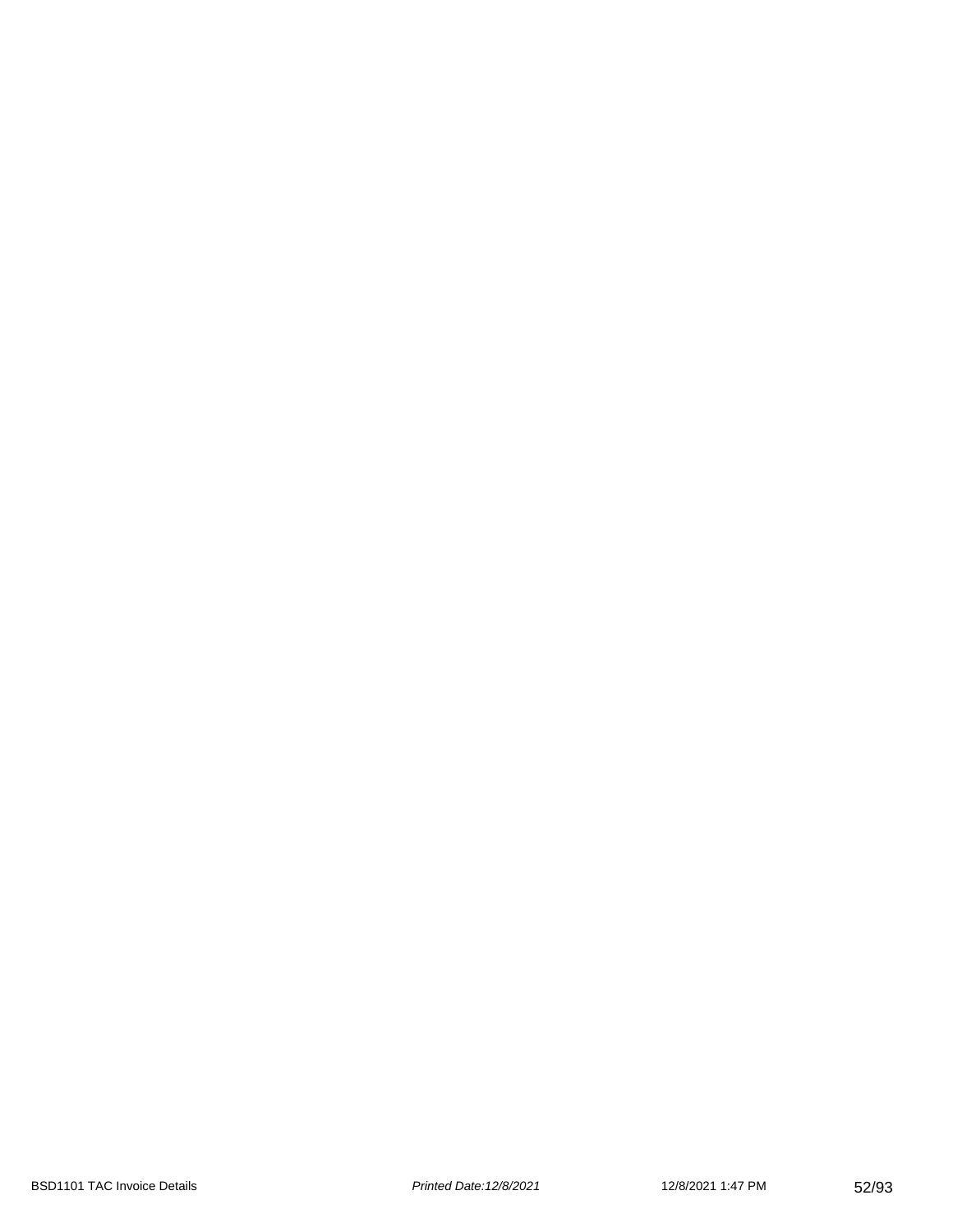

**County Kleberg - 137**

| License<br>Primary<br>Type<br>(AIMS) | <b>Primary</b><br><b>Number</b><br>(AIMS)I | <b>License   License</b><br>Type<br>(AIMS) | License<br><b>Number</b><br>(AIMS) | License<br><b>Number</b><br>(Legacy) | <b>Validation</b><br>Number/<br>Local Ref Id/<br><b>Registry Number</b> | \$ State Feel | Charge | \$ Sur-1 \$ Late | \$5%<br><b>Feel County</b><br>Refund | \$ Total<br><b>Amount</b> |
|--------------------------------------|--------------------------------------------|--------------------------------------------|------------------------------------|--------------------------------------|-------------------------------------------------------------------------|---------------|--------|------------------|--------------------------------------|---------------------------|
|                                      |                                            | <b>BF</b>                                  | 200036108                          |                                      | 458AIL2qLot8W8F                                                         | 1.045.00      |        |                  | 55.00                                | 1,100.00                  |
|                                      |                                            |                                            | Total                              |                                      |                                                                         | 1.045.00      |        |                  | 55.00                                | 1,100.00                  |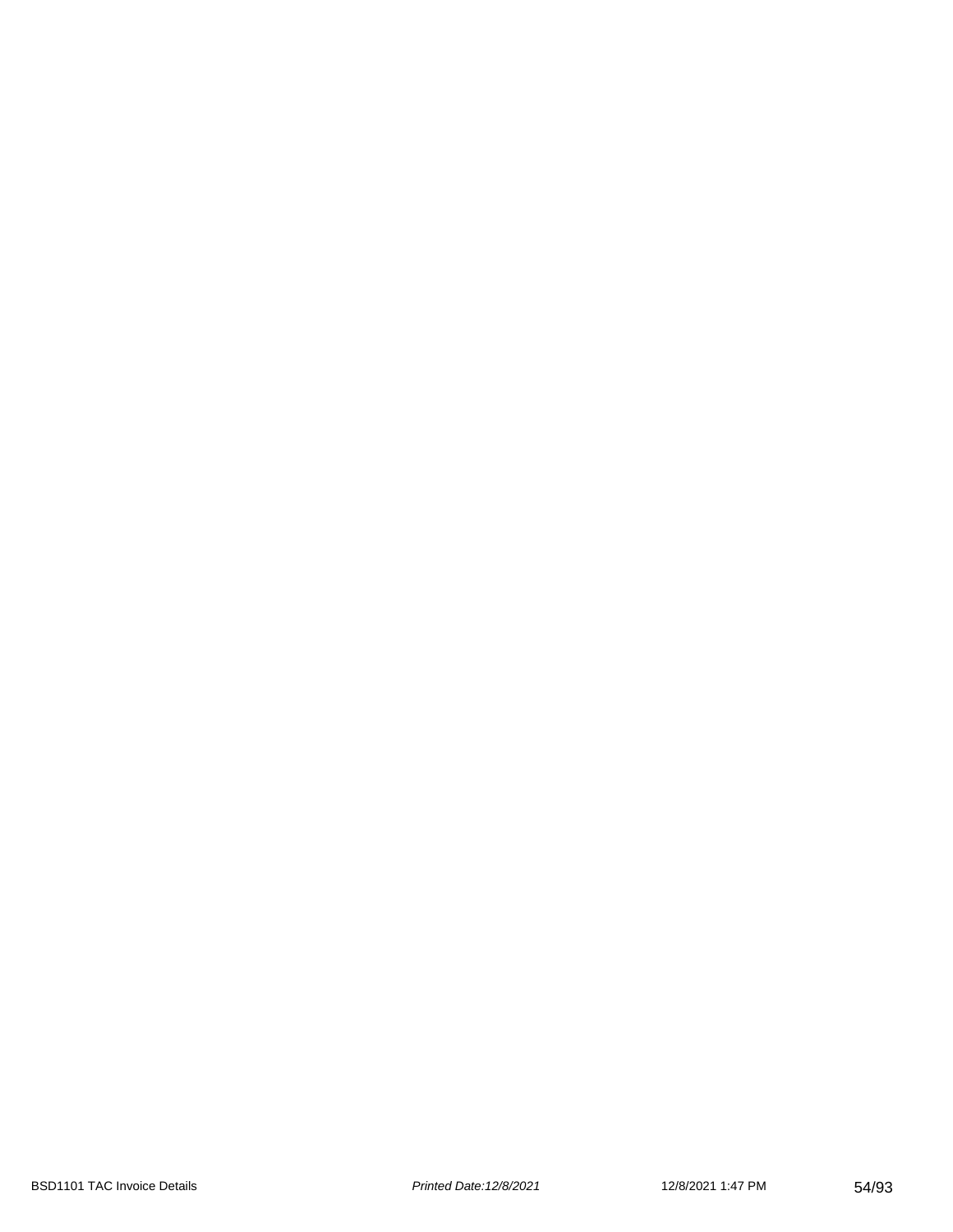

**County La Salle - 142**

| License<br>Primary<br>Type<br>(AIMS) | <b>Primary</b><br>Number<br>(AIMS) | License   License  <br>Type<br>(AIMS) | Licensel<br><b>Number</b><br>(AIMS) | License<br><b>Number</b><br>(Legacy) | <b>Validation</b><br>Number/<br>Local Ref Id/<br><b>Registry Number</b> | \$ State Feel | Charge | \$ Sur-1 \$ Late | \$5%<br><b>Feel County</b><br>Refund | \$ Total<br><b>Amount</b> |
|--------------------------------------|------------------------------------|---------------------------------------|-------------------------------------|--------------------------------------|-------------------------------------------------------------------------|---------------|--------|------------------|--------------------------------------|---------------------------|
|                                      |                                    | <b>BE</b>                             | 100037847                           | BE568136                             | 458AIVGi80y00eX                                                         | 1.045.00      |        |                  | 55.00                                | 1,100.00                  |
|                                      |                                    |                                       | Total                               |                                      |                                                                         | 1.045.00      |        |                  | 55.00                                | 1,100.00                  |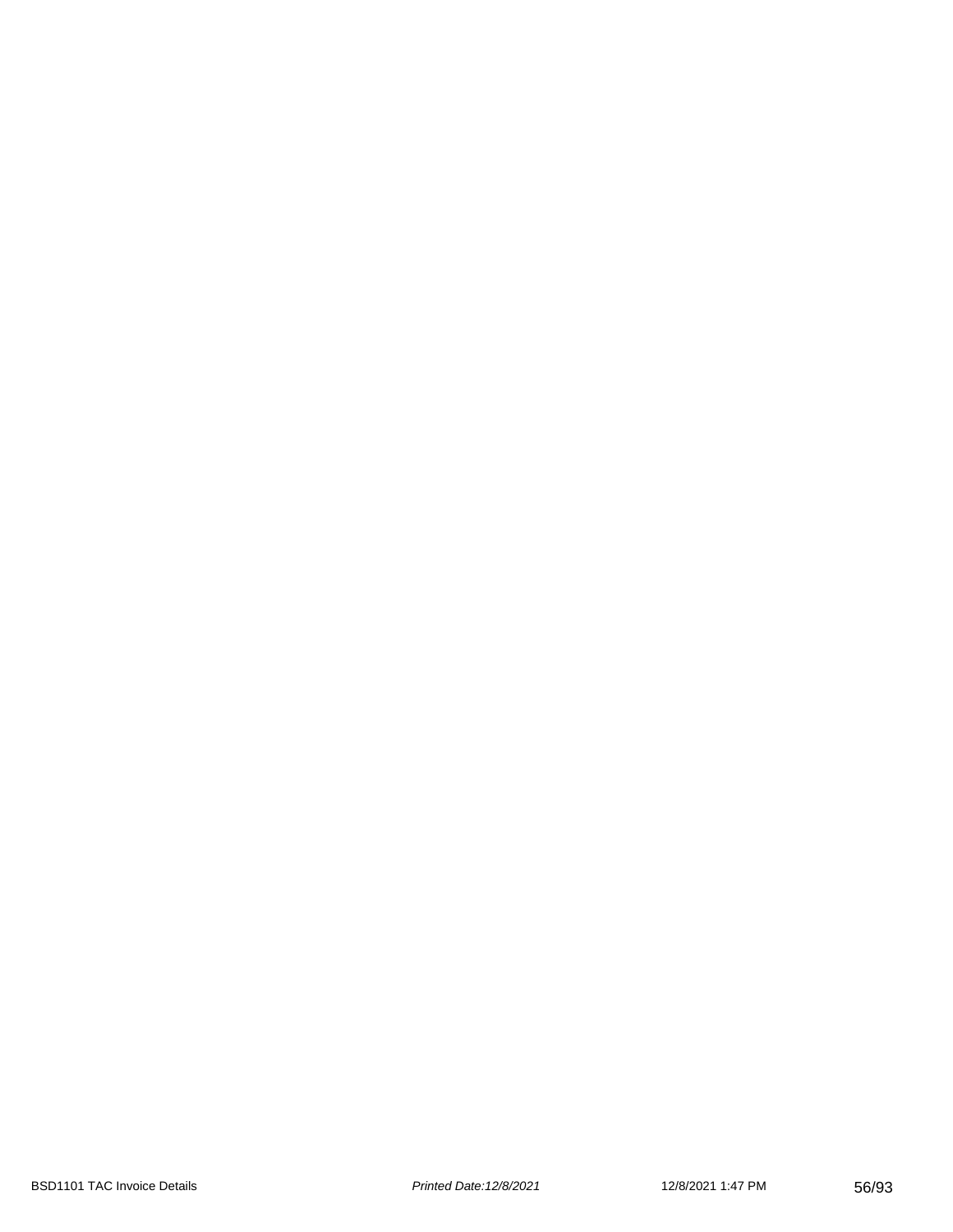

**County Live Oak - 149**

| License<br>Primary<br>Type<br>(AIMS) | <b>Primary</b><br>Number<br>(AIMS) | License   License  <br>Type<br>(AIMS) | Licensel<br><b>Number</b><br>(AIMS) | License<br><b>Number</b><br>(Legacy) | <b>Validation</b><br>Number/<br>Local Ref Id/<br><b>Registry Number</b> | \$ State Feel | Charge | \$ Sur-1 \$ Late | \$5%<br><b>Feel County</b><br>Refund | \$ Total<br><b>Amount</b> |
|--------------------------------------|------------------------------------|---------------------------------------|-------------------------------------|--------------------------------------|-------------------------------------------------------------------------|---------------|--------|------------------|--------------------------------------|---------------------------|
|                                      |                                    | <b>BE</b>                             | 105443688                           | BE997744                             | 458AIN7OU0NZgsi                                                         | 1.045.00      |        |                  | 55.00                                | 1,100.00                  |
|                                      |                                    |                                       | Total                               |                                      |                                                                         | 1.045.00      |        |                  | 55.00                                | 1,100.00                  |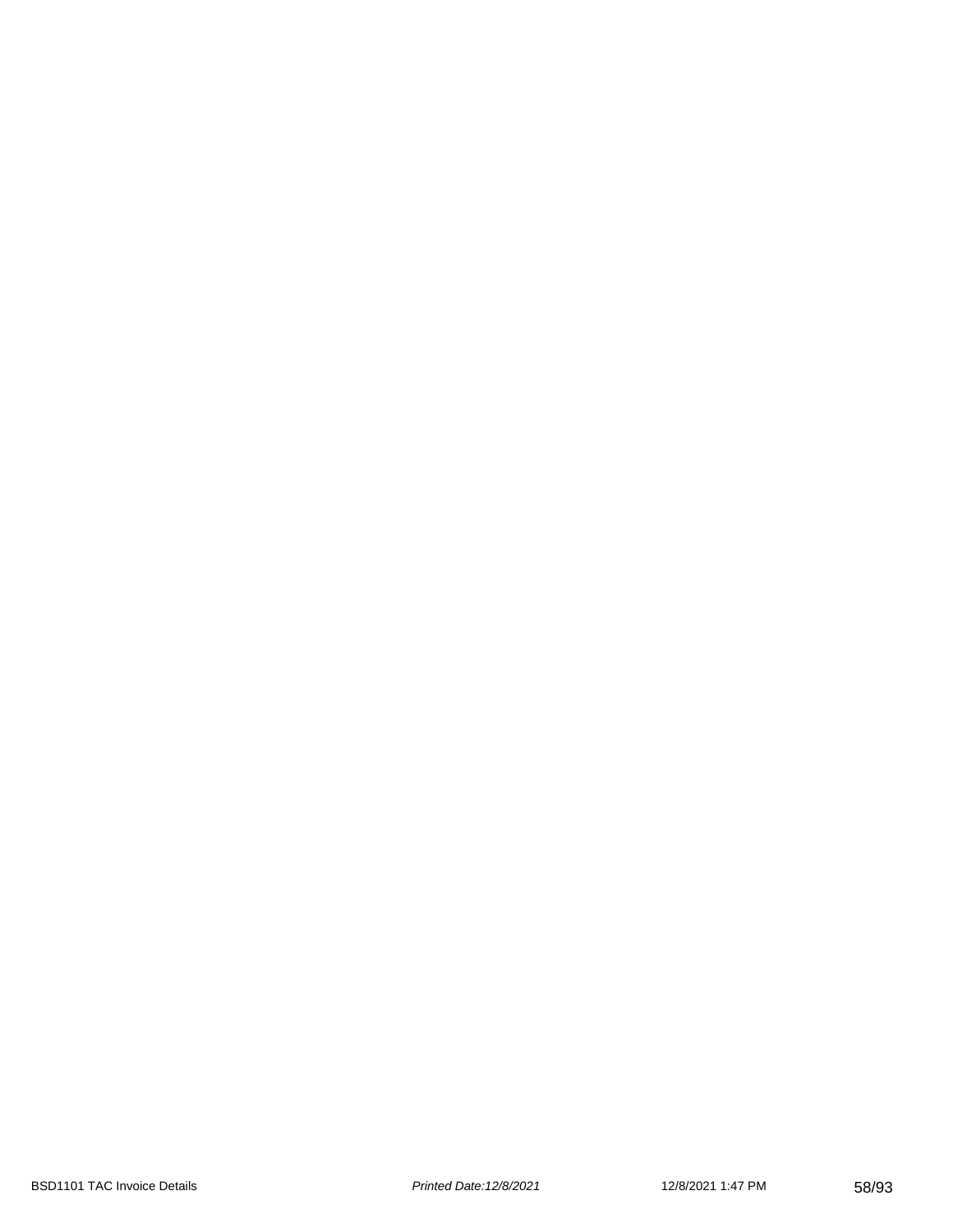

## **TAC To Be Invoiced Details Applications Approved during November 2021**

**County McLennan - 155**

| License<br>Primary<br>Type<br>(AIMS) | Primary<br><b>Number</b><br>(AIMS) | License License<br>Type<br>(AIMS) | License <sup>1</sup><br><b>Number</b><br>(AIMS) | License<br><b>Number</b><br>(Legacy) | <b>Validation</b><br>Number/<br>Local Ref Id/<br><b>Registry Number</b> | \$ State Feel | Charge | \$ Sur-1 \$ Late | \$5%<br><b>Feel County</b><br>Refund | \$Total<br><b>Amount</b> |
|--------------------------------------|------------------------------------|-----------------------------------|-------------------------------------------------|--------------------------------------|-------------------------------------------------------------------------|---------------|--------|------------------|--------------------------------------|--------------------------|
|                                      |                                    | <b>BF</b>                         | 102305625                                       | BF736187                             | 458AIE0oMuNUpvx                                                         | 1.045.00      |        |                  | 55.00                                | 1,100.00                 |
|                                      |                                    | <b>BF</b>                         | 100111664                                       | BF301517                             | 458AIWkYICZpXJf                                                         | 1.045.00      |        |                  | 55.00                                | 1,100.00                 |
|                                      |                                    |                                   | Total                                           |                                      |                                                                         | 2.090.00      |        |                  | 110.00                               | 2,200.00                 |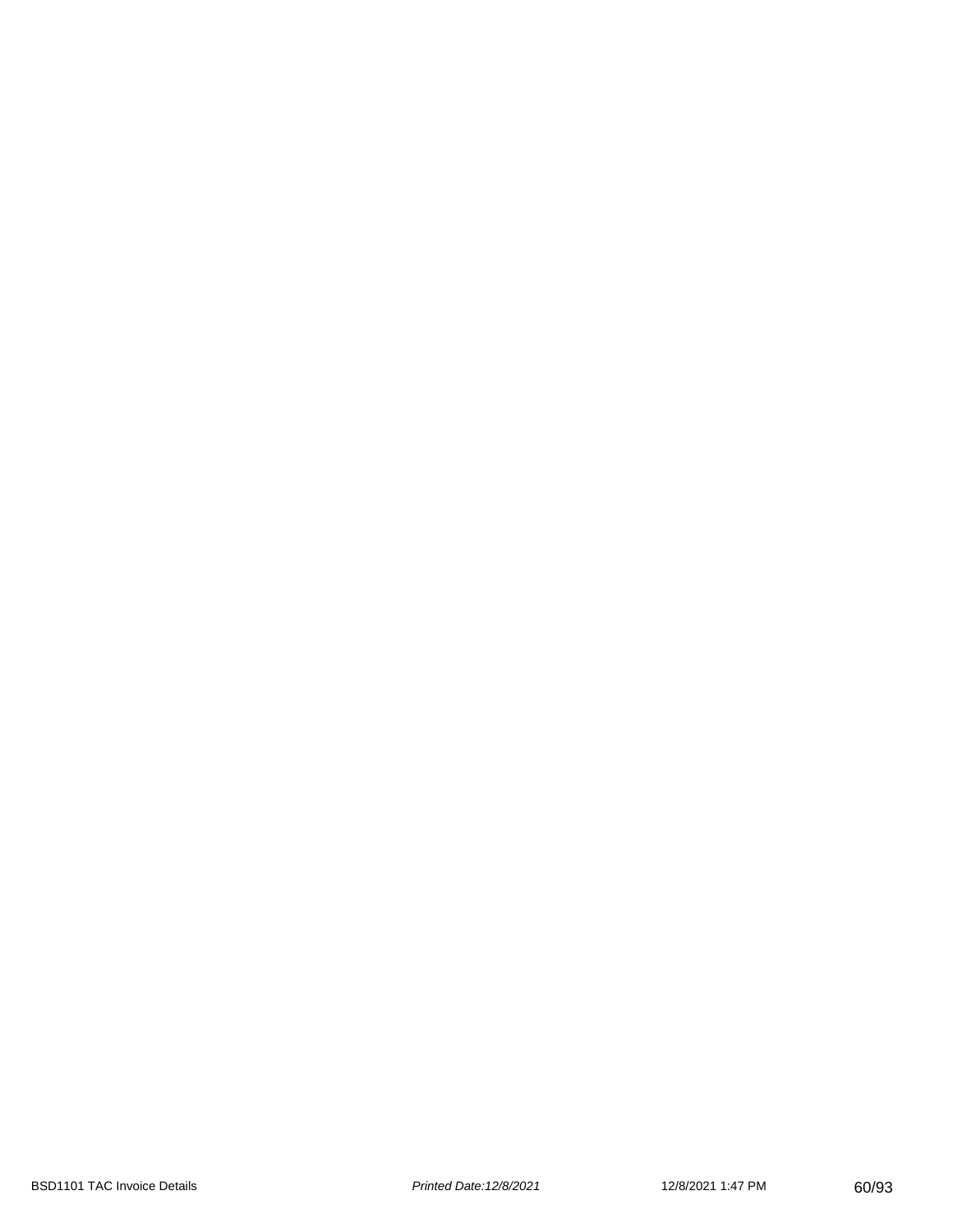

## **TAC To Be Invoiced Details Applications Approved during November 2021**

**County Montgomery - 170**

| License<br>Primary<br>Type<br>(AIMS) | Primary'<br>Number!<br>(AIMS) | Licensel License<br>Type<br>(AIMS) | Licensel<br><b>Number</b><br>(AIMS) | License<br><b>Number</b><br>(Legacy) | Validation<br>Number/<br>Local Ref Id/<br><b>Registry Number</b> | \$ State Fee | <b>Charge</b> | \$ Sur-   \$ Late<br>Feel | \$5%<br>County<br><b>Refund</b> | \$ Total<br>Amount |
|--------------------------------------|-------------------------------|------------------------------------|-------------------------------------|--------------------------------------|------------------------------------------------------------------|--------------|---------------|---------------------------|---------------------------------|--------------------|
|                                      |                               | <b>BE</b>                          | 101120542                           | BE614383                             | 458AI9BgJuOZIDF                                                  | 1.045.00     |               |                           | 55.00                           | 1,100.00           |
|                                      |                               | <b>BE</b>                          | 100023825                           | BE53243                              | 458AILgXboOiuW9                                                  | 1.045.00     |               |                           | 55.00                           | 1,100.00           |
|                                      |                               | <b>BF</b>                          | 103779188                           | BF858425                             | 458AlmaQik9JJUv                                                  | 1,045.00     |               |                           | 55.00                           | 1,100.00           |
|                                      |                               | <b>BE</b>                          | 106494726                           | BE1073745                            | 458AIQwqSAOkXFi                                                  | 1,045.00     |               |                           | 55.00                           | 1,100.00           |
| Total                                |                               |                                    |                                     |                                      |                                                                  |              |               |                           | 220.00                          | 4,400.00           |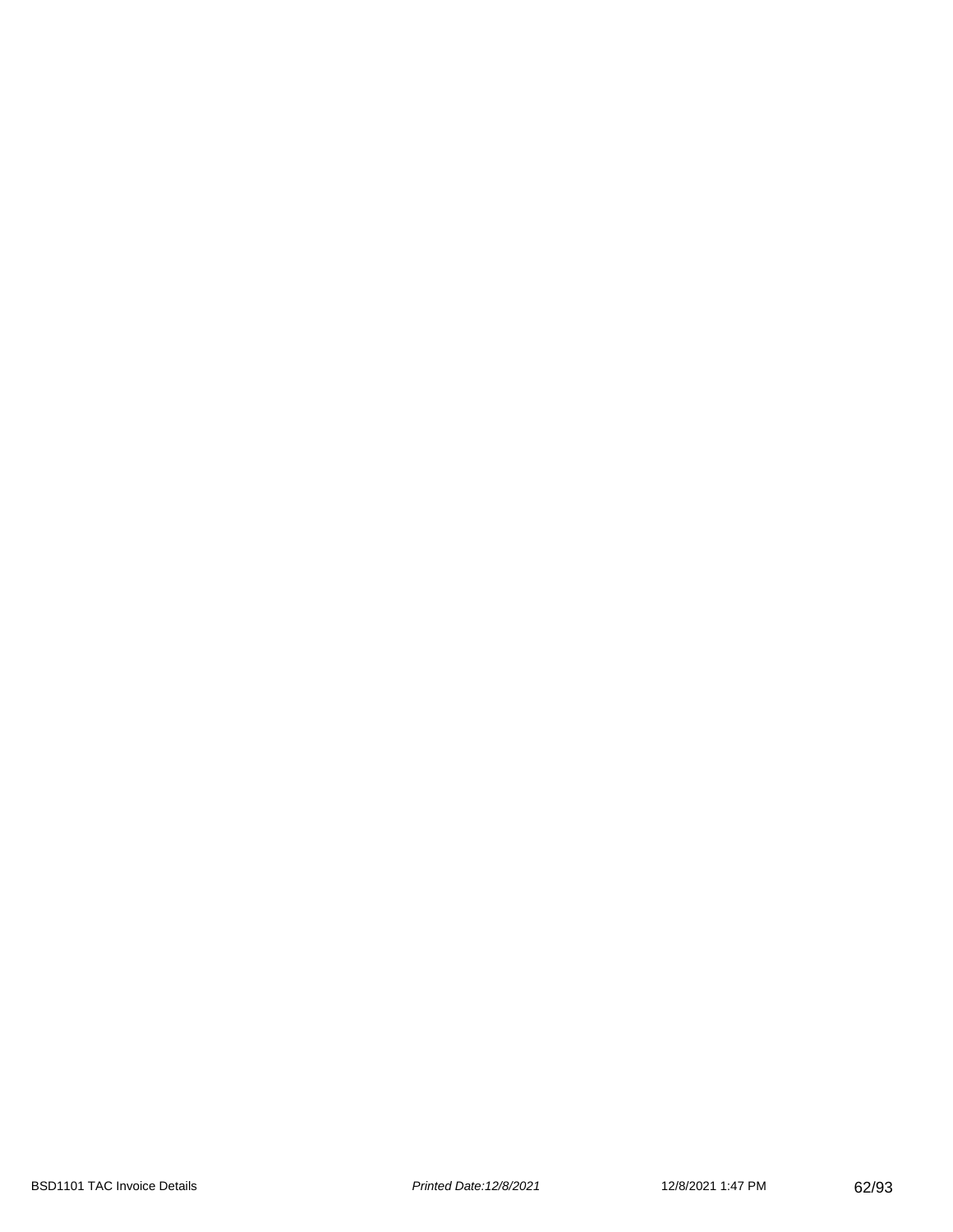

**County Navarro - 175**

| License<br>Primary<br>Type<br>(AIMS) | <b>Primary</b><br>Number<br>(AIMS) | License   License  <br>Type<br>(AIMS) | License<br><b>Number</b><br>(AIMS) | License<br><b>Number</b><br>(Legacy) | <b>Validation</b><br>Number/<br>Local Ref Id/<br><b>Registry Number</b> | \$ State Feel | Charge | \$ Sur-1 \$ Late | \$5%<br><b>Feel County</b><br>Refund | \$ Total<br><b>Amount</b> |
|--------------------------------------|------------------------------------|---------------------------------------|------------------------------------|--------------------------------------|-------------------------------------------------------------------------|---------------|--------|------------------|--------------------------------------|---------------------------|
|                                      |                                    | <b>BE</b>                             | 104560132                          | BE927169                             | 458AliaCqVsrJP4                                                         | 1,045.00      |        |                  | 55.00                                | 1,100.00                  |
| Total                                |                                    |                                       |                                    |                                      |                                                                         | 1.045.00      |        |                  | 55.00                                | 1,100.00                  |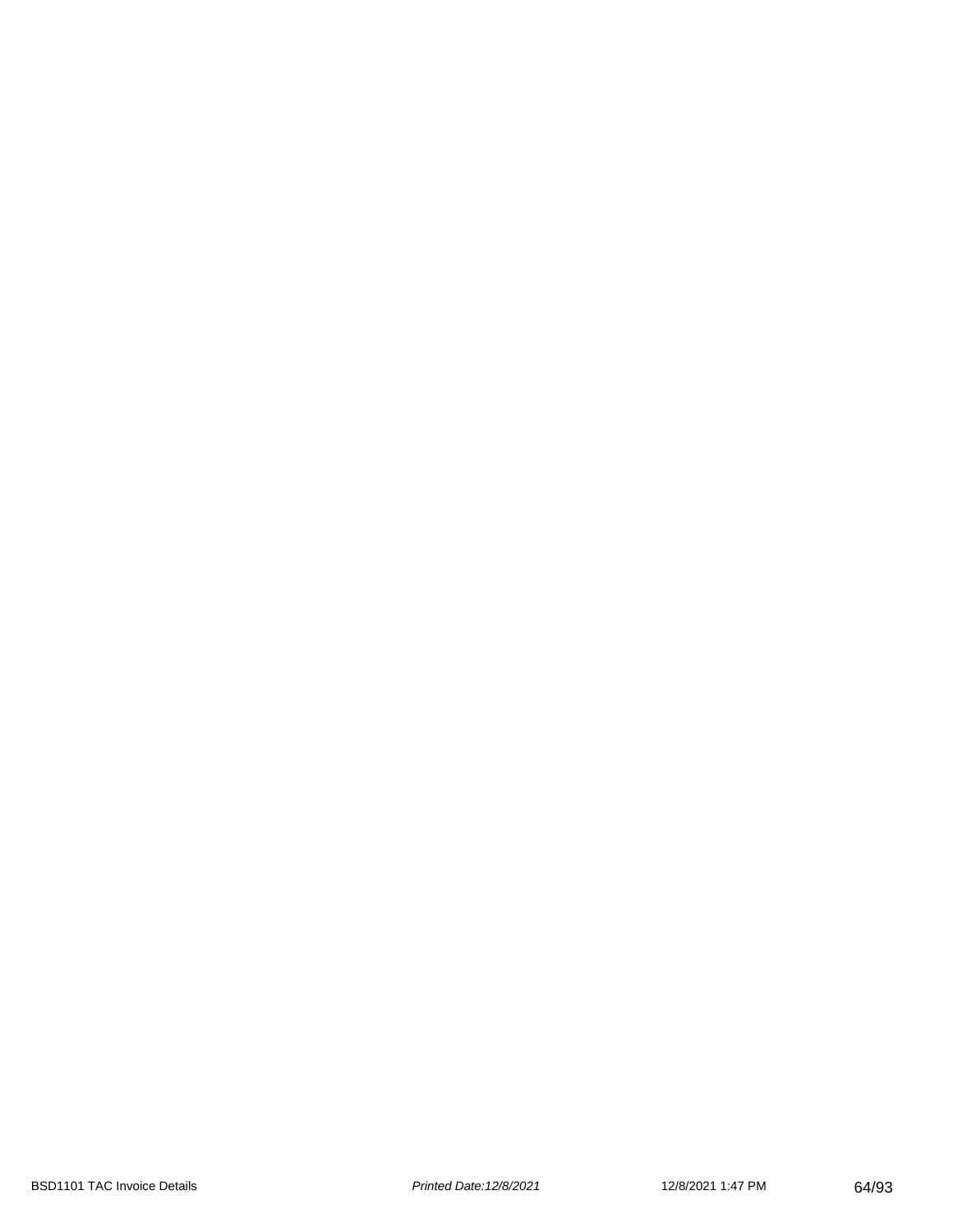

**County Nueces - 178**

| License<br>Primary<br>Type<br>(AIMS) | <b>Primary</b><br>Number<br>(AIMS) | License   License  <br>Type<br>(AIMS) | License<br><b>Numberl</b><br>(AIMS) | License<br><b>Number</b><br>(Legacy) | <b>Validation</b><br>Number/<br>Local Ref Id/<br><b>Registry Number</b> | \$ State Fee | Charge | \$ Sur-1 \$ Late | \$5%<br><b>Feel County</b><br>Refund | \$ Total<br><b>Amount</b> |
|--------------------------------------|------------------------------------|---------------------------------------|-------------------------------------|--------------------------------------|-------------------------------------------------------------------------|--------------|--------|------------------|--------------------------------------|---------------------------|
|                                      |                                    | <b>BE</b>                             | 100046886                           | BE422600                             | 458AlHy2hkidydb                                                         | 1.045.00     |        |                  | 55.00                                | 1,100.00                  |
| Total                                |                                    |                                       |                                     |                                      |                                                                         | 1.045.00     |        |                  | 55.00                                | 1,100.00                  |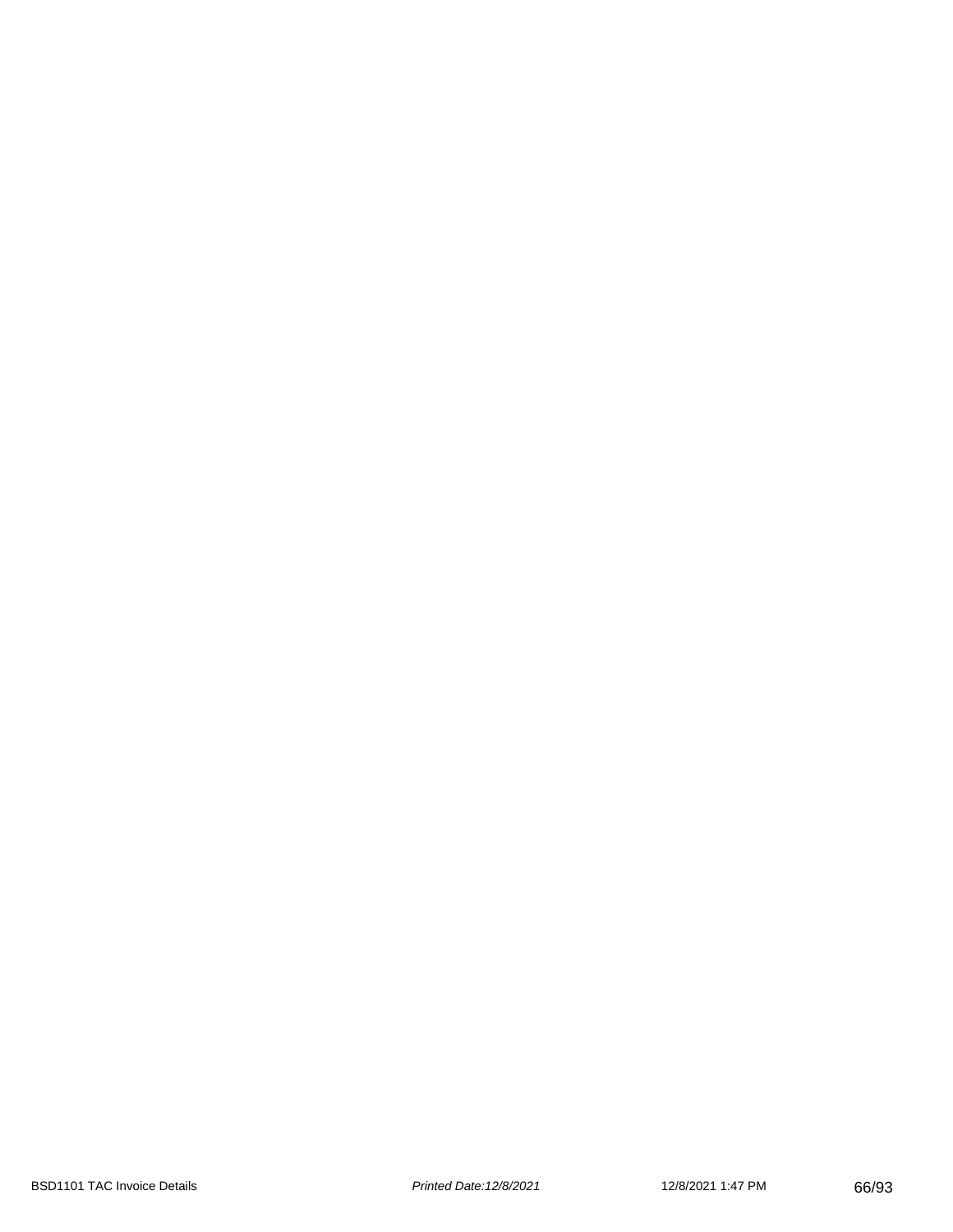

**County Palo Pinto - 182**

| License<br>Primary<br>Type<br>(AIMS) | <b>Primary</b><br><b>Number</b><br>(AIMS) | License   License  <br>Type<br>(AIMS) | License<br><b>Numberl</b><br>(AIMS) | License<br><b>Number</b><br>(Legacy) | <b>Validation</b><br>Number/<br>Local Ref Id/<br><b>Registry Number</b> | \$ State Feel | Charge | \$ Sur-1 \$ Late | \$5%<br><b>Feel County</b><br>Refundl | \$ Total<br>Amount |
|--------------------------------------|-------------------------------------------|---------------------------------------|-------------------------------------|--------------------------------------|-------------------------------------------------------------------------|---------------|--------|------------------|---------------------------------------|--------------------|
|                                      |                                           | <b>BE</b>                             | 102996397                           | BE793230                             | 458AlgF7Rhsa7Np                                                         | 1.045.00      |        |                  | 55.00                                 | 1,100.00           |
| Total                                |                                           |                                       |                                     |                                      |                                                                         | 1.045.00      |        |                  | 55.00                                 | 1,100.00           |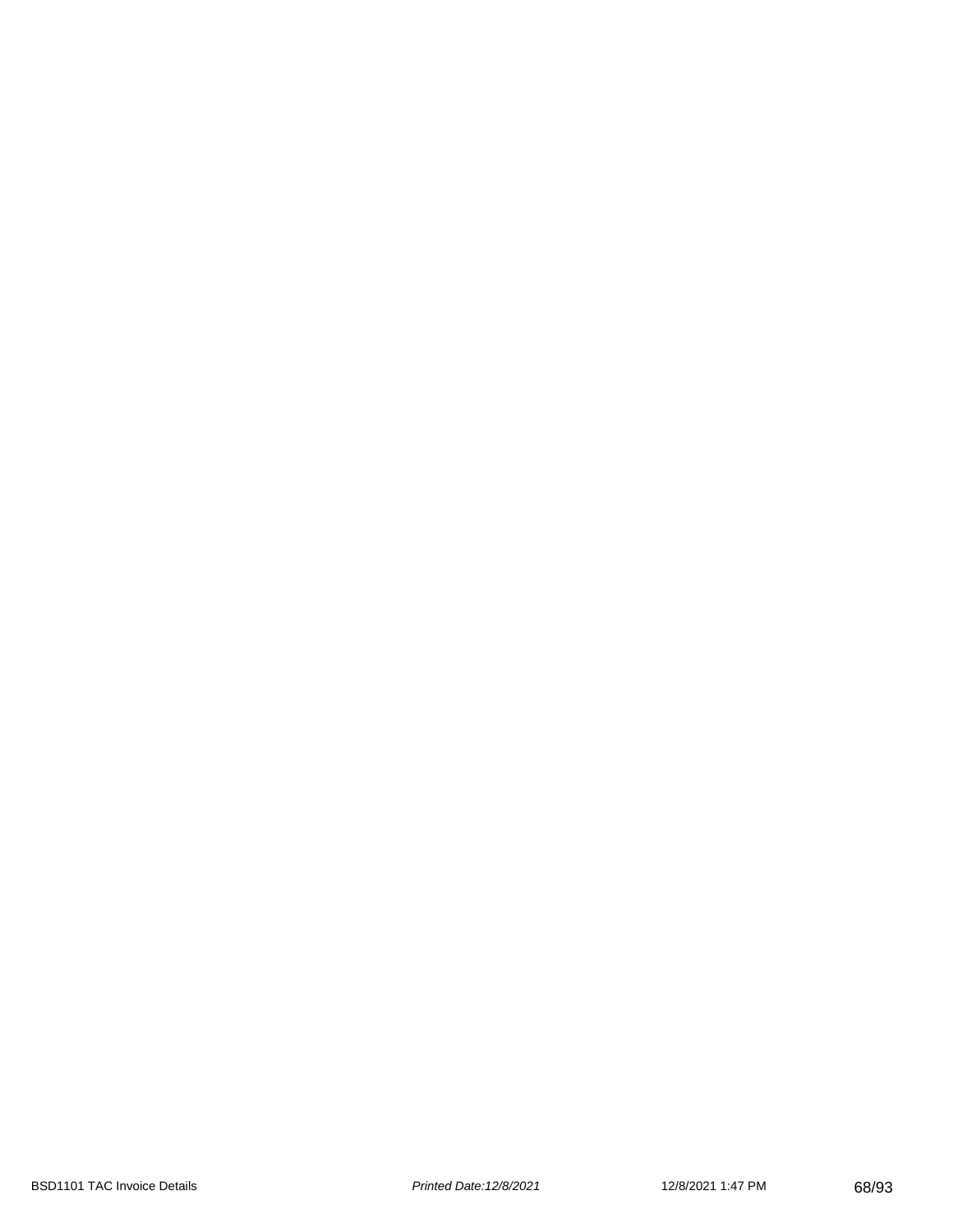

**County Parker - 184**

| License<br>Primary<br>Type<br>(AIMS) | <b>Primary</b><br>Number<br>(AIMS) | License   License  <br>Type<br>(AIMS) | Licensel<br><b>Number</b><br>(AIMS) | License<br><b>Number</b><br>(Legacy) | <b>Validation</b><br>Number/<br>Local Ref Id/<br><b>Registry Number</b> | \$ State Feel | <b>Charge</b> | \$ Sur-1 \$ Late | \$5%<br><b>Feel County</b><br>Refund | \$ Total<br><b>Amount</b> |
|--------------------------------------|------------------------------------|---------------------------------------|-------------------------------------|--------------------------------------|-------------------------------------------------------------------------|---------------|---------------|------------------|--------------------------------------|---------------------------|
| <b>BG</b>                            | 105492957                          | <b>BP</b>                             |                                     | 150000046 BG1001099                  | 458Alz7PMWULmb                                                          | 1.045.00      |               |                  | 55.00                                | 1,100.00                  |
| Total                                |                                    |                                       |                                     |                                      |                                                                         | 1,045.00      |               |                  | 55.00                                | 1,100.00                  |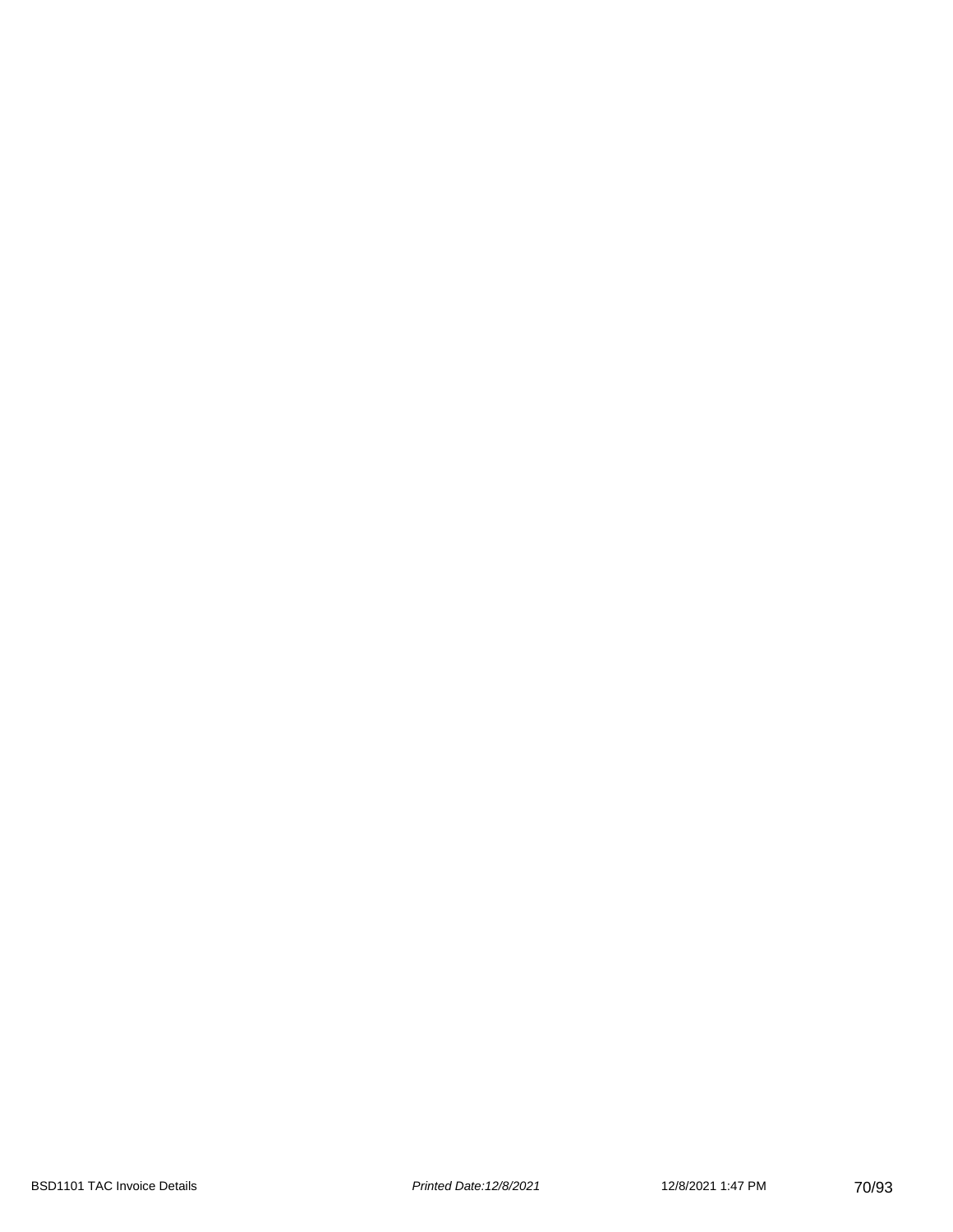

**County Robertson - 198**

| License<br>Primary<br>Type<br>(AIMS) | <b>Primary</b><br>Number<br>(AIMS) | <b>License   License</b><br>Type<br>(AIMS) | License<br><b>Number</b><br>(AIMS) | License<br><b>Number</b><br>(Legacy) | <b>Validation</b><br>Number/<br>Local Ref Id/<br><b>Registry Number</b> | \$ State Feel | Charge | \$ Sur-1 \$ Late | \$5%<br><b>Feel County</b><br>Refund | \$ Total<br><b>Amount</b> |
|--------------------------------------|------------------------------------|--------------------------------------------|------------------------------------|--------------------------------------|-------------------------------------------------------------------------|---------------|--------|------------------|--------------------------------------|---------------------------|
|                                      |                                    | <b>BE</b>                                  |                                    | 106542368 BE1076641                  | 458AliQlw0R0Osg                                                         | 1.045.00      |        |                  | 55.00                                | 1,100.00                  |
| Total                                |                                    |                                            |                                    |                                      |                                                                         | 1.045.00      |        |                  | 55.00                                | 1,100.00                  |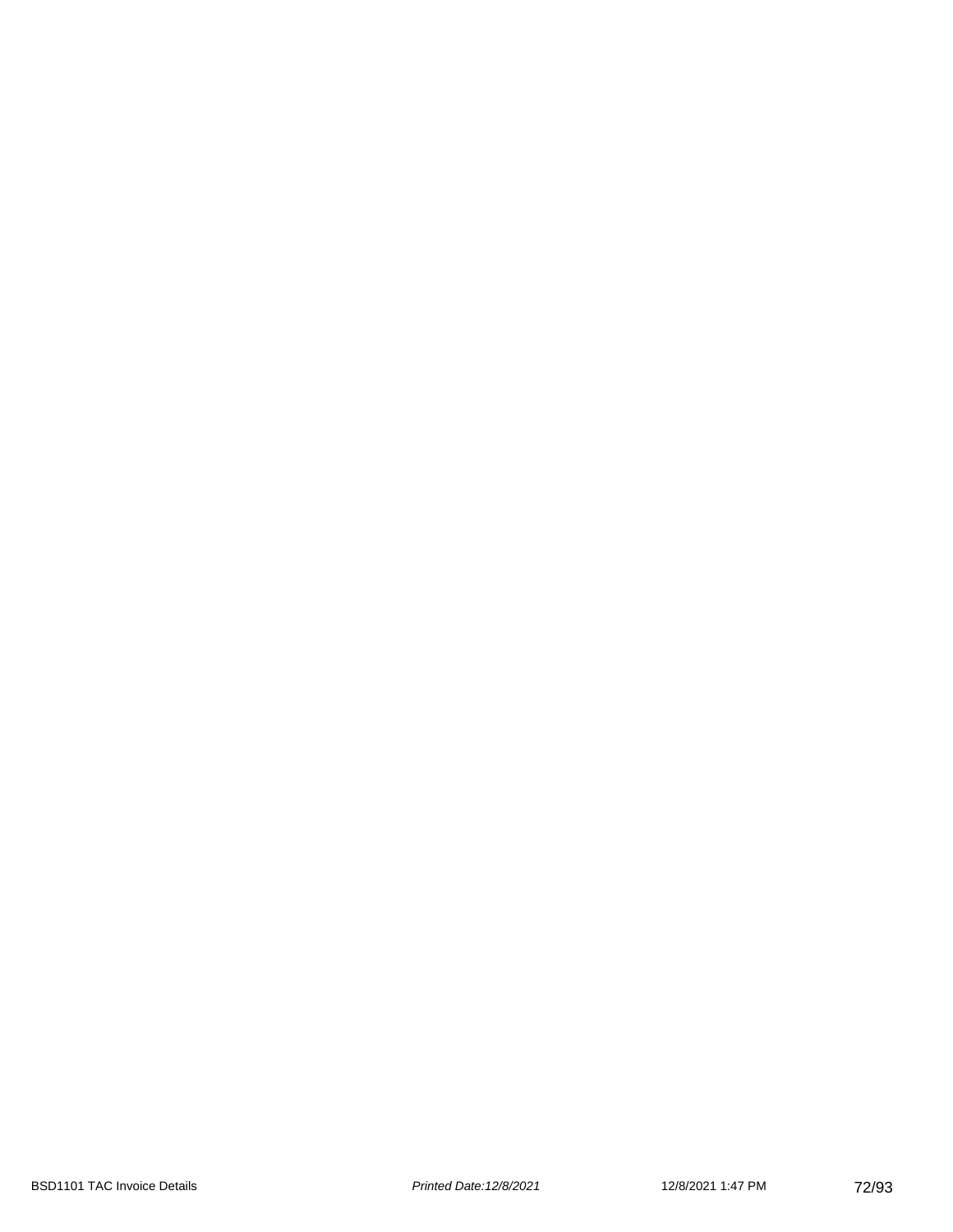

**County Starr - 214**

| License<br>Primary<br>Type<br>(AIMS) | <b>Primary</b><br>Number<br>(AIMS) | License License<br>Type<br>(AIMS) | License<br><b>Number</b><br>(AIMS) | License<br><b>Number</b><br>(Legacy) | <b>Validation</b><br>Number/<br>Local Ref Id/<br><b>Registry Number</b> | \$ State Feel | Charge | \$ Sur-1 \$ Late | \$5%<br><b>Feel County</b><br>Refund | \$ Total<br><b>Amount</b> |
|--------------------------------------|------------------------------------|-----------------------------------|------------------------------------|--------------------------------------|-------------------------------------------------------------------------|---------------|--------|------------------|--------------------------------------|---------------------------|
|                                      |                                    | BF                                | 100063280                          | BF75826                              | 458AINOTJNaRimb                                                         | 1.045.00      |        |                  | 55.00                                | 1,100.00                  |
|                                      |                                    |                                   | <b>Total</b>                       |                                      |                                                                         | 1.045.00      |        |                  | 55.00                                | 1,100.00                  |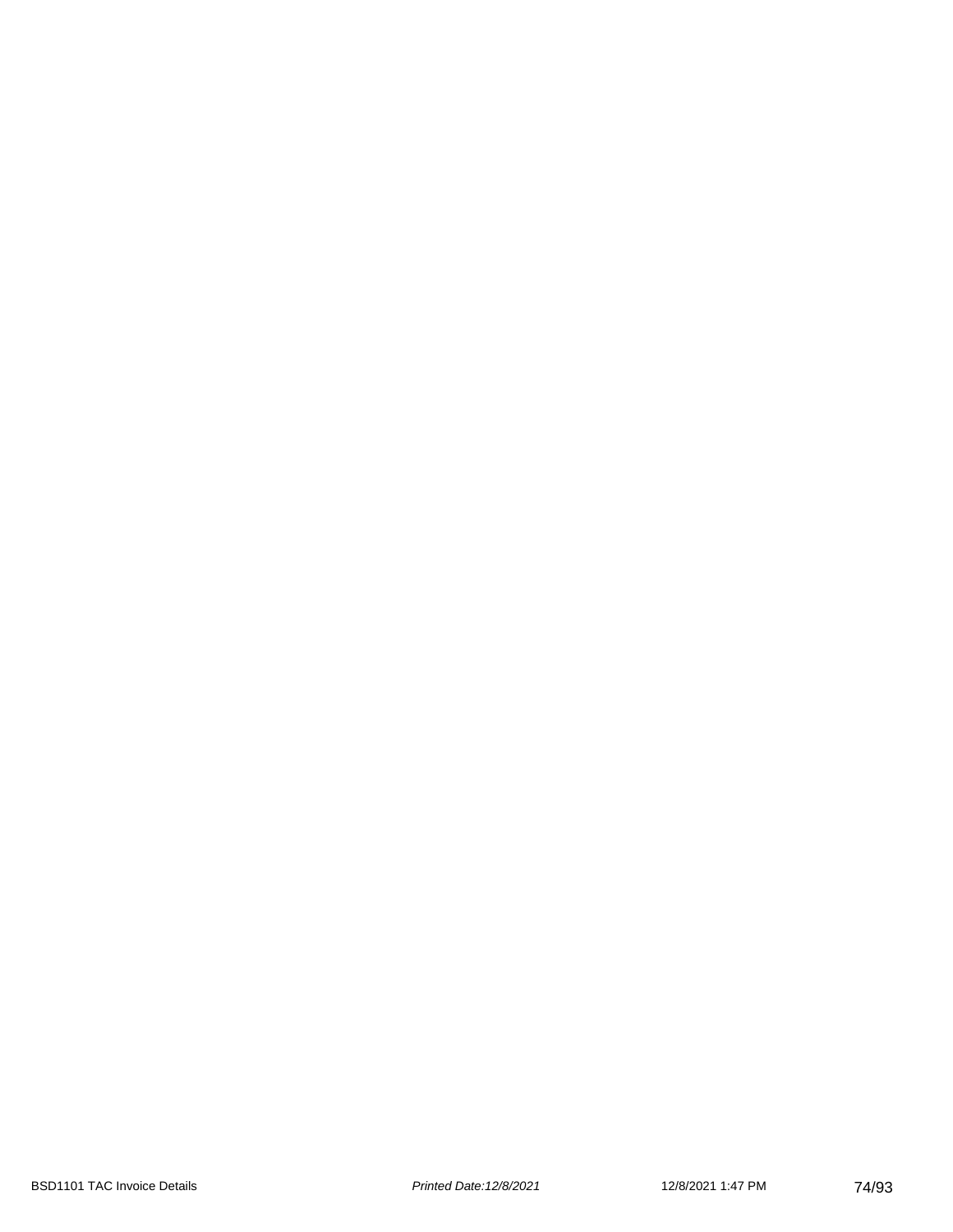

#### **TAC To Be Invoiced Details Applications Approved during November 2021 County Tarrant - 220**

| License<br><b>Primary</b><br>Type<br>(AIMS) | <b>Primary</b><br><b>Number</b><br>(AIMS) | <b>License   License</b><br>Type<br>(AIMS) | License<br><b>Number</b><br>(AIMS) | License<br><b>Number</b><br>(Legacy) | Validation<br>Number/<br>Local Ref Id/<br><b>Registry Number</b> | \$ State Fee | \$ Sur-<br><b>Charge</b> | \$ Late<br>Feel | \$5%<br>County<br>Refund | \$ Total<br><b>Amount</b> |
|---------------------------------------------|-------------------------------------------|--------------------------------------------|------------------------------------|--------------------------------------|------------------------------------------------------------------|--------------|--------------------------|-----------------|--------------------------|---------------------------|
|                                             |                                           | <b>BE</b>                                  | 101118617                          | BE612977                             | 458Al3zKzevpppL                                                  | 1,045.00     |                          |                 | 55.00                    | 1,100.00                  |
|                                             |                                           | <b>BF</b>                                  | 100007538                          | BF547966                             | 458AlaS91GDxXbC                                                  | 1,045.00     |                          |                 | 55.00                    | 1,100.00                  |
|                                             |                                           | <b>BE</b>                                  | 101118632                          | BE612975                             | 458Alf7o3RgraEO                                                  | 1,045.00     |                          |                 | 55.00                    | 1,100.00                  |
| MВ                                          | 104588504                                 | <b>BP</b>                                  | 150000078                          | MB927440                             | 458AlfvprTEqLJm                                                  | 1,045.00     |                          |                 | 55.00                    | 1,100.00                  |
|                                             |                                           | <b>BE</b>                                  | 100060451                          | BE527227                             | 458AIKqPt4uaX5I                                                  | 1,045.00     |                          |                 | 55.00                    | 1,100.00                  |
| <b>MB</b>                                   | 101367598                                 | <b>BP</b>                                  | 200037006                          |                                      | 458AISpBGfxwijP                                                  | 1,100.00     |                          |                 | 55.00                    | 1,155.00                  |
|                                             |                                           | <b>BE</b>                                  | 104580674                          | BE927267                             | 458AIWd2AjkOUOV                                                  | 1,045.00     |                          |                 | 55.00                    | 1,100.00                  |
|                                             |                                           | <b>BW</b>                                  | 106406214                          | BW1069673                            | 458AIY21XgGBCqr                                                  | 2,850.00     |                          |                 | 150.00                   | 3,000.00                  |
|                                             |                                           | <b>BW</b>                                  | 104521784                          | BW924486                             | 458Alz0P2xhs1xR                                                  | 2,850.00     |                          |                 | 150.00                   | 3,000.00                  |
| <b>BW</b>                                   | 104521784                                 | <b>SD</b>                                  | 150000702                          | BW924486                             | 458Alz0P2xhs1xR                                                  | 1,140.00     |                          |                 | 60.00                    | 1,200.00                  |
|                                             |                                           |                                            | <b>Total</b>                       |                                      |                                                                  | 14,210.00    |                          |                 | 745.00                   | 14,955.00                 |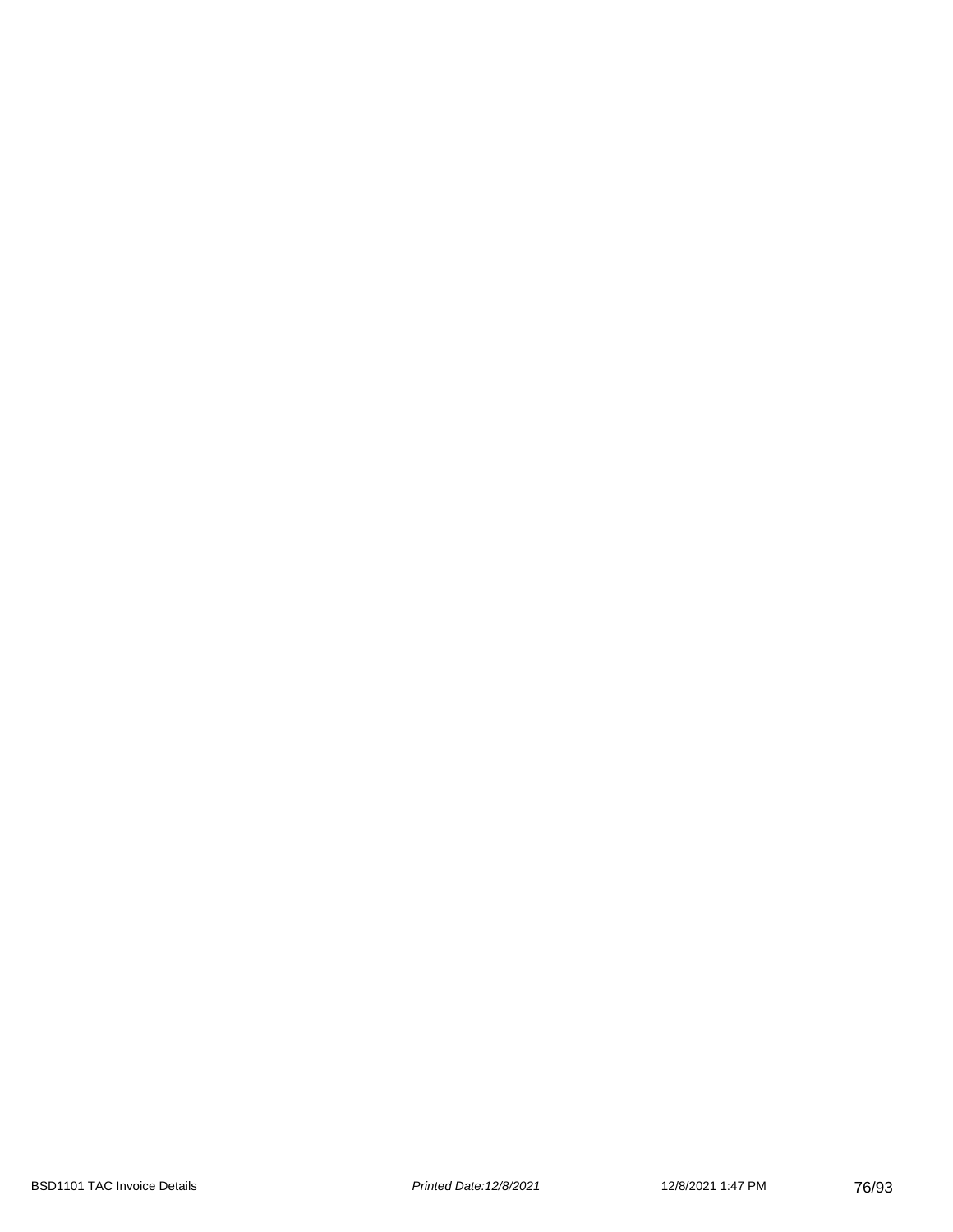

**County Taylor - 221**

| License<br><b>Primary</b><br>Type<br>(AIMS) | <b>Primary</b><br><b>Number</b><br>(AIMS) | License   License  <br>Type<br>(AIMS) | License!<br><b>Number</b><br>(AIMS) | License<br><b>Number</b><br>(Legacy) | <b>Validation</b><br>Number/<br>Local Ref Id/<br><b>Registry Number</b> | \$ State Feel | Charge | \$ Sur-1 \$ Late<br>Feel | \$5%<br>County<br>Refund | \$Total<br><b>Amount</b> |
|---------------------------------------------|-------------------------------------------|---------------------------------------|-------------------------------------|--------------------------------------|-------------------------------------------------------------------------|---------------|--------|--------------------------|--------------------------|--------------------------|
|                                             |                                           | <b>BE</b>                             | 101117663                           | BE612640                             | 458Alpik7QO0Oxh                                                         | 1.045.00      |        |                          | 55.00                    | 1,100.00                 |
|                                             |                                           | <b>BF</b>                             | 100102823                           | BF527305                             | 458Als7BKoGwRnI                                                         | 1.045.00      |        |                          | 55.00                    | 1,100.00                 |
|                                             |                                           |                                       | Total                               |                                      |                                                                         | 2,090.00      |        |                          | 110.00                   | 2,200.00                 |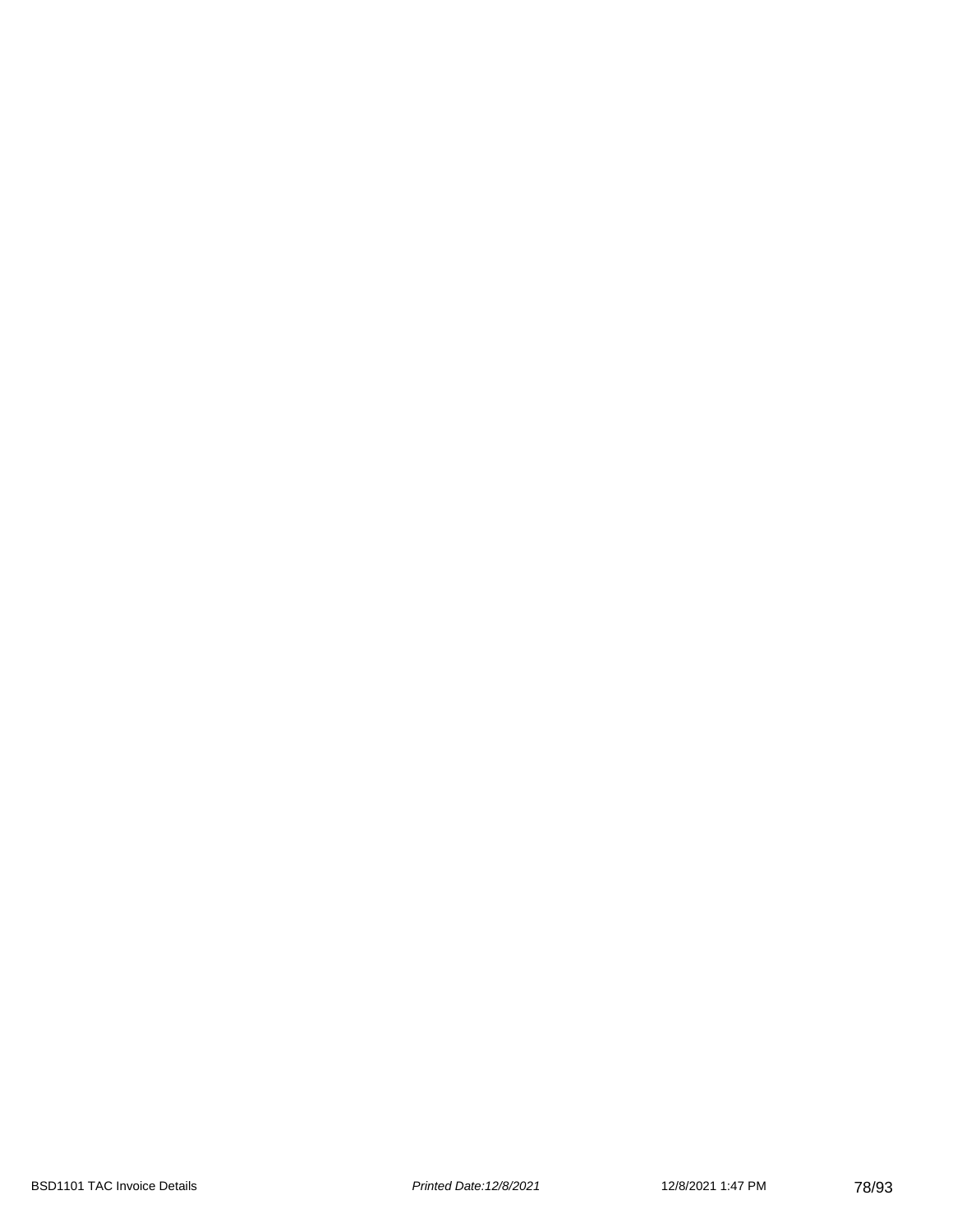

TEXAS ALCOHOLIC<br>BEVERAGE COMMISSION

# **TAC To Be Invoiced Details Applications Approved during November 2021**

**County Travis - 227**

| License<br>Primary<br>Type<br>(AIMS) | <b>Primary!</b><br>Number <sup>'</sup><br>(AIMS) | License   License  <br>Type<br>(AIMS) | License!<br><b>Number</b><br>(AIMS) | License<br><b>Number</b><br>(Legacy) | Validation<br>Number/<br>Local Ref Id/<br><b>Registry Number</b> | \$ State Feel | Chargel | \$ Sur-   \$ Late<br>Feel | \$5%<br>County<br>Refund | \$Total<br><b>Amount</b> |
|--------------------------------------|--------------------------------------------------|---------------------------------------|-------------------------------------|--------------------------------------|------------------------------------------------------------------|---------------|---------|---------------------------|--------------------------|--------------------------|
| <b>BG</b>                            | 105497473                                        | <b>BP</b>                             | 150000475                           | BG999821                             | 458AI4WWrsjEbYD                                                  | 1,045.00      |         |                           | 55.00                    | 1,100.00                 |
|                                      |                                                  | <b>BW</b>                             | 104625218                           | BW933183                             | 458AljxLJQWqygp                                                  | 2.850.00      |         |                           | 150.00                   | 3,000.00                 |
|                                      |                                                  | <b>BE</b>                             | 106341338                           | BE1065847                            | 458AINwm5L3C4N4                                                  | 1,100.00      |         |                           | 55.00                    | 1,155.00                 |
|                                      |                                                  |                                       | Total                               |                                      |                                                                  | 4,995.00      |         |                           | 260.00                   | 5,255.00                 |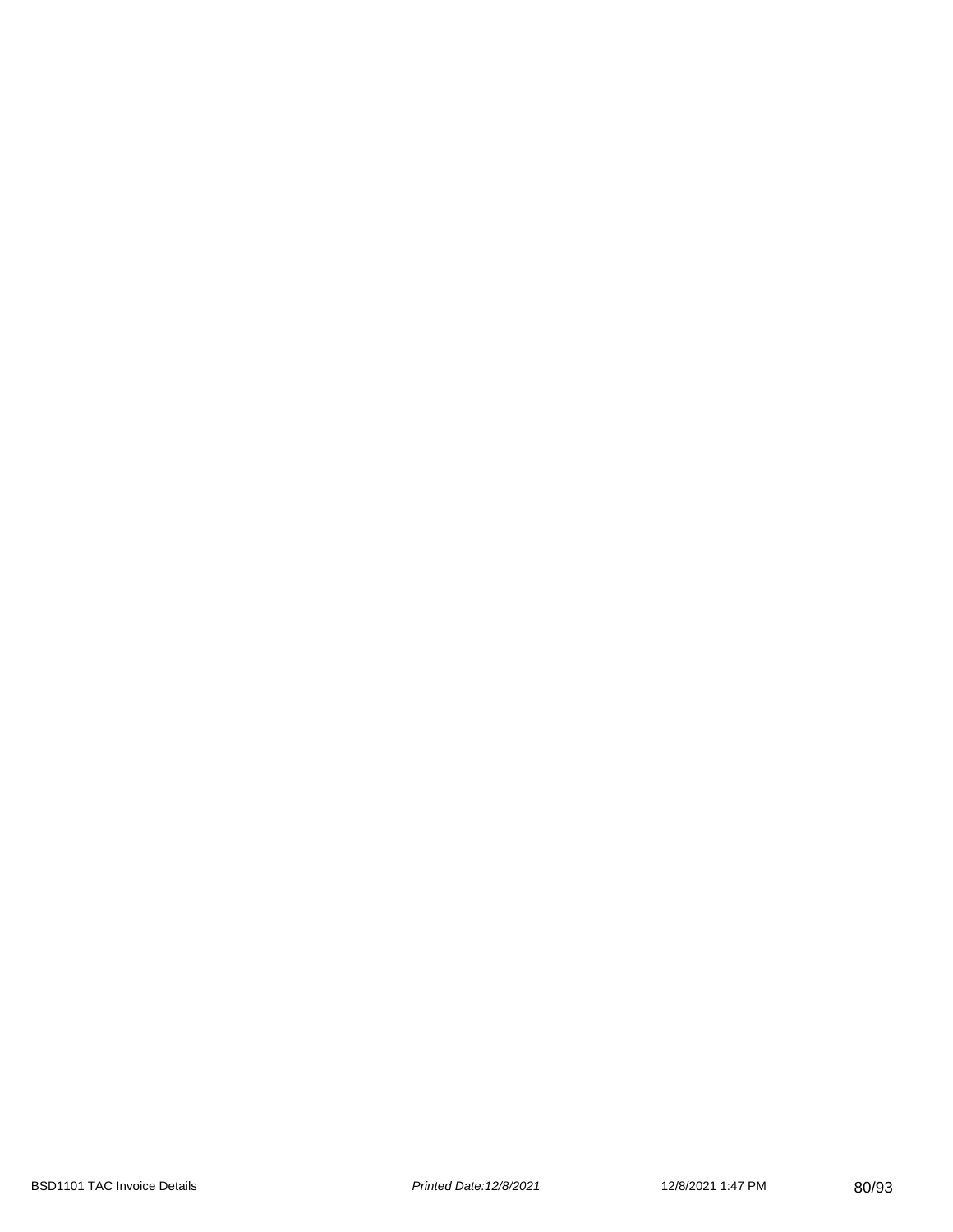

**County Trinity - 228**

| License<br>Primary<br>Type<br>(AIMS) | <b>Primary</b><br><b>Number</b><br>(AIMS) | License   License  <br>Type<br>(AIMS) | License<br><b>Numberl</b><br>(AIMS) | License<br><b>Number</b><br>(Legacy) | <b>Validation</b><br>Number/<br>Local Ref Id/<br><b>Registry Number</b> | \$ State Feel | Charge | \$ Sur-1 \$ Late | \$5%<br><b>Feel County</b><br>Refund | \$ Total<br>Amount |
|--------------------------------------|-------------------------------------------|---------------------------------------|-------------------------------------|--------------------------------------|-------------------------------------------------------------------------|---------------|--------|------------------|--------------------------------------|--------------------|
|                                      |                                           | <b>BB</b>                             | 100144974                           | BB545727                             | 458AloEC4ggJPgO                                                         | 3,325.00      |        |                  | 175.00                               | 3,500.00           |
|                                      |                                           |                                       | Total                               |                                      |                                                                         | 3.325.00      |        |                  | 175.00                               | 3,500.00           |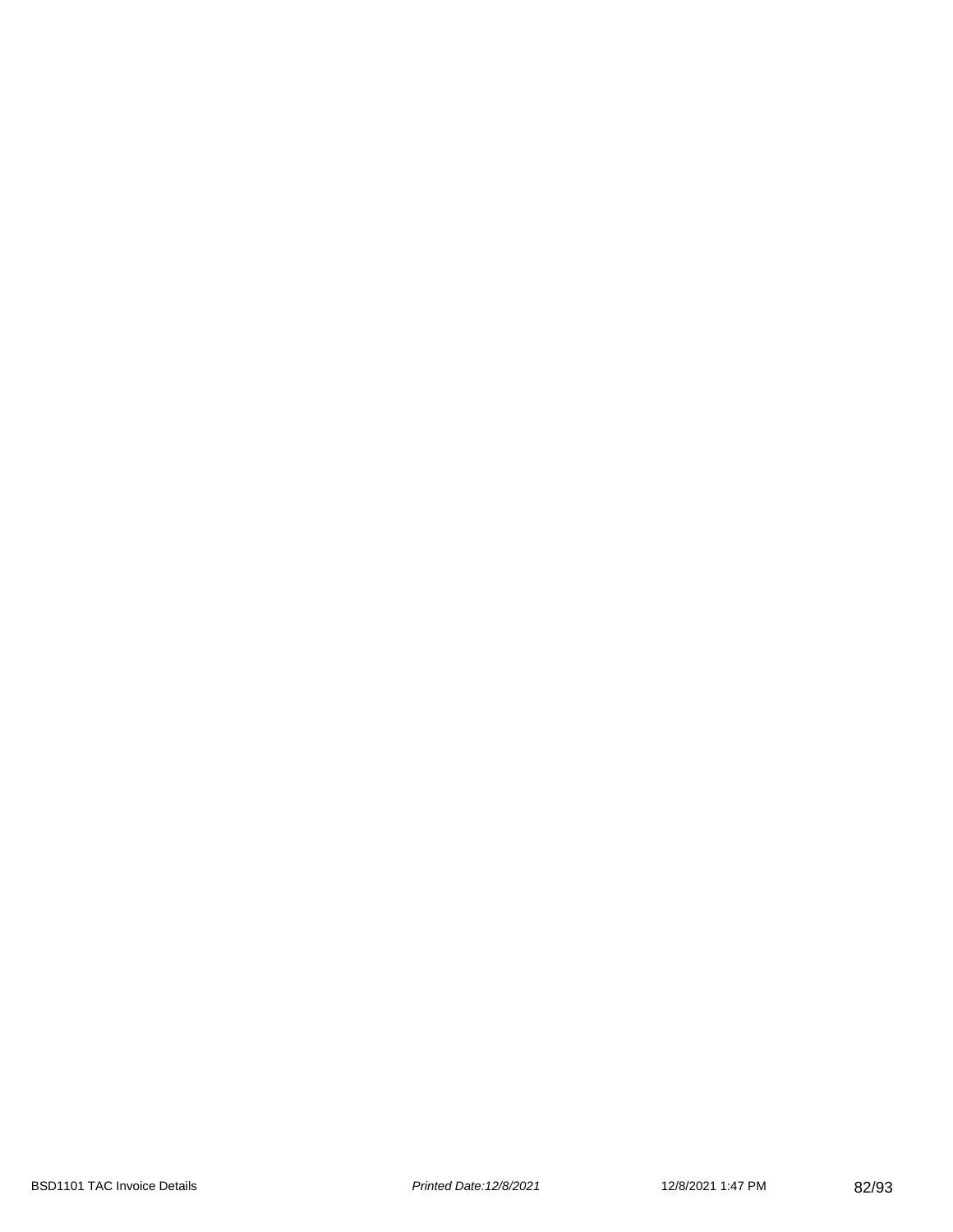

**County Uvalde - 232**

| License<br>Primary<br>Type<br>(AIMS) | <b>Primary</b><br>Number<br>(AIMS) | <b>License   License</b><br>Type<br>(AIMS) | License<br><b>Number</b><br>(AIMS) | License<br><b>Number</b><br>(Legacy) | <b>Validation</b><br>Number/<br>Local Ref Id/<br><b>Registry Number</b> | \$ State Feel | Charge | \$ Sur-1 \$ Late | \$5%<br><b>Feel County</b><br>Refund | \$ Total<br><b>Amount</b> |
|--------------------------------------|------------------------------------|--------------------------------------------|------------------------------------|--------------------------------------|-------------------------------------------------------------------------|---------------|--------|------------------|--------------------------------------|---------------------------|
|                                      |                                    | <b>BF</b>                                  | 104479838                          | BF927888                             | 458Alo6OUANCVIq                                                         | 1.045.00      |        |                  | 55.00                                | 1,100.00                  |
|                                      |                                    |                                            | Total                              |                                      |                                                                         | 1.045.00      |        |                  | 55.00                                | 1,100.00                  |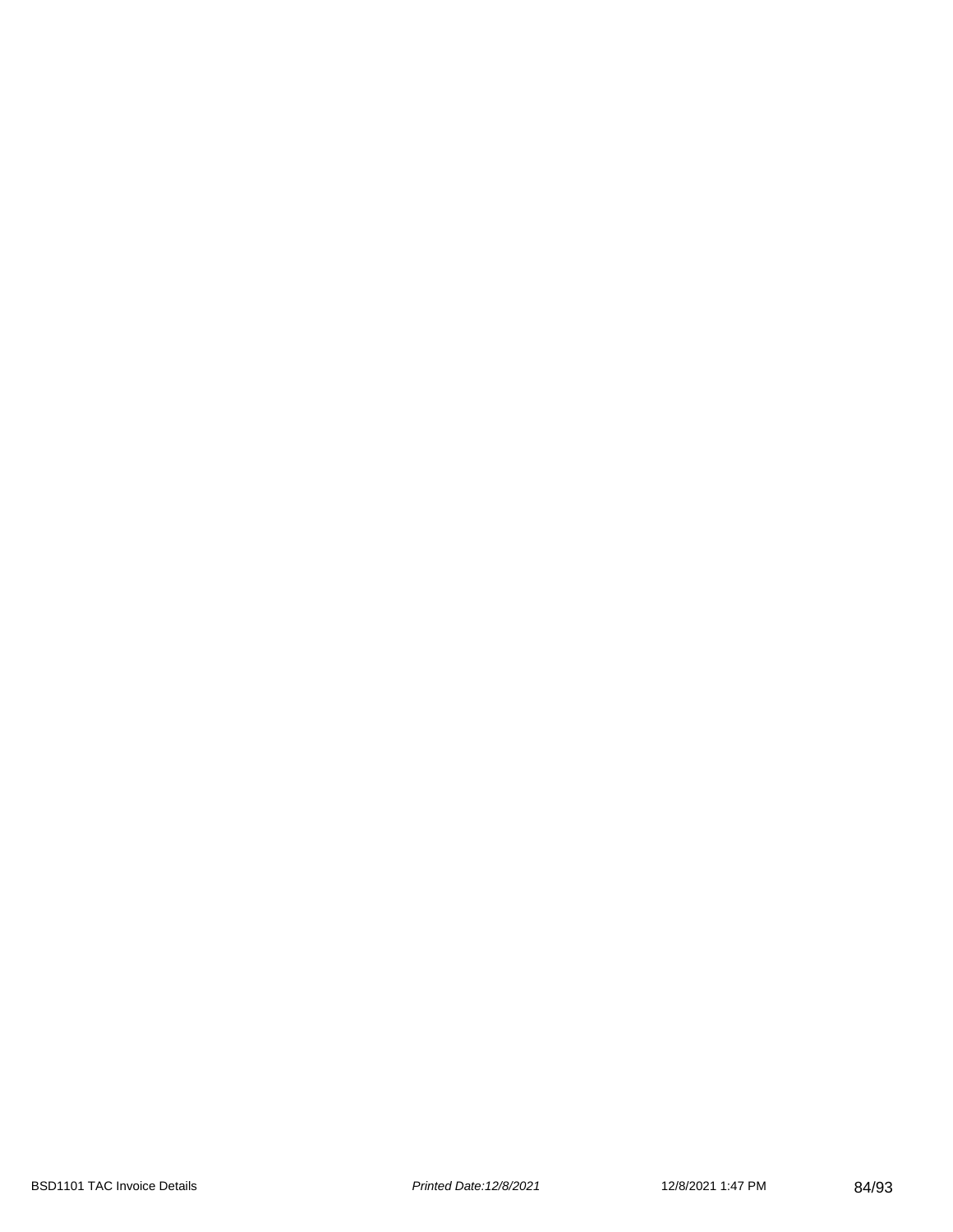

**County Victoria - 235**

| License<br>Primary<br>Type<br>(AIMS) | <b>Primary</b><br>Number<br>(AIMS) | Licensel License I<br>Type<br>(AIMS) | License<br><b>Number</b><br>(AIMS) | License<br><b>Number</b><br>(Legacy) | <b>Validation</b><br>Number/<br>Local Ref Id/<br><b>Registry Number</b> | \$ State Feel | Charge | \$ Sur-1 \$ Late | \$5%<br><b>Feel County</b><br>Refund | \$ Total<br><b>Amount</b> |
|--------------------------------------|------------------------------------|--------------------------------------|------------------------------------|--------------------------------------|-------------------------------------------------------------------------|---------------|--------|------------------|--------------------------------------|---------------------------|
|                                      |                                    | <b>BE</b>                            | 100091290                          | BE227907                             | 458AIUk88caFzEK                                                         | 1.045.00      |        |                  | 55.00                                | 1,100.00                  |
|                                      |                                    |                                      | Total                              |                                      |                                                                         | 1.045.00      |        |                  | 55.00                                | 1,100.00                  |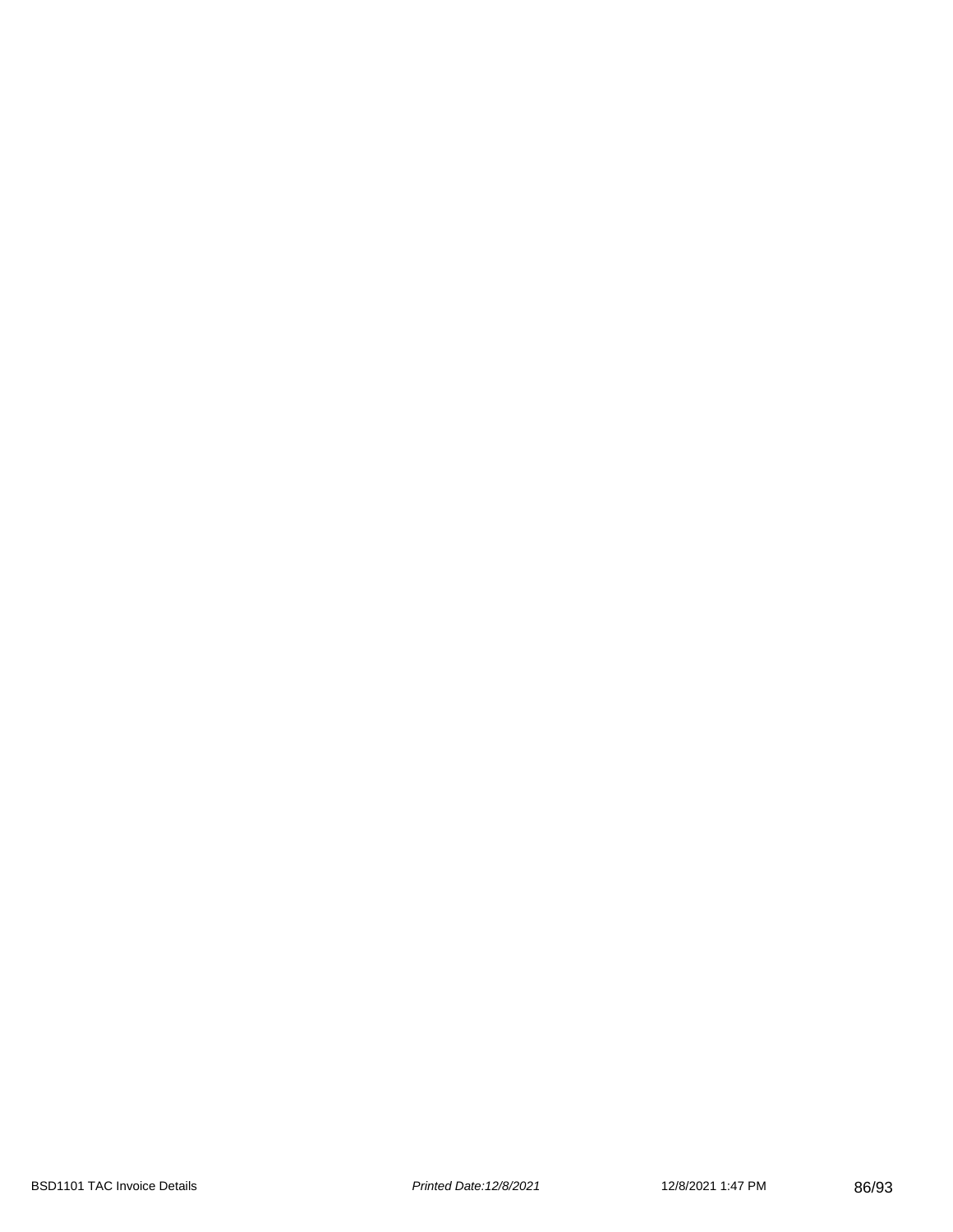

**County Waller - 237**

| License<br>Primary<br>Type<br>(AIMS) | <b>Primary</b><br>Number<br>(AIMS) | License   License  <br>Type<br>(AIMS) | Licensel<br><b>Number</b><br>(AIMS) | License<br><b>Number</b><br>(Legacy) | <b>Validation</b><br>Number/<br>Local Ref Id/<br><b>Registry Number</b> | \$ State Feel | Charge | \$ Sur-1 \$ Late | \$5%<br><b>Feel County</b><br>Refund | \$ Total<br><b>Amount</b> |
|--------------------------------------|------------------------------------|---------------------------------------|-------------------------------------|--------------------------------------|-------------------------------------------------------------------------|---------------|--------|------------------|--------------------------------------|---------------------------|
| <b>BG</b>                            | 106380722                          | <b>BP</b>                             |                                     | 150000893 BG1074858                  | 458AINrKrWOjgJg                                                         | 1.045.00      |        |                  | 55.00                                | 1,100.00                  |
|                                      |                                    |                                       | Total                               |                                      |                                                                         | 1.045.00      |        |                  | 55.00                                | 1,100.00                  |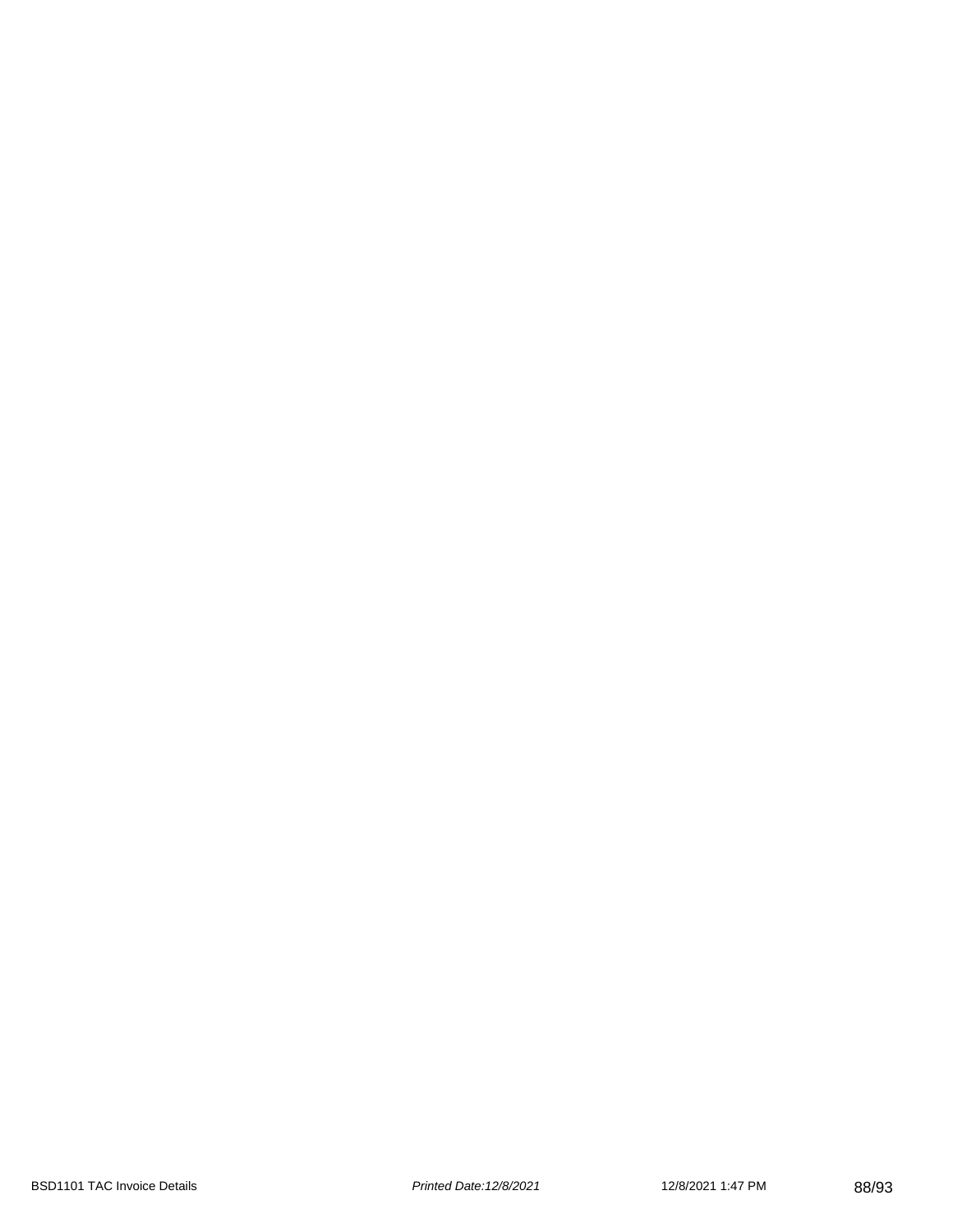

**County Webb - 240**

| License<br>Primary<br>Type<br>(AIMS) | <b>Primary</b><br><b>Number</b><br>(AIMS) | License   License  <br>Type<br>(AIMS) | License <sup>1</sup><br><b>Number</b><br>(AIMS) | License<br><b>Number</b><br>(Legacy) | <b>Validation</b><br>Number/<br>Local Ref Id/<br><b>Registry Number</b> | \$ State Fee | Charge | \$ Sur-1 \$ Late<br>Feel | \$5%<br>County<br>Refund | \$ Total<br><b>Amount</b> |
|--------------------------------------|-------------------------------------------|---------------------------------------|-------------------------------------------------|--------------------------------------|-------------------------------------------------------------------------|--------------|--------|--------------------------|--------------------------|---------------------------|
|                                      |                                           | <b>BB</b>                             | 200035193                                       |                                      | 458Alkkyc82813t                                                         | 3,325.00     |        |                          | 175.00                   | 3,500.00                  |
|                                      |                                           | <b>BB</b>                             | 100156708                                       | BB36594                              | 458AIOXOcDVam1al                                                        | 3.325.00     |        |                          | 175.00                   | 3,500.00                  |
|                                      |                                           |                                       | Total                                           |                                      |                                                                         | 6,650.00     |        |                          | 350.00                   | 7,000.00                  |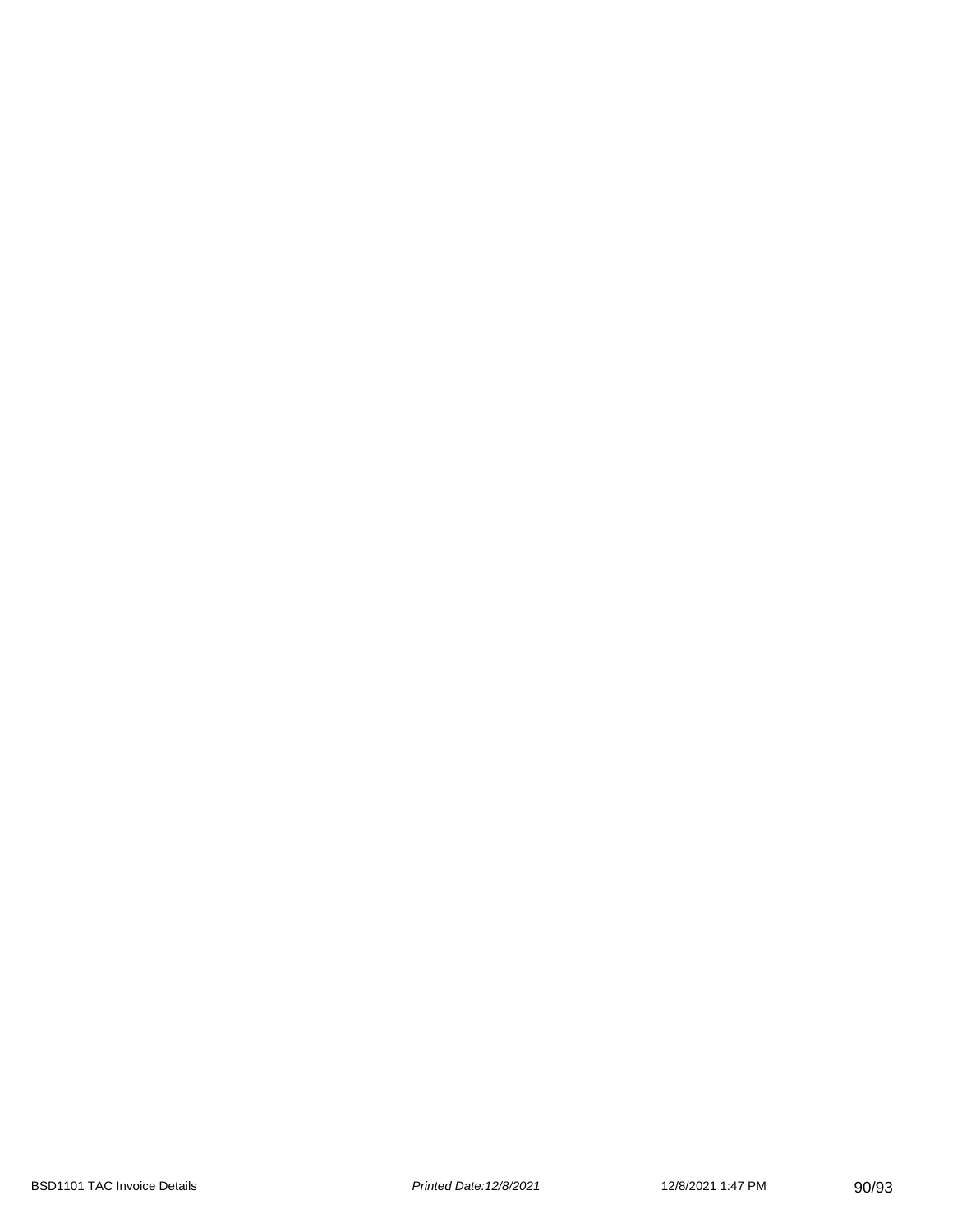

**County Williamson - 246**

| License<br>Primary<br>Type<br>(AIMS) | <b>Primary</b><br>Number<br>(AIMS) | Licensel License!<br>Type<br>(AIMS) | License<br><b>Number</b><br>(AIMS) | License<br><b>Number</b><br>(Legacy) | <b>Validation</b><br>Number/<br>Local Ref Id/<br><b>Registry Number</b> | \$ State Fee | Charge | \$ Sur-1 \$ Late | \$5%<br><b>Feel County</b><br>Refund | \$ Total<br><b>Amount</b> |
|--------------------------------------|------------------------------------|-------------------------------------|------------------------------------|--------------------------------------|-------------------------------------------------------------------------|--------------|--------|------------------|--------------------------------------|---------------------------|
| <b>MB</b>                            | 106441669                          | <b>BP</b>                           |                                    | 150000185 MB1072098                  | 458AIGIIoMZ0sc8                                                         | 1.045.00     |        |                  | 55.00                                | 1,100.00                  |
|                                      |                                    |                                     | Total                              |                                      |                                                                         | 1.045.00     |        |                  | 55.00                                | 1,100.00                  |